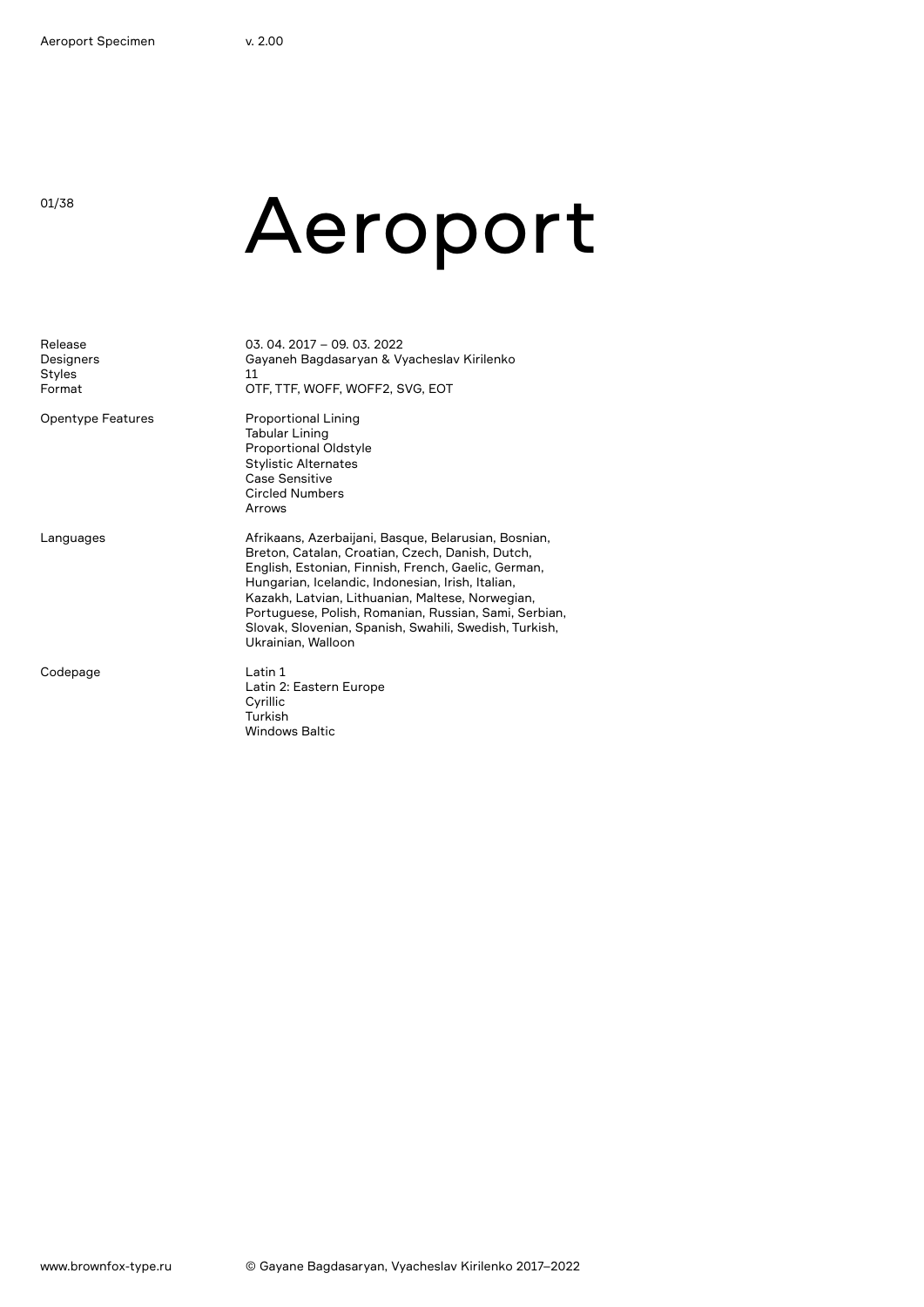02/38 Styles

### Aeroport Light *Aeroport Light Italic* Aeroport Regular *Aeroport Italic* Aeroport Medium *Aeroport Medium Italic* **Aeroport Bold** *Aeroport Bold Italic* Aeroport Black *Aeroport Black Italic* Aeroport Mono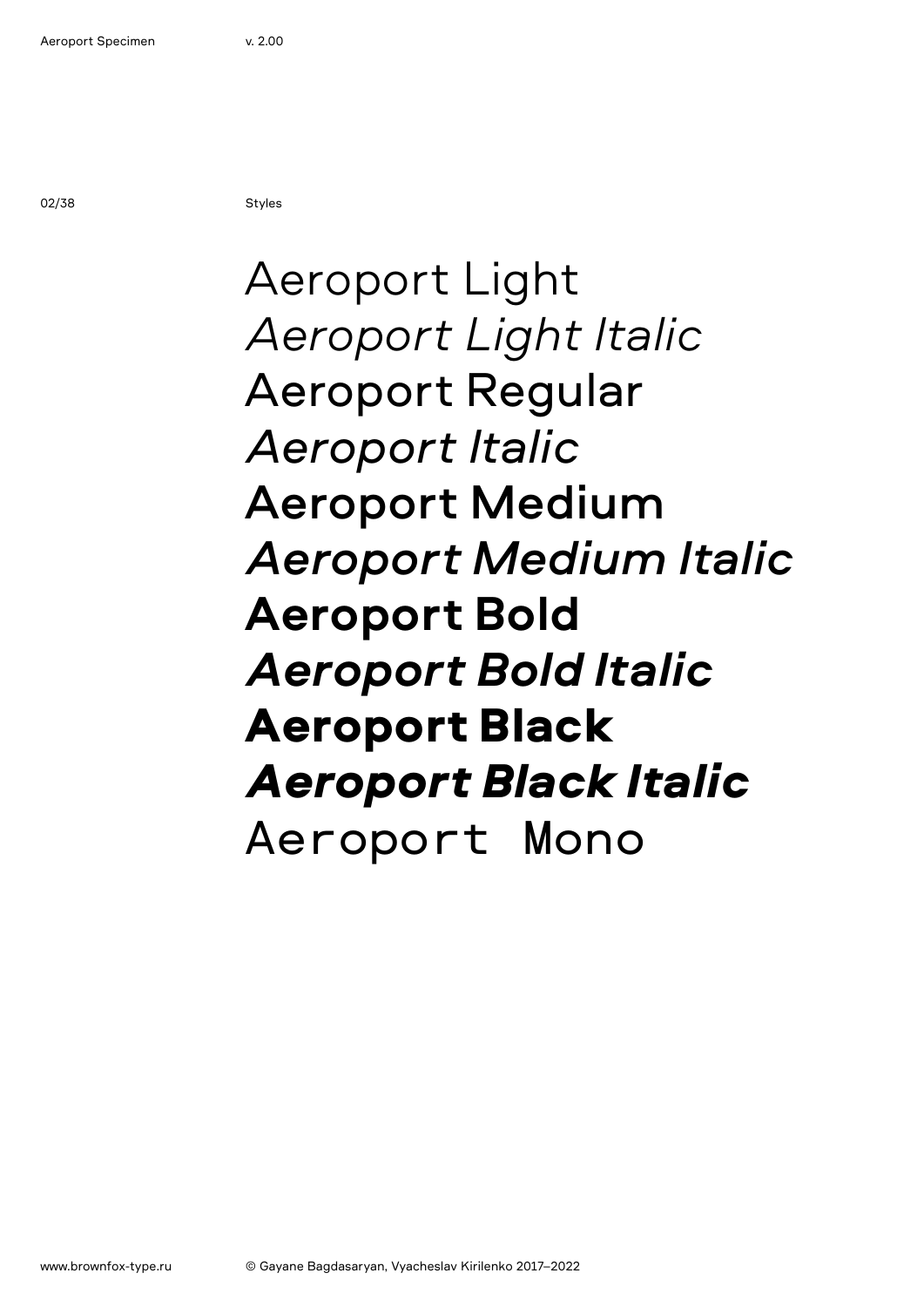03/38 Glyphs

| Latin Capitals              | ABCDEFGHIJKLMNOPQRSTUVWXYZ                                                                                                                                                                                                                                                                                                                                                                                                                                                                                                                                                                                                                                                                                                                                                                                                                                                                                                                                                                                                                                                                                                                                                                                                                                                                                                                                                                                                                                                           |
|-----------------------------|--------------------------------------------------------------------------------------------------------------------------------------------------------------------------------------------------------------------------------------------------------------------------------------------------------------------------------------------------------------------------------------------------------------------------------------------------------------------------------------------------------------------------------------------------------------------------------------------------------------------------------------------------------------------------------------------------------------------------------------------------------------------------------------------------------------------------------------------------------------------------------------------------------------------------------------------------------------------------------------------------------------------------------------------------------------------------------------------------------------------------------------------------------------------------------------------------------------------------------------------------------------------------------------------------------------------------------------------------------------------------------------------------------------------------------------------------------------------------------------|
| Latin Lowercase             | abcdefghijklmnopqrstuvwxyz                                                                                                                                                                                                                                                                                                                                                                                                                                                                                                                                                                                                                                                                                                                                                                                                                                                                                                                                                                                                                                                                                                                                                                                                                                                                                                                                                                                                                                                           |
| <b>Proportional Lining</b>  | 0123456789                                                                                                                                                                                                                                                                                                                                                                                                                                                                                                                                                                                                                                                                                                                                                                                                                                                                                                                                                                                                                                                                                                                                                                                                                                                                                                                                                                                                                                                                           |
| <b>Tabular Lining</b>       | 0123456789                                                                                                                                                                                                                                                                                                                                                                                                                                                                                                                                                                                                                                                                                                                                                                                                                                                                                                                                                                                                                                                                                                                                                                                                                                                                                                                                                                                                                                                                           |
| Ligatures                   | fiflijlJ                                                                                                                                                                                                                                                                                                                                                                                                                                                                                                                                                                                                                                                                                                                                                                                                                                                                                                                                                                                                                                                                                                                                                                                                                                                                                                                                                                                                                                                                             |
| <b>Stylistic Alternates</b> | àáâãäåāăgå                                                                                                                                                                                                                                                                                                                                                                                                                                                                                                                                                                                                                                                                                                                                                                                                                                                                                                                                                                                                                                                                                                                                                                                                                                                                                                                                                                                                                                                                           |
| Punctuation                 | !¡?¿.,:;-–——·•/\()[]{}¦ †‡*§»'","""0«»_                                                                                                                                                                                                                                                                                                                                                                                                                                                                                                                                                                                                                                                                                                                                                                                                                                                                                                                                                                                                                                                                                                                                                                                                                                                                                                                                                                                                                                              |
| Miscellaneous               | @&%%&#^¶©®™N<del>°</del></th></tr><tr><th><b>Mathematical Operators</b></th><th>Ω∂∆∏π+−±×÷=≠<>≤≥~≈∑∙√µ∞∫◊%</th></tr><tr><th>Numerators, Denominators</th><th>10123456789 0123456789</th></tr><tr><th>Superscript, Subscript</th><th>H0123456789H0123456789</th></tr><tr><th>Ordinals</th><th>1ao</th></tr><tr><th>Fractions</th><th><math>\frac{1}{4}\frac{1}{2}\frac{3}{4}</math></th></tr><tr><th><b>Proportional Currency</b></th><th><b>\$€£¥</b>₴₽₸¢f¤</th></tr><tr><th><b>Tabular Currency</b></th><th><b>S€£¥₴₽₸¢</b></th></tr><tr><th><b>Accented Capitals</b></th><th><u> ÀÁÂÃÄÄĀĂĀAÂÆÆBĆĈČĊÇĎDĐÈÉÊĚËĒĔĖĘFĜ</u></th></tr><tr><th></th><th>ĞĠĢĤĦÌſĨĨĬĬĬĮIJŖĹĻĽĿŁMŃŇŇŅŊÒÓÔÕÖØØŌŐ</th></tr><tr><th></th><th>ŒPŔŘŖŚŜŠŞŚŞŤŢŤŦŢÙÚÛÜŨŨŬŮŰŲŴŴŴŴ</th></tr><tr><th></th><th>ŶÝŶŸŹŽŻZ<del>Z</del>ƏÞß</th></tr><tr><th><b>Accented Lowercase</b></th><th>àáâãäåāăąåææbćĉčcçd'ddèéêěëēĕėęfĝğġģh</th></tr><tr><th></th><th>ħìí î ï ĩ ĭ ĭjĵĸķĺḷľŀłmńňñṇŋòóôõöøǿōőœpŕřŗśŝšṣṡşt'</th></tr><tr><th></th><th>ttttuúûüũūŭůűywwŵŵÿýŷÿźžżzəþsß</th></tr><tr><th><b>Cyrillic Capitals</b></th><th><b>АБВГДЕЁЖЗИЙКЛМНОПРСТУФХЦЧШЩЪ</b></th></tr><tr><th></th><th>ӸҌӬЮЯЂЋЃҐЄЅӀЇЈЉЊЌЎЏҒҚҢҮҰҺӘӨ</th></tr><tr><th>Cyrillic Lowercase</th><th>абвгдеёжзийклмнопрстуфхцчшщъ</th></tr><tr><th></th><th>ыьэюяђћѓґєѕіїјљњќўџғқңүұһәө</th></tr><tr><th>Arrows</th><th>←↑→↓↖↗↙↘</th></tr><tr><th><b>Circled Numbers</b></th><th>000066009<b>000000000</b></th></tr><tr><th></th><td></td></tr></tbody></table> |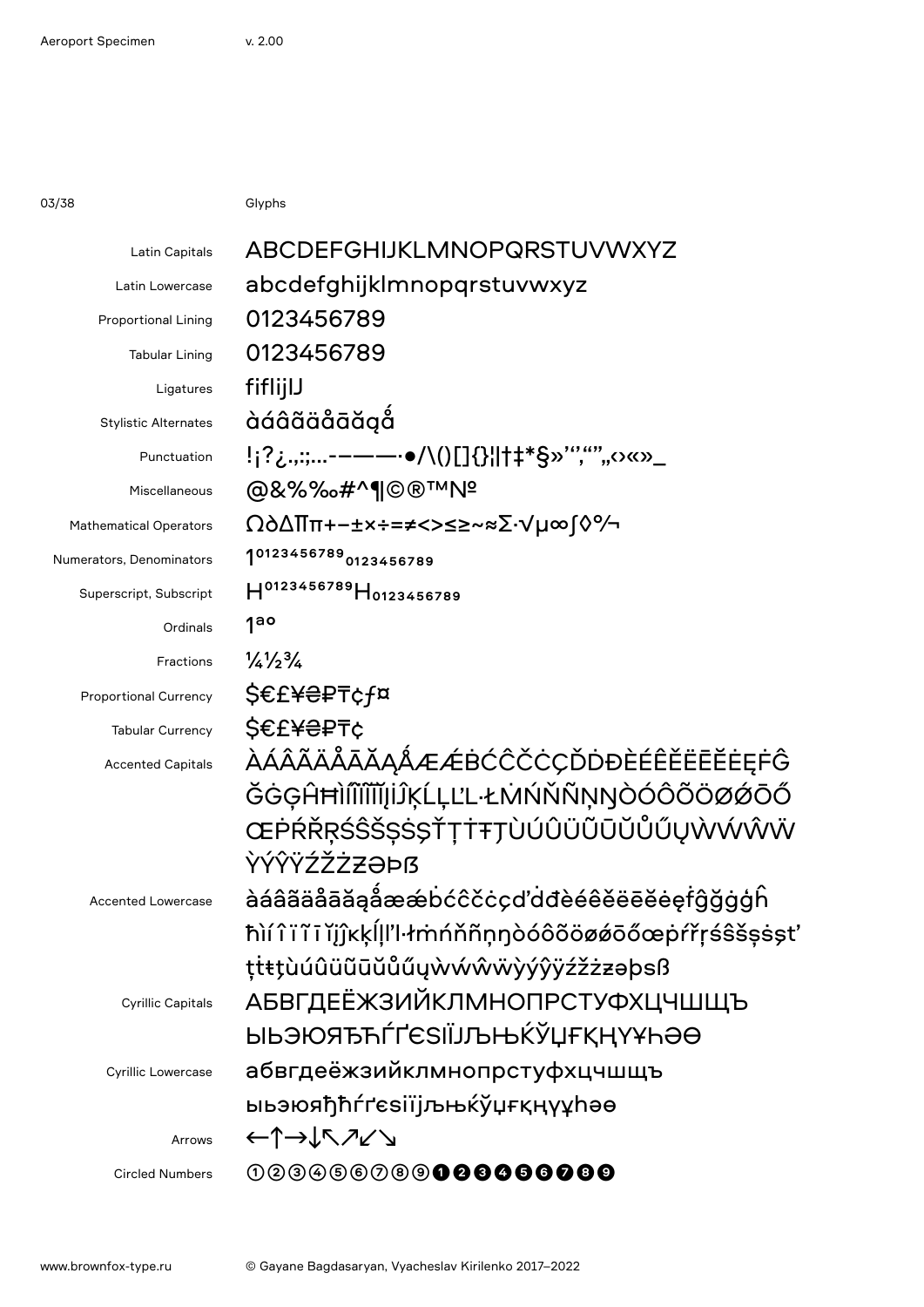04/38 **Aeroport Mono Glyphs** 

| ABCDEFGHIJKLMNOPQRSTUVWXYZ                           |
|------------------------------------------------------|
| abcdefghijklmnopqrstuvwxyz                           |
| 0123456789                                           |
| fiflijlJ                                             |
| àáâãäåāăąå                                           |
| !¡?¿.,:;-——-••/\()[]{}¦ †‡*§»s''',                   |
| $\mathbf{w}$ , $\mathbf{w}$ , $\mathbf{w}$           |
| @&%‰#^¶©®                                            |
| Ω∂∆∏π+−±×÷=≠<>≤≥~≈∑∙√µ∞∫◊°∕¬                         |
| 101234567890123456789                                |
| H0123456789H0123456789                               |
| 1 <sup>a</sup>                                       |
| $\frac{1}{4}\frac{1}{2}\frac{3}{4}$                  |
| S€£¥¢f¤                                              |
| <i><b>AÁÂÃÄÄĀĂĄÆÇĆČĎÈÉÊËĒĖĘĚĢÌÍÎÏĨĪĮĶĹĻĽŁŃÑŅ</b></i> |
| ŇŊÒÓÔÕÖØŌŐŒŔŖŘŚŞŠŢŤŦÙÚÛÜŨŨŮŰŲÝŸŹŻŽĐÞ                 |
| àáâãäåāăąæçćčďèéêëēėęěģìíîïĩiįķĺļľłńñņ               |
| ňŋòóôõöøōőœŕŗřśşšţťŧùúûüũūůűųýÿźżžðþ                 |
| <b>АБВГДЕЁЖЗИЙКЛМНОПРСТУФХЦЧШЩЪ</b>                  |
| ЫЬЭЮЯЂЋЃҐЄЅІЇЈЉЊЌЎЏҒҚҢҮҰҺӘӨ                          |
| абвгдеёжзийклмнопрстуфхцчшщъ                         |
| ыьэюяђћѓґєѕіїјљњќўџғқңүұhәө                          |
| ヒカナナドコスプ                                             |
|                                                      |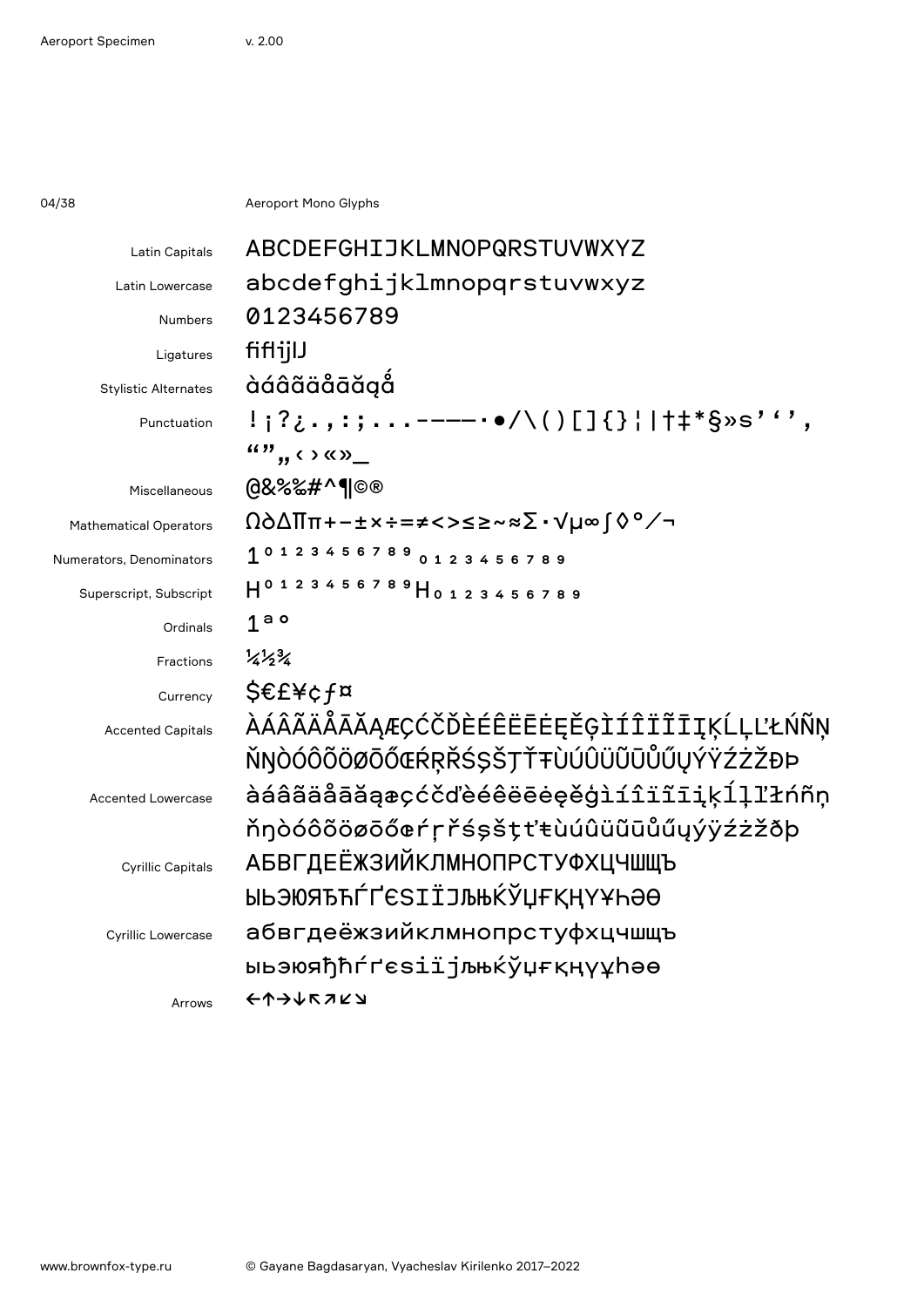05/38 Open Type Features (off/on)

| Case Sensitive               | $(H)$ $\chi$ H <sub>j</sub> «H» | $\{H\}$ $\zeta$ $H$ is $\{H\}$     |
|------------------------------|---------------------------------|------------------------------------|
|                              | OSLO-ROME                       | OSLO-ROME                          |
| <b>Tabular Lining</b>        | 20.508                          | 20.508                             |
| Fraction                     | 25/6 59/100                     | 25/659/100                         |
| Numerators, Denominators     | 182142                          | 18 <sup>2</sup> 14 <sub>2</sub>    |
| Superscript, Subscript       | West2 H2O                       | West <sup>2</sup> H <sub>2</sub> O |
| Ordinals                     | 1a                              | 1 <sup>a</sup>                     |
| Stylistic Alternates (Set 1) | Amsterdam                       | Amsterdam                          |
| Stylistic Alternates (Set 2) | Oslo-Rome                       | Oslo-Rome                          |
| Stylistic Alternates (Set 3) | (8)                             | (8)                                |
| Stylistic Alternates (Set 4) | (8)                             | ❸                                  |
| Stylistic Alternates (Set 5) | $A - Z$                         | $\Delta \rightarrow 7$             |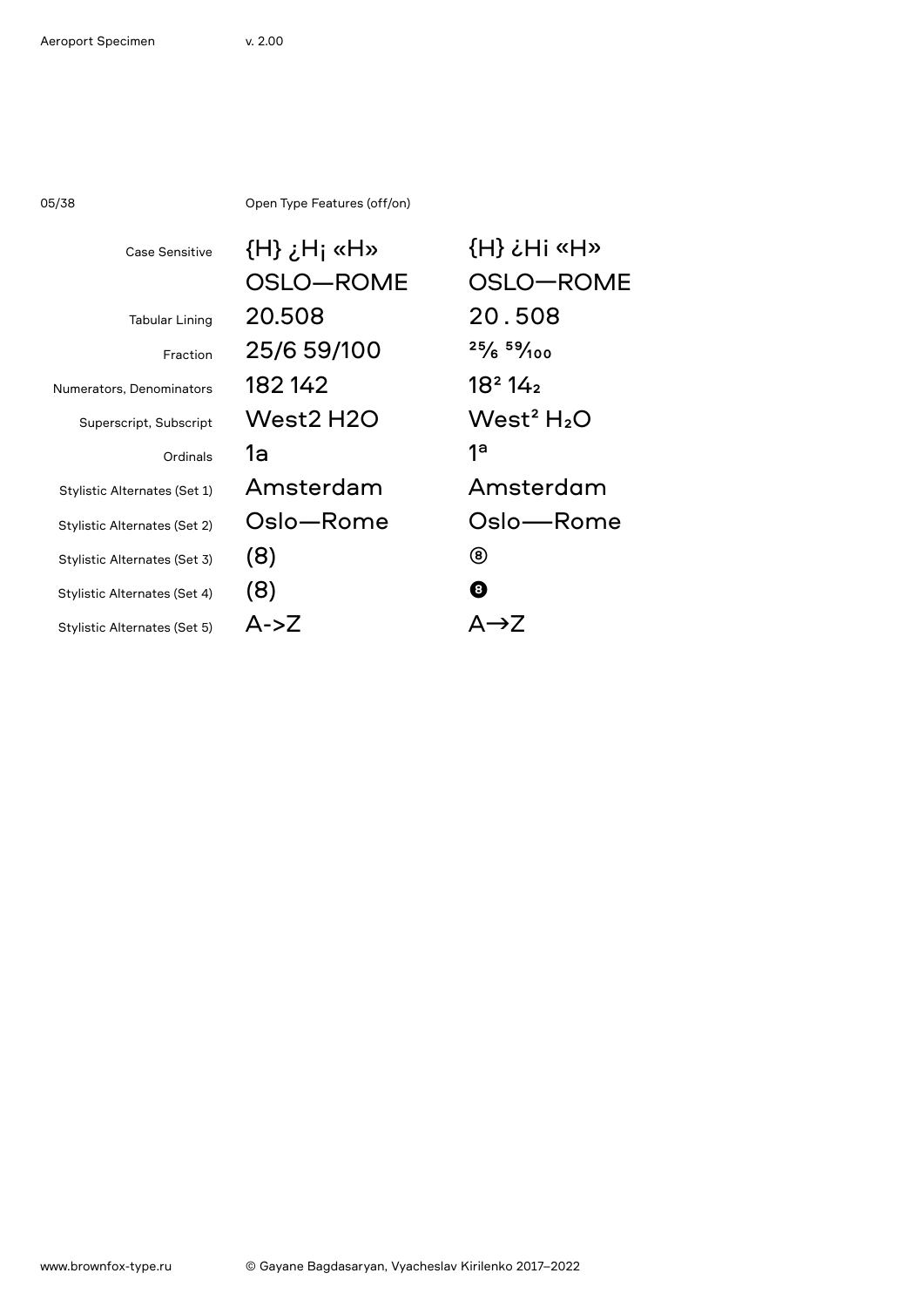### 48 points, 50 leading

36 points, 40 leading

24 points, 28 leading

## The Norwegian historian Yngvar Nielsen was commissioned by the

The Norwegian historian Yngvar Nielsen was commissioned by the Norwegian government in 1889 to determine

The Norwegian historian Yngvar Nielsen was commissioned by the Norwegian government in 1889 to determine this question in order to settle the contemporary question of Sami land rights. He concluded that the Sami had lived no further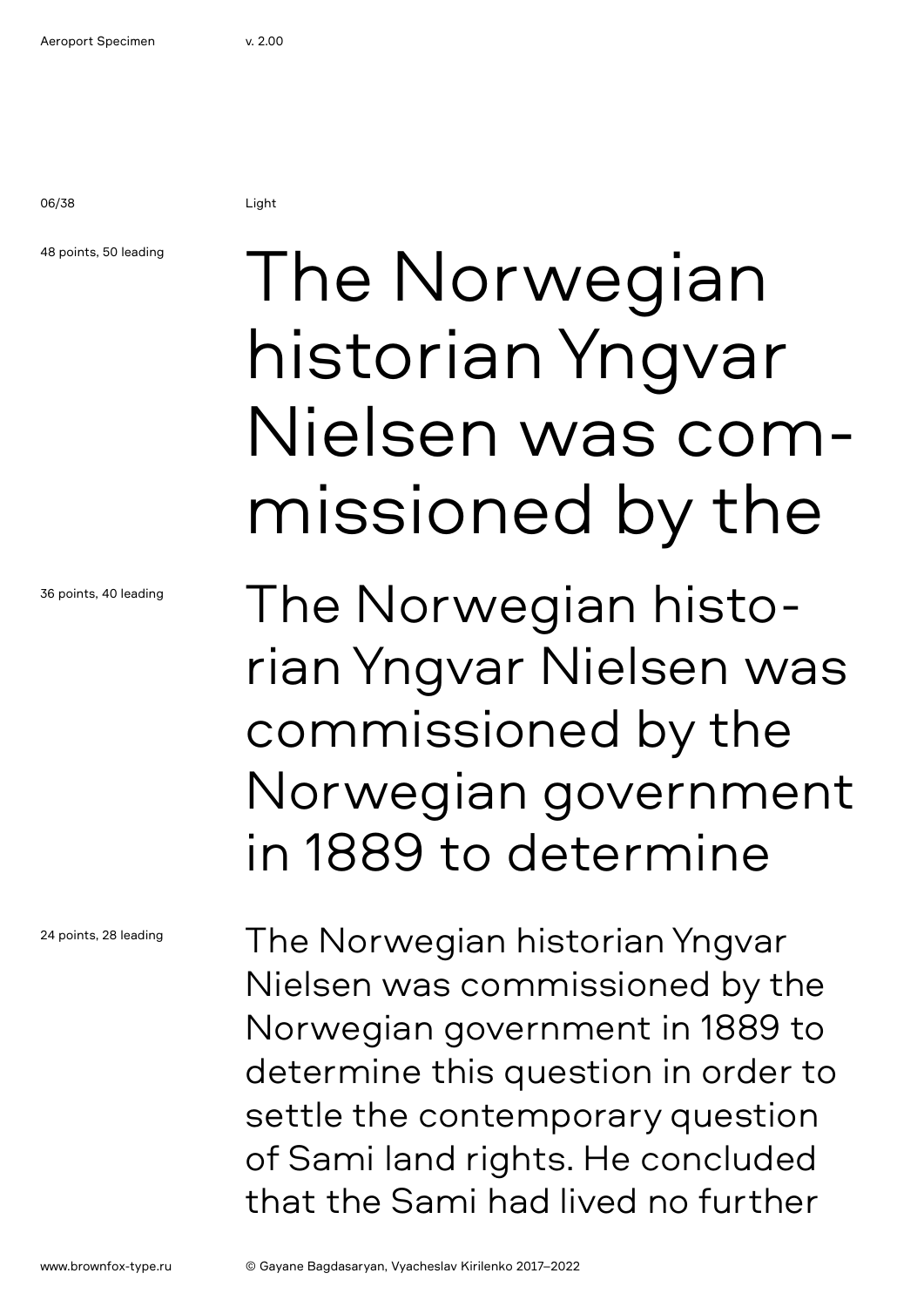14 points, 18.5 leading

The Norwegian historian Yngvar Nielsen was commissioned by the Norwegian government in 1889 to determine this question in order to settle the contemporary question of Sami land rights. He concluded that the Sami had lived no further south than Lierne in Nord-Trøndelag county until around 1500, when they had started moving south, reaching the area around Lake Femunden in the 18th century. This hypothesis is still accepted among many historians, but has been the subject of scholarly debate in the 21st century. In favour of Nielsen's view, it is pointed out that no Sami settlement to the south of Lierne in medieval times has left any traces in writ-

12 points, 16 leading

The Norwegian historian Yngvar Nielsen was commissioned by the Norwegian government in 1889 to determine this question in order to settle the contemporary question of Sami land rights. He concluded that the Sami had lived no further south than Lierne in Nord-Trøndelag county until around 1500, when they had started moving south, reaching the area around Lake Femunden in the 18th century. This hypothesis is still accepted among many historians, but has been the subject of scholarly debate in the 21st century. In favour of Nielsen's view, it is pointed out that no Sami settlement to the south of Lierne in medieval times has left any traces in written sources. This argument is countered by pointing out that the Sami culture was nomadic and non-literary, and as such would not be expected to leave written sources. In recent years, the number of archaeological finds that are interpreted as indicating a

9 points, 12 leading

The Norwegian historian Yngvar Nielsen was commissioned by the Norwegian government in 1889 to determine this question in order to settle the contemporary question of Sami land rights. He concluded that the Sami had lived no further south than Lierne in Nord-Trøndelag county until around 1500, when they had started moving south, reaching the area around Lake Femunden in the 18th century. This hypothesis is still accepted among many historians, but has been the subject of scholarly debate in the 21st century. In favour of Nielsen's view, it is pointed out that no Sami settlement to the south of Lierne in medieval times has left any traces in written sources. This argument is countered

by pointing out that the Sami culture was nomadic and non-literary, and as such would not be expected to leave written sources. In recent years, the number of archaeological finds that are interpreted as indicating a Sami presence in Southern Norway in the Middle Ages, has increased. These includes foundations in Lesja, in Vang in Valdres and in Hol and Ål in Hallingdal. Proponents of the Sami interpretations of these finds assume a mixed populations of Norse and Sami people in the mountainous areas of Southern Norway in the Middle Ages. Up to around 1500 the Sami were mainly fishermen and trappers, usually in a combination, leading a nomadic lifestyle decided by the migrations of the reindeer.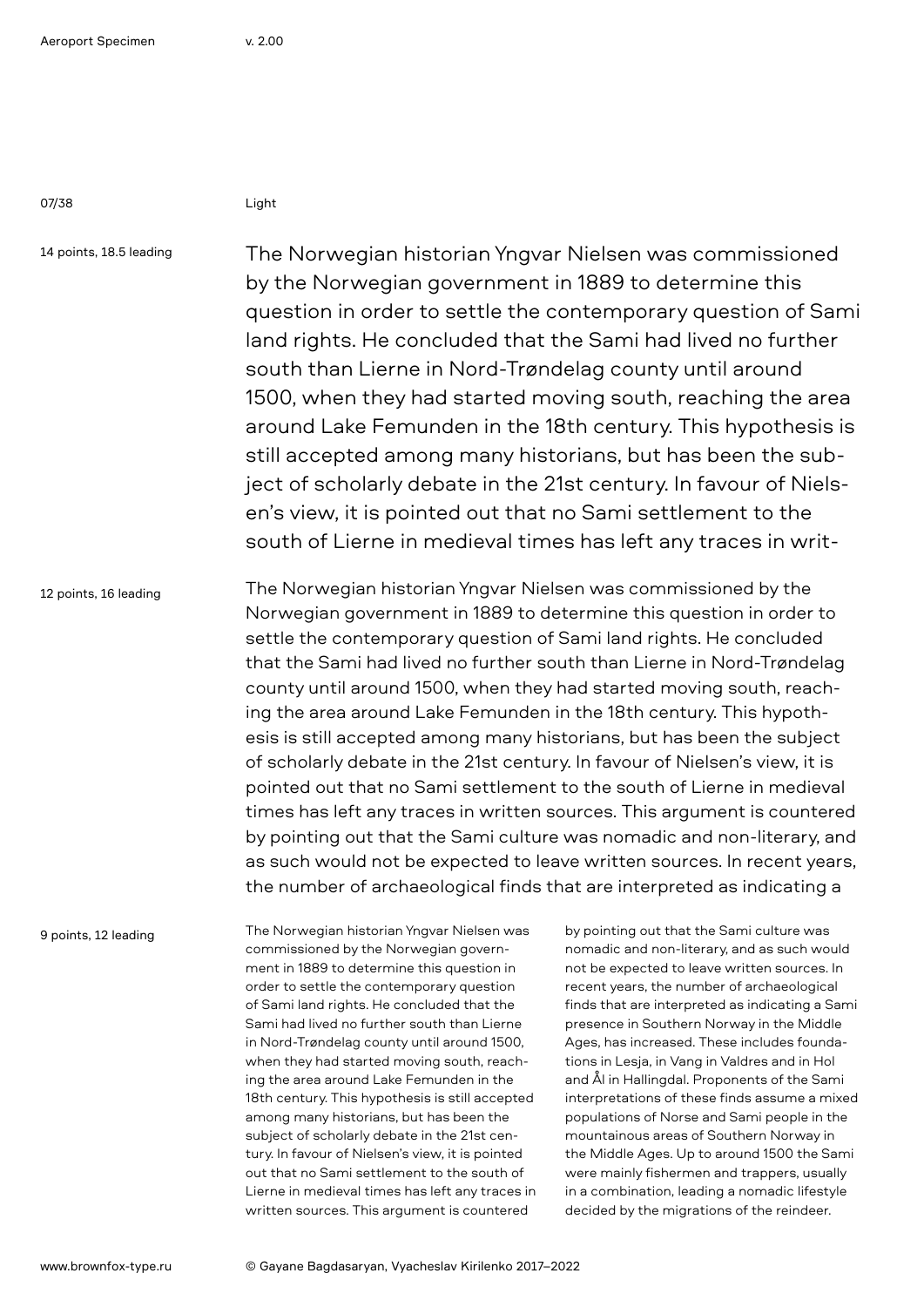German, French 9 points, 12 leading

Danish, Spanish 9 points, 12 leading

Czech, Russian 9 points, 12 leading

Er warf sich auf sein Bett und nahm vom Waschtisch einen schönen Apfel, den er sich gestern abend für das Frühstück vorbereitet hatte. Jetzt war er sein einziges Frühstück und jedenfalls, wie er sich beim ersten großen Bissen versicherte, viel besser, als das Frühstück aus dem schmutzigen Nachtcafé gewesen wäre, das er durch die Gnade der Wächter hätte bekommen können. Er fühlte sich wohl und zuversichtlich, in der Bank versäumte er zwar heute vormittag seinen Dienst, aber das war bei der verhältnismäßig hohen Stellung, die er dort einnahm, leicht entschuldigt. Sollte er die wirkliche Entschuldigung anführen? Er gedachte es zu tun. Würde man ihm nicht glauben, was in diesem Fall begreiflich war, so

Dersom der ingen evig Bevidsthed var i et Menneske, dersom der til Grund for Alt kun laae en vildt gjærende Magt, der vridende sig i dunkle Lidenskaber frembragte Alt, hvad der var stort og hvad der var ubetydeligt, dersom en bundløs Tomhed, aldrig mættet, skjulte sig under Alt, hvad var da Livet Andet end Fortvivlelse? Dersom det forholdt sig saaledes, dersom der intet helligt Baand var, der sammenknyttede Menneskeheden, dersom den ene Slægt stod op efter den anden som Løvet i Skoven, dersom den ene Slægt afløste den anden som Fuglesangen i Skoven, dersom Slægten gik gjennem Verden, som Skibet gaaer gjennem Havet, som Veiret gjennem Ørkenen, en tankeløs og ufrugtbar Gjerning,

Pocítil tehdy nevysvětlitelnou lásku k té téměř neznámé dívce; zdálo se mu, že je to dítě, které někdo položil do ošatky vytřené smolou a poslal po vodě řeky, aby je Tomáš vylovil na břeh své postele. Zůstala u něho týden, než se uzdravila, a pak zase odjela do svého města vzdáleného dvě stě kilometrů od Prahy. A tehdy přišla ta chvíle, o které jsem mluvil a která mi připadá jako klíč k jeho životu: stojí u okna, dívá se do dvora na zeď protějšího činžáku a přemýšlí: Má ji pozvat do Prahy natrvalo? Bál se té odpovědnosti. Kdyby ji teď k sobě pozval, přijela by za ním, aby mu nabídla celý svůj život. Anebo se jí už nemá hlásit? To by znamenalo, že Tereza zůstane servírkou v restauraci jednoho zapadlého města a on ji už Ma mère, quand il fut question d'avoir pour la première fois M. de Norpois à dîner, ayant exprimé le regret que le Professeur Cottard fût en voyage et qu'elle-même eût entièrement cessé de fréquenter Swann, car l'un et l'autre eussent sans doute intéressé l'ancien ambassadeur, mon père répondit qu'un convive éminent, un savant illustre, comme Cottard, ne pouvait jamais mal faire dans un dîner, mais que Swann, avec son ostentation, avec sa manière de crier sur les toits ses moindres relations, était un vulgaire esbrouffeur que le marquis de Norpois eût sans doute trouvé selon son expression, «puant». Or cette réponse de mon père demande quelques mots d'explication, certaines personnes se souve-

Muchos años después, frente al pelotón de fusilamiento, el coronel Aureliano Buendía había de recordar aquella tarde remota en que su padre lo llevó a conocer el hielo. Macondo era entonces una aldea de veinte casas de barro y cañabrava construidas a la orilla de un río de aguas diáfanas que se precipitaban por un lecho de piedras pulidas, blancas y enormes como huevos prehistóricos. El mundo era tan reciente, que muchas cosas carecían de nombre, y para mencionarlas había que señalarlas con el dedo. Todos los años, por el mes de marzo, una familia de gitanos desarrapados plantaba su carpa cerca de la aldea, y con un grande alboroto de pitos y timbales daban a conocer los nuevos inventos. Prime-

Сам Кречмар не только не был Магде противен — он даже нравился ей. У него была мягкая, благородная наружность, от него веяло душистым тальком и хорошим табаком. Разумеется, густое счастье её первой любви было неповторимо. Она запрещала себе вспоминать Мюллера, меловую бледность его щёк, горячий мясистый рот, длинные, всепонимающие руки. Когда она всё-таки вспоминала, как он покинул её, ей сразу опять хотелось выпрыгнуть из окна или открыть газовый кран. Кречмар мог до некоторой степени успокоить её, утолить жар, — как те прохладные листья подорожника, которые так приятно прикладывать к воспалённому месту. А кроме всего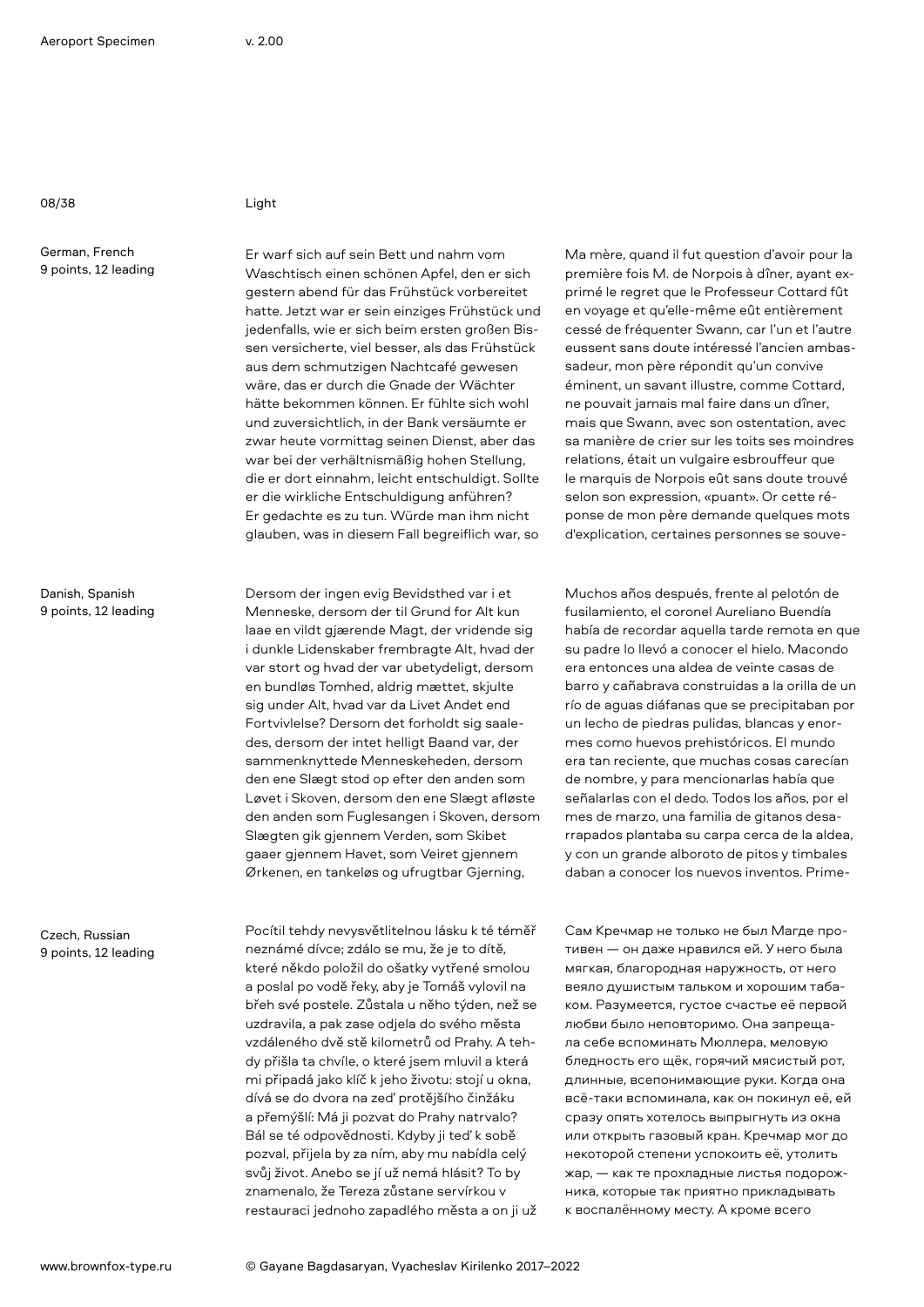09/38 Light Italic

### 48 points, 50 leading

*The Norwegian historian Yngvar Nielsen was commissioned by the*

*The Norwegian historian Yngvar Nielsen was commissioned by the Norwegian government in 1889 to determine* 

24 points, 28 leading

36 points, 40 leading

*The Norwegian historian Yngvar Nielsen was commissioned by the Norwegian government in 1889 to determine this question in order to settle the contemporary question of Sami land rights. He concluded that the Sami had lived no further*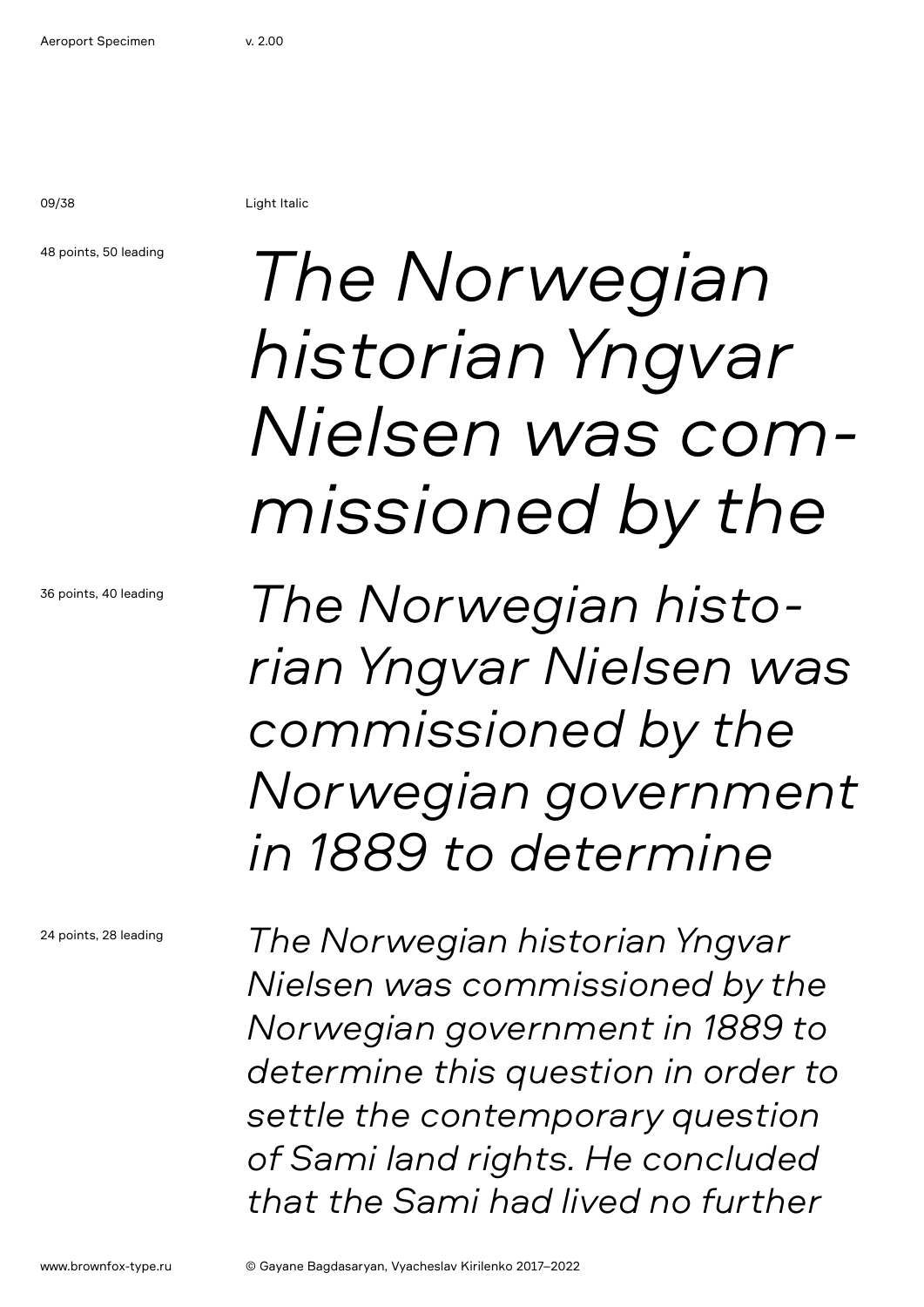14 points, 18.5 leading

*The Norwegian historian Yngvar Nielsen was commissioned by the Norwegian government in 1889 to determine this question in order to settle the contemporary question of Sami*  land rights. He concluded that the Sami had lived no further *south than Lierne in Nord-Trøndelag county until around 1500, when they had started moving south, reaching the area around Lake Femunden in the 18th century. This hypothesis is still accepted among many historians, but has been the subject of scholarly debate in the 21st century. In favour of Nielsen's view, it is pointed out that no Sami settlement to the south of Lierne in medieval times has left any traces in writ-*

12 points, 16 leading

*The Norwegian historian Yngvar Nielsen was commissioned by the Norwegian government in 1889 to determine this question in order to settle the contemporary question of Sami land rights. He concluded that the Sami had lived no further south than Lierne in Nord-Trøndelag county until around 1500, when they had started moving south, reaching the area around Lake Femunden in the 18th century. This hypothesis is still accepted among many historians, but has been the subject of scholarly debate in the 21st century. In favour of Nielsen's view, it is pointed out that no Sami settlement to the south of Lierne in medieval times has left any traces in written sources. This argument is countered by pointing out that the Sami culture was nomadic and non-literary, and as such would not be expected to leave written sources. In recent years, the number of archaeological finds that are interpreted as indicating a* 

9 points, 12 leading

*The Norwegian historian Yngvar Nielsen was commissioned by the Norwegian government in 1889 to determine this question in order to settle the contemporary question of Sami land rights. He concluded that the Sami had lived no further south than Lierne in Nord-Trøndelag county until around 1500, when they had started moving south, reaching the area around Lake Femunden in the 18th century. This hypothesis is still accepted among many historians, but has been the subject of scholarly debate in the 21st century. In favour of Nielsen's view, it is pointed out that no Sami settlement to the south of Lierne in medieval times has left any traces in written sources. This argument is countered* 

*by pointing out that the Sami culture was nomadic and non-literary, and as such would not be expected to leave written sources. In recent years, the number of archaeological finds that are interpreted as indicating a Sami presence in Southern Norway in the Middle Ages, has increased. These includes foundations in Lesja, in Vang in Valdres and in Hol and Ål in Hallingdal. Proponents of the Sami interpretations of these finds assume a mixed populations of Norse and Sami people in the mountainous areas of Southern Norway in the Middle Ages. Up to around 1500 the Sami were mainly fishermen and trappers, usually in a combination, leading a nomadic lifestyle decided by the migrations of the reindeer.*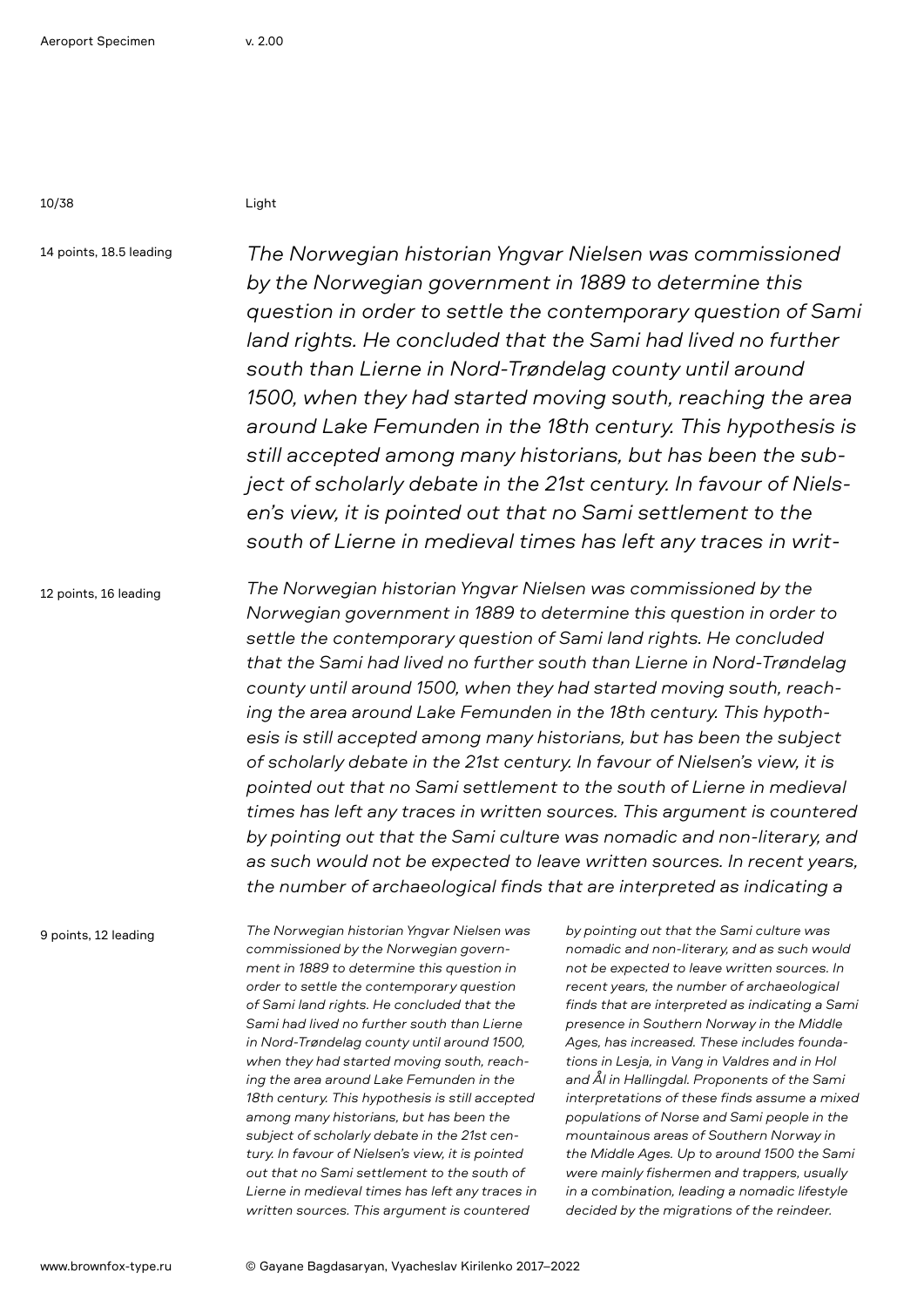### 11/38 Light Italic

German, French 9 points, 12 leading

Danish, Spanish 9 points, 12 leading

Czech, Russian 9 points, 12 leading

*Er warf sich auf sein Bett und nahm vom Waschtisch einen schönen Apfel, den er sich gestern abend für das Frühstück vorbereitet hatte. Jetzt war er sein einziges Frühstück und jedenfalls, wie er sich beim ersten großen Bissen versicherte, viel besser, als das Frühstück aus dem schmutzigen Nachtcafé gewesen wäre, das er durch die Gnade der Wächter hätte bekommen können. Er fühlte sich wohl und zuversichtlich, in der Bank versäumte er zwar heute vormittag seinen Dienst, aber das war bei der verhältnismäßig hohen Stellung, die er dort einnahm, leicht entschuldigt. Sollte er die wirkliche Entschuldigung anführen? Er gedachte es zu tun. Würde man ihm nicht glauben, was in diesem Fall begreiflich war, so*

*Dersom der ingen evig Bevidsthed var i et Menneske, dersom der til Grund for Alt kun laae en vildt gjærende Magt, der vridende sig i dunkle Lidenskaber frembragte Alt, hvad der var stort og hvad der var ubetydeligt, dersom en bundløs Tomhed, aldrig mættet, skjulte sig under Alt, hvad var da Livet Andet end Fortvivlelse? Dersom det forholdt sig saaledes, dersom der intet helligt Baand var, der sammenknyttede Menneskeheden, dersom den ene Slægt stod op efter den anden som Løvet i Skoven, dersom den ene Slægt afløste den anden som Fuglesangen i Skoven, dersom Slægten gik gjennem Verden, som Skibet gaaer gjennem Havet, som Veiret gjennem Ørkenen, en tankeløs og ufrugtbar Gjerning,* 

*Pocítil tehdy nevysvětlitelnou lásku k té téměř neznámé dívce; zdálo se mu, že je to dítě, které někdo položil do ošatky vytřené smolou a poslal po vodě řeky, aby je Tomáš vylovil na břeh své postele. Zůstala u něho týden, než se uzdravila, a pak zase odjela do svého města vzdáleného dvě stě kilometrů od Prahy. A tehdy přišla ta chvíle, o které jsem mluvil a která mi připadá jako klíč k jeho životu: stojí u okna, dívá se do dvora na zeď protějšího činžáku a přemýšlí: Má ji pozvat do Prahy natrvalo? Bál se té odpovědnosti. Kdyby ji teď k sobě pozval, přijela by za ním, aby mu nabídla celý svůj život. Anebo se jí už nemá hlásit? To by znamenalo, že Tereza zůstane servírkou v restauraci jednoho zapadlého města a on ji už* 

*Ma mère, quand il fut question d'avoir pour la première fois M. de Norpois à dîner, ayant exprimé le regret que le Professeur Cottard fût en voyage et qu'elle-même eût entièrement cessé de fréquenter Swann, car l'un et l'autre eussent sans doute intéressé l'ancien ambassadeur, mon père répondit qu'un convive éminent, un savant illustre, comme Cottard, ne pouvait jamais mal faire dans un dîner, mais que Swann, avec son ostentation, avec sa manière de crier sur les toits ses moindres relations, était un vulgaire esbrouffeur que le marquis de Norpois eût sans doute trouvé selon son expression, «puant». Or cette réponse de mon père demande quelques mots d'explication, certaines personnes se souve-*

*Muchos años después, frente al pelotón de fusilamiento, el coronel Aureliano Buendía había de recordar aquella tarde remota en que su padre lo llevó a conocer el hielo. Macondo era entonces una aldea de veinte casas de barro y cañabrava construidas a la orilla de un río de aguas diáfanas que se precipitaban por un lecho de piedras pulidas, blancas y enormes como huevos prehistóricos. El mundo era tan reciente, que muchas cosas carecían de nombre, y para mencionarlas había que señalarlas con el dedo. Todos los años, por el mes de marzo, una familia de gitanos desarrapados plantaba su carpa cerca de la aldea, y con un grande alboroto de pitos y timbales daban a conocer los nuevos inventos. Prime-*

*Сам Кречмар не только не был Магде противен — он даже нравился ей. У него была мягкая, благородная наружность, от него веяло душистым тальком и хорошим табаком. Разумеется, густое счастье её первой любви было неповторимо. Она запрещала себе вспоминать Мюллера, меловую бледность его щёк, горячий мясистый рот, длинные, всепонимающие руки. Когда она всё-таки вспоминала, как он покинул её, ей сразу опять хотелось выпрыгнуть из окна или открыть газовый кран. Кречмар мог до некоторой степени успокоить её, утолить жар, — как те прохладные листья подорожника, которые так приятно прикладывать к воспалённому месту. А кроме всего*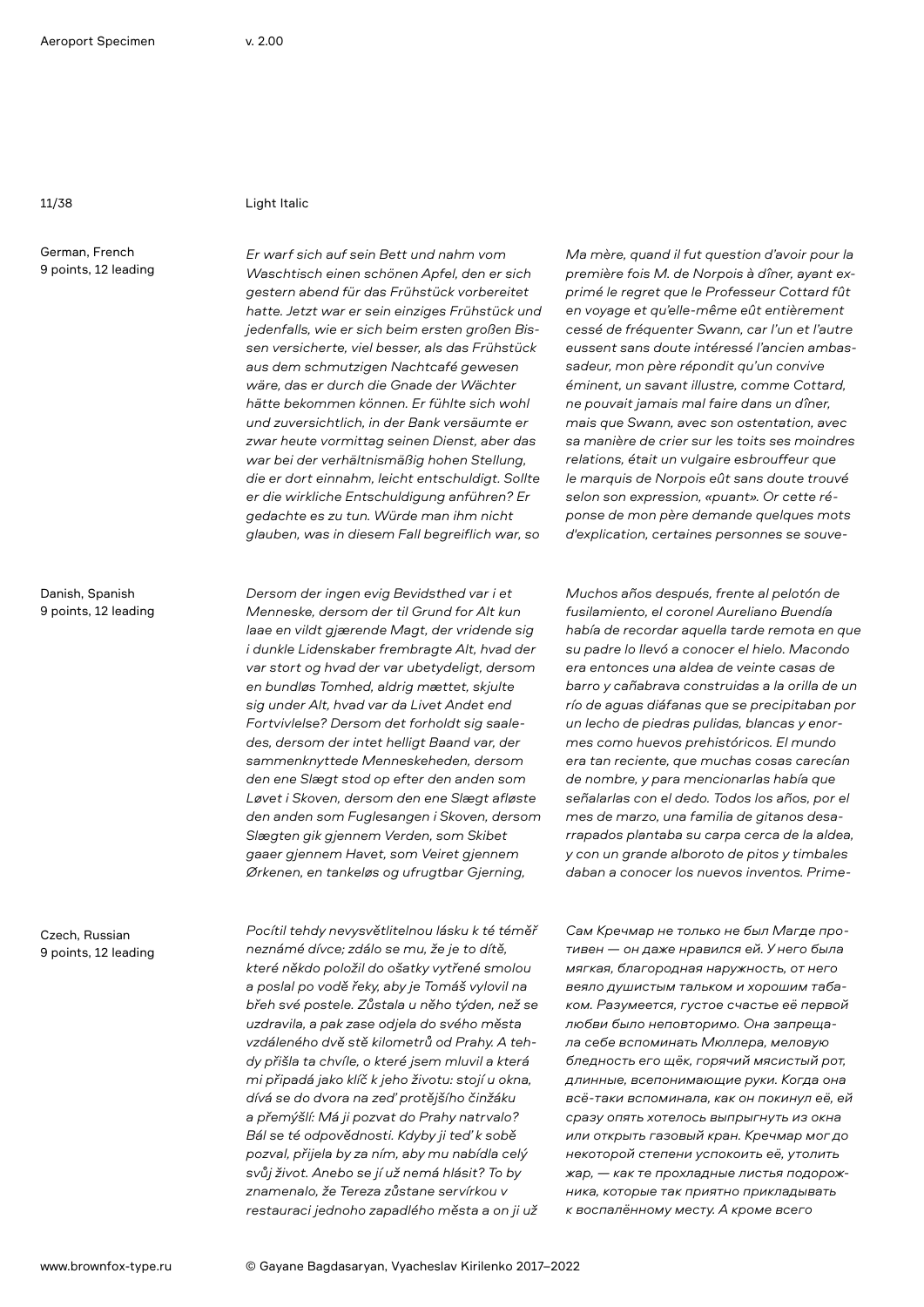12/38 Regular

### 48 points, 50 leading

historian Yngvar Nielsen was commissioned by the

The Norwegian

The Norwegian historian Yngvar Nielsen was commissioned by the Norwegian government in 1889 to de-

The Norwegian historian Yngvar Nielsen was commissioned by the Norwegian government in 1889 to determine this question in order to settle the contemporary question of Sami land rights. He concluded that the Sami had lived no further

36 points, 40 leading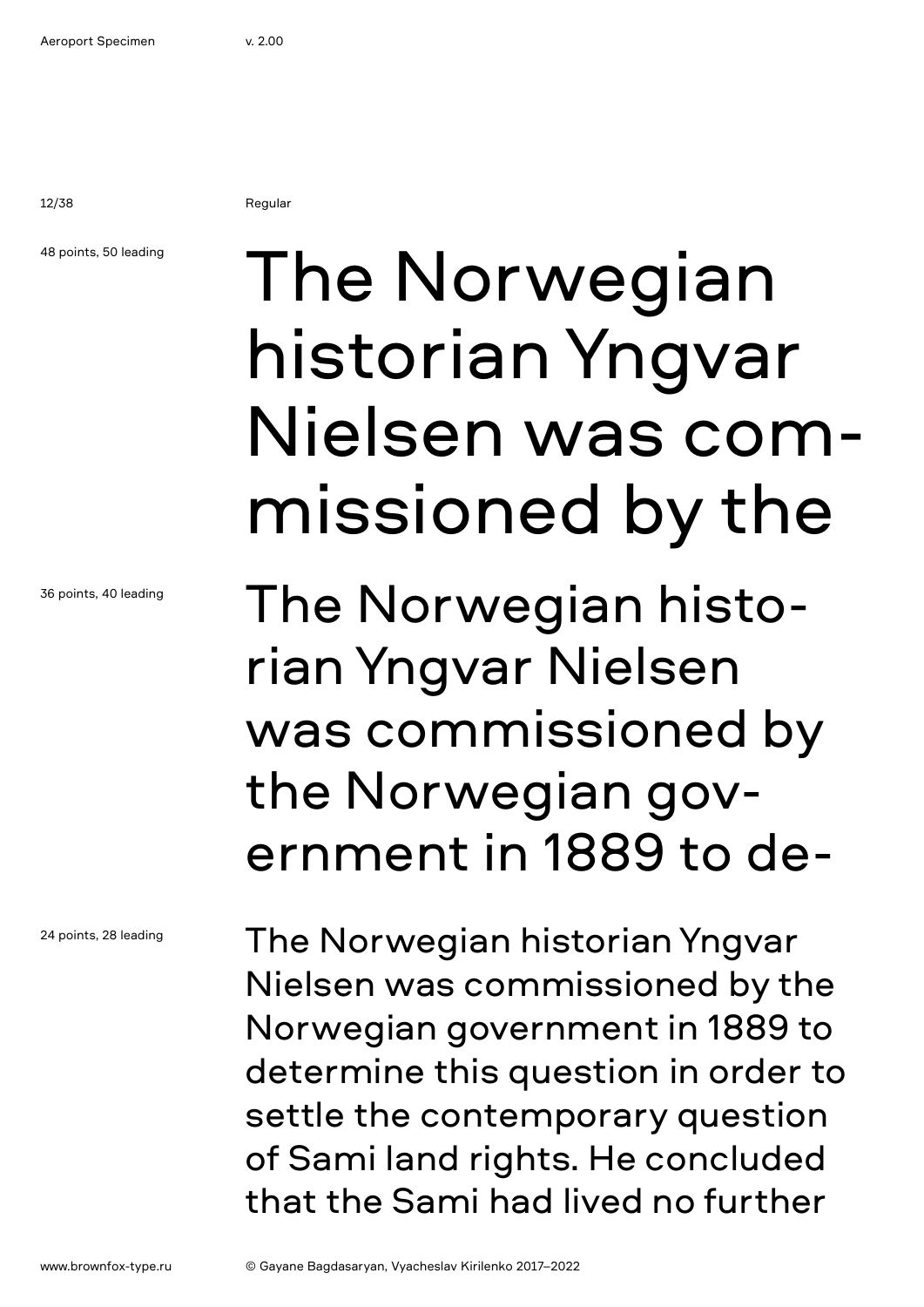13/38 Regular

14 points, 18.5 leading

The Norwegian historian Yngvar Nielsen was commissioned by the Norwegian government in 1889 to determine this question in order to settle the contemporary question of Sami land rights. He concluded that the Sami had lived no further south than Lierne in Nord-Trøndelag county until around 1500, when they had started moving south, reaching the area around Lake Femunden in the 18th century. This hypothesis is still accepted among many historians, but has been the subject of scholarly debate in the 21st century. In favour of Nielsen's view, it is pointed out that no Sami settlement to the south of Lierne in medieval times has left any

12 points, 16 leading The Norwegian historian Yngvar Nielsen was commissioned by the Norwegian government in 1889 to determine this question in order to settle the contemporary question of Sami land rights. He concluded that the Sami had lived no further south than Lierne in Nord-Trøndelag county until around 1500, when they had started moving south, reaching the area around Lake Femunden in the 18th century. This hypothesis is still accepted among many historians, but has been the subject of scholarly debate in the 21st century. In favour of Nielsen's view, it is pointed out that no Sami settlement to the south of Lierne in medieval times has left any traces in written sources. This argument is countered by pointing out that the Sami culture was nomadic and nonliterary, and as such would not be expected to leave written sources. In recent years, the number of archaeological finds that are interpreted

9 points, 12 leading

The Norwegian historian Yngvar Nielsen was commissioned by the Norwegian government in 1889 to determine this question in order to settle the contemporary question of Sami land rights. He concluded that the Sami had lived no further south than Lierne in Nord-Trøndelag county until around 1500, when they had started moving south, reaching the area around Lake Femunden in the 18th century. This hypothesis is still accepted among many historians, but has been the subject of scholarly debate in the 21st century. In favour of Nielsen's view, it is pointed out that no Sami settlement to the south of Lierne in medieval times has left any traces in written sources. This argument is countered

by pointing out that the Sami culture was nomadic and non-literary, and as such would not be expected to leave written sources. In recent years, the number of archaeological finds that are interpreted as indicating a Sami presence in Southern Norway in the Middle Ages, has increased. These includes founda- tions in Lesja, in Vang in Valdres and in Hol and Ål in Hallingdal. Proponents of the Sami interpretations of these finds assume a mixed populations of Norse and Sami people in the mountainous areas of Southern Norway in the Middle Ages. Up to around 1500 the Sami were mainly fishermen and trappers, usually in a combination, leading a nomadic lifestyle decided by the migrations

www.brownfox-type.ru © Gayane Bagdasaryan, Vyacheslav Kirilenko 2017–2022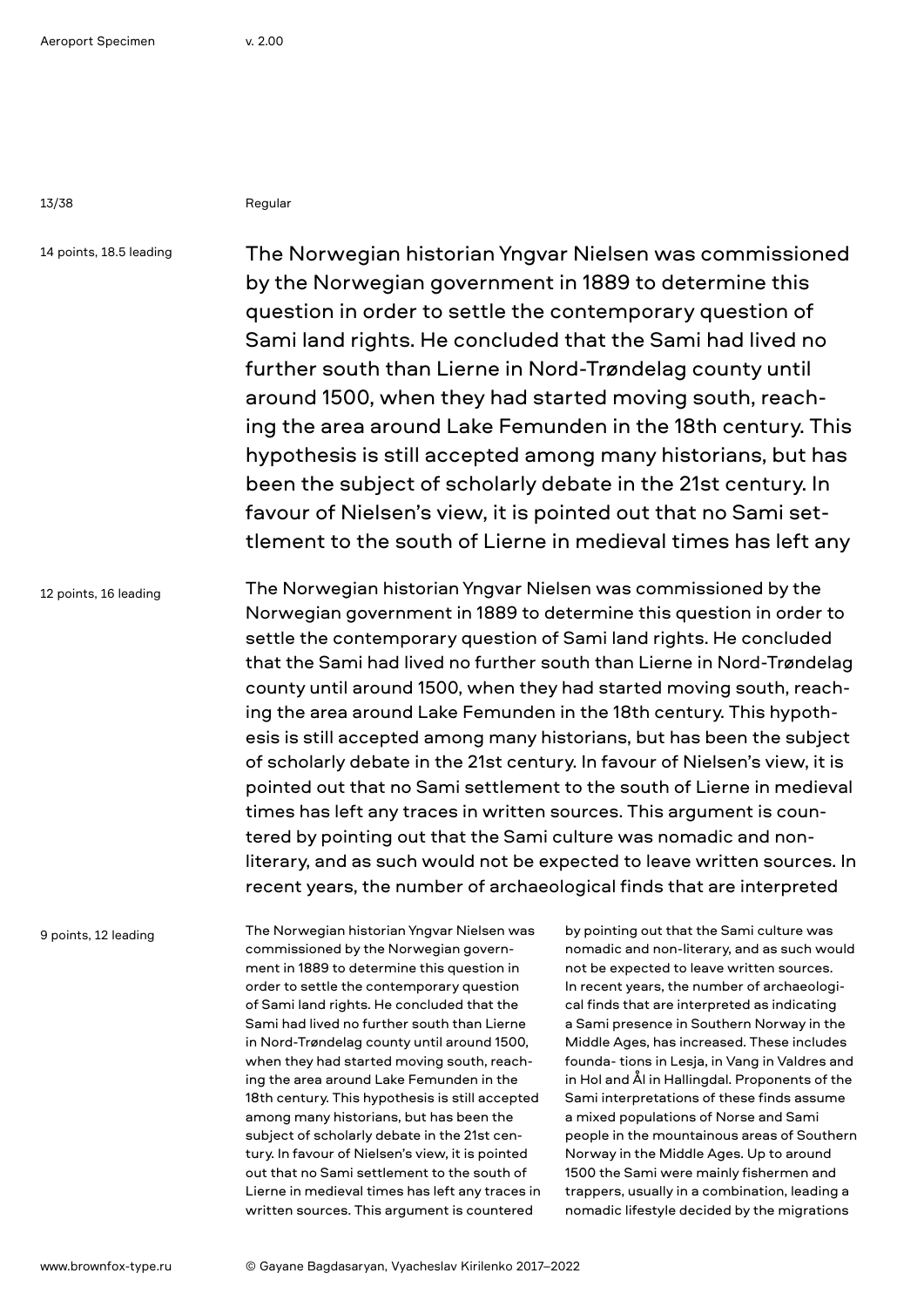German, French 9 points, 12 leading

Danish, Spanish 9 points, 12 leading

Czech, Russian 9 points, 12 leading

14/38 Regular

Er warf sich auf sein Bett und nahm vom Waschtisch einen schönen Apfel, den er sich gestern abend für das Frühstück vorbereitet hatte. Jetzt war er sein einziges Frühstück und jedenfalls, wie er sich beim ersten großen Bissen versicherte, viel besser, als das Frühstück aus dem schmutzigen Nachtcafé gewesen wäre, das er durch die Gnade der Wächter hätte bekommen können. Er fühlte sich wohl und zuversichtlich, in der Bank versäumte er zwar heute vormittag seinen Dienst, aber das war bei der verhältnismäßig hohen Stellung, die er dort einnahm, leicht entschuldigt. Sollte er die wirkliche Entschuldigung anführen? Er gedachte es zu tun. Würde man ihm nicht glauben, was in diesem

Dersom der ingen evig Bevidsthed var i et Menneske, dersom der til Grund for Alt kun laae en vildt gjærende Magt, der vridende sig i dunkle Lidenskaber frembragte Alt, hvad der var stort og hvad der var ubetydeligt, dersom en bundløs Tomhed, aldrig mættet, skjulte sig under Alt, hvad var da Livet Andet end Fortvivlelse? Dersom det forholdt sig saaledes, dersom der intet helligt Baand var, der sammenknyttede Menneskeheden, dersom den ene Slægt stod op efter den anden som Løvet i Skoven, dersom den ene Slægt afløste den anden som Fuglesangen i Skoven, dersom Slægten gik gjennem Verden, som Skibet gaaer gjennem Havet, som Veiret gjennem Ørkenen, en tankeløs og ufrugtbar Gjerning,

Pocítil tehdy nevysvětlitelnou lásku k té téměř neznámé dívce; zdálo se mu, že je to dítě, které někdo položil do ošatky vytřené smolou a poslal po vodě řeky, aby je Tomáš vylovil na břeh své postele. Zůstala u něho týden, než se uzdravila, a pak zase odjela do svého města vzdáleného dvě stě kilometrů od Prahy. A tehdy přišla ta chvíle, o které jsem mluvil a která mi připadá jako klíč k jeho životu: stojí u okna, dívá se do dvora na zeď protějšího činžáku a přemýšlí: Má ji pozvat do Prahy natrvalo? Bál se té odpovědnosti. Kdyby ji teď k sobě pozval, přijela by za ním, aby mu nabídla celý svůj život. Anebo se jí už nemá hlásit? To by znamenalo, že Tereza zůstane servírkou v restauraci jednoho zapadlého města a on ji

Ma mère, quand il fut question d'avoir pour la première fois M. de Norpois à dîner, ayant exprimé le regret que le Professeur Cottard fût en voyage et qu'elle-même eût entièrement cessé de fréquenter Swann, car l'un et l'autre eussent sans doute intéressé l'ancien ambassadeur, mon père répondit qu'un convive éminent, un savant illustre, comme Cottard, ne pouvait jamais mal faire dans un dîner, mais que Swann, avec son ostentation, avec sa manière de crier sur les toits ses moindres relations, était un vulgaire esbrouffeur que le marquis de Norpois eût sans doute trouvé selon son expression, «puant». Or cette réponse de mon père demande quelques mots d'explication, certaines personnes se souve-

Muchos años después, frente al pelotón de fusilamiento, el coronel Aureliano Buendía había de recordar aquella tarde remota en que su padre lo llevó a conocer el hielo. Macondo era entonces una aldea de veinte casas de barro y cañabrava construidas a la orilla de un río de aguas diáfanas que se precipitaban por un lecho de piedras pulidas, blancas y enormes como huevos prehistóricos. El mundo era tan reciente, que muchas cosas carecían de nombre, y para mencionarlas había que señalarlas con el dedo. Todos los años, por el mes de marzo, una familia de gitanos desarrapados plantaba su carpa cerca de la aldea, y con un grande alboroto de pitos y timbales daban a conocer los nuevos

Сам Кречмар не только не был Магде противен — он даже нравился ей. У него была мягкая, благородная наружность, от него веяло душистым тальком и хорошим табаком. Разумеется, густое счастье её первой любви было неповторимо. Она запрещала себе вспоминать Мюллера, меловую бледность его щёк, горячий мясистый рот, длинные, всепонимающие руки. Когда она всё-таки вспоминала, как он покинул её, ей сразу опять хотелось выпрыгнуть из окна или открыть газовый кран. Кречмар мог до некоторой степени успокоить её, утолить жар, — как те прохладные листья подорожника, которые так приятно прикладывать к воспалённому месту. А кроме всего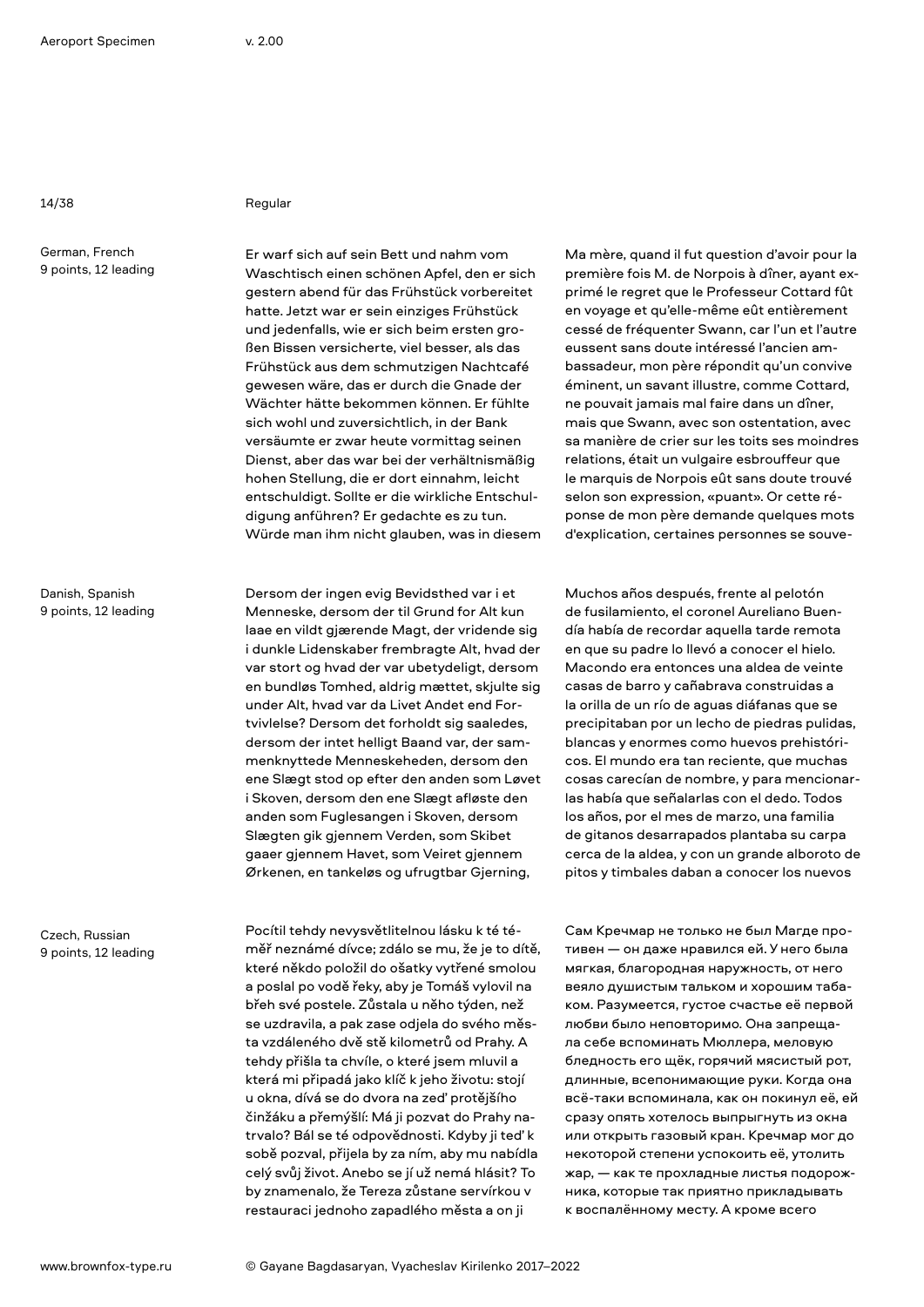15/38 Regular Italic

48 points, 50 leading

## *The Norwegian historian Yngvar Nielsen was commissioned by the*

*The Norwegian historian Yngvar Nielsen was commissioned by the Norwegian government in 1889 to* 

*The Norwegian historian Yngvar Nielsen was commissioned by the Norwegian government in 1889 to determine this question in order to settle the contemporary question of Sami land rights. He concluded that the Sami had lived no further*

36 points, 40 leading

24 points, 28 leading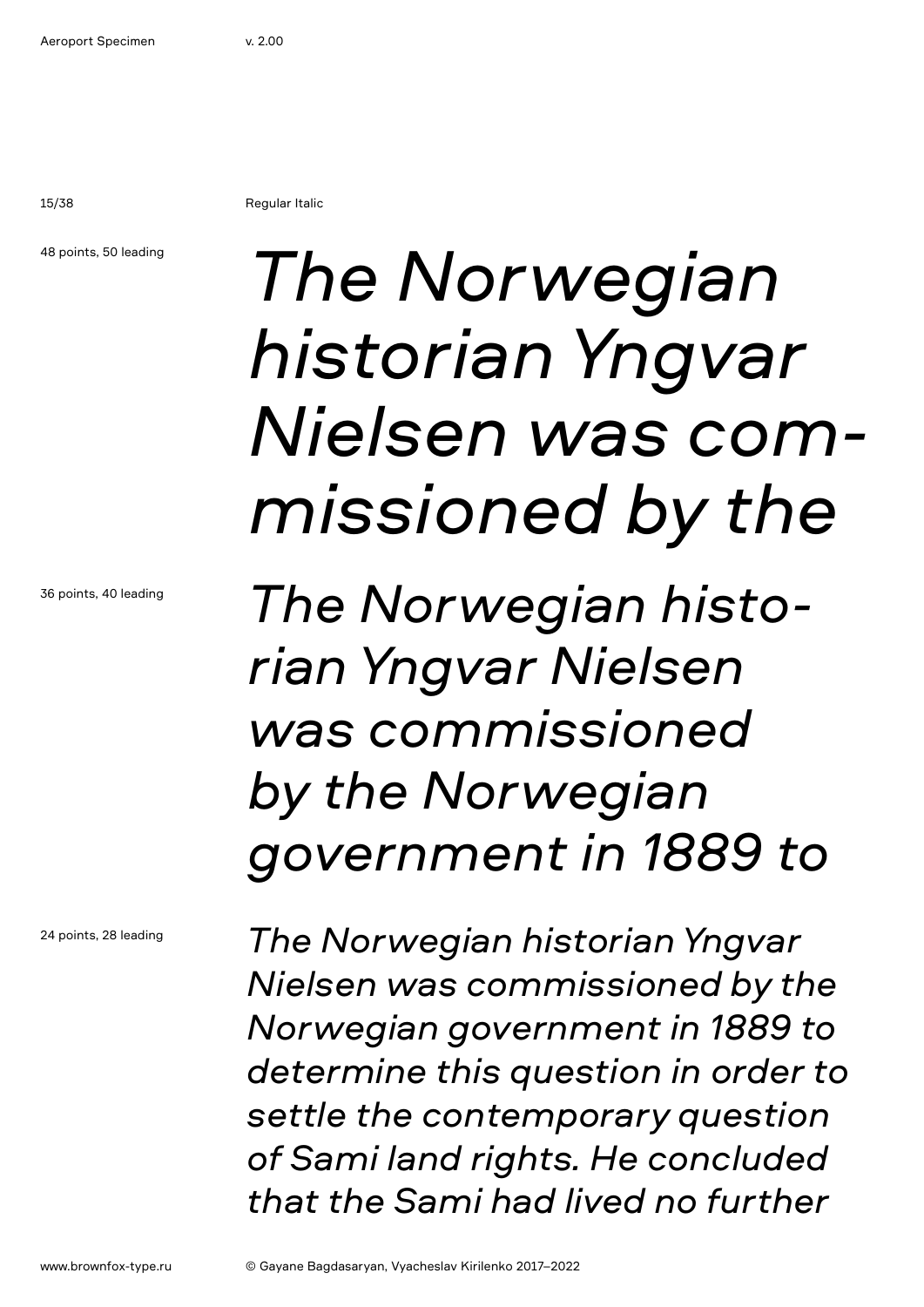16/38 Regular Italic

14 points, 18.5 leading

*The Norwegian historian Yngvar Nielsen was commissioned by the Norwegian government in 1889 to determine this question in order to settle the contemporary question of Sami land rights. He concluded that the Sami had lived no further south than Lierne in Nord-Trøndelag county until around 1500, when they had started moving south, reaching the area around Lake Femunden in the 18th century. This hypothesis is still accepted among many historians, but has been the subject of scholarly debate in the 21st century. In favour of Nielsen's view, it is pointed out that no Sami settlement to the south of Lierne in medieval times has left any* 

12 points, 16 leading

*The Norwegian historian Yngvar Nielsen was commissioned by the Norwegian government in 1889 to determine this question in order to settle the contemporary question of Sami land rights. He concluded that the Sami had lived no further south than Lierne in Nord-Trøndelag county until around 1500, when they had started moving south, reaching the area around Lake Femunden in the 18th century. This hypothesis is still accepted among many historians, but has been the subject of scholarly debate in the 21st century. In favour of Nielsen's view, it is pointed out that no Sami settlement to the south of Lierne in medieval times has left any traces in written sources. This argument is countered by pointing out that the Sami culture was nomadic and nonliterary, and as such would not be expected to leave written sources. In recent years, the number of archaeological finds that are interpreted* 

9 points, 12 leading

*The Norwegian historian Yngvar Nielsen was commissioned by the Norwegian government in 1889 to determine this question in order to settle the contemporary question of Sami land rights. He concluded that the Sami had lived no further south than Lierne in Nord-Trøndelag county until around 1500, when they had started moving south, reaching the area around Lake Femunden in the 18th century. This hypothesis is still accepted among many historians, but has been the subject of scholarly debate in the 21st century. In favour of Nielsen's view, it is pointed out that no Sami settlement to the south of Lierne in medieval times has left any traces in written sources. This argument is countered* 

*by pointing out that the Sami culture was nomadic and non-literary, and as such would not be expected to leave written sources. In recent years, the number of archaeological finds that are interpreted as indicating a Sami presence in Southern Norway in the Middle Ages, has increased. These includes founda- tions in Lesja, in Vang in Valdres and in Hol and Ål in Hallingdal. Proponents of the Sami interpretations of these finds assume a mixed populations of Norse and Sami people in the mountainous areas of Southern Norway in the Middle Ages. Up to around 1500 the Sami were mainly fishermen and trappers, usually in a combination, leading a nomadic lifestyle decided by the migrations*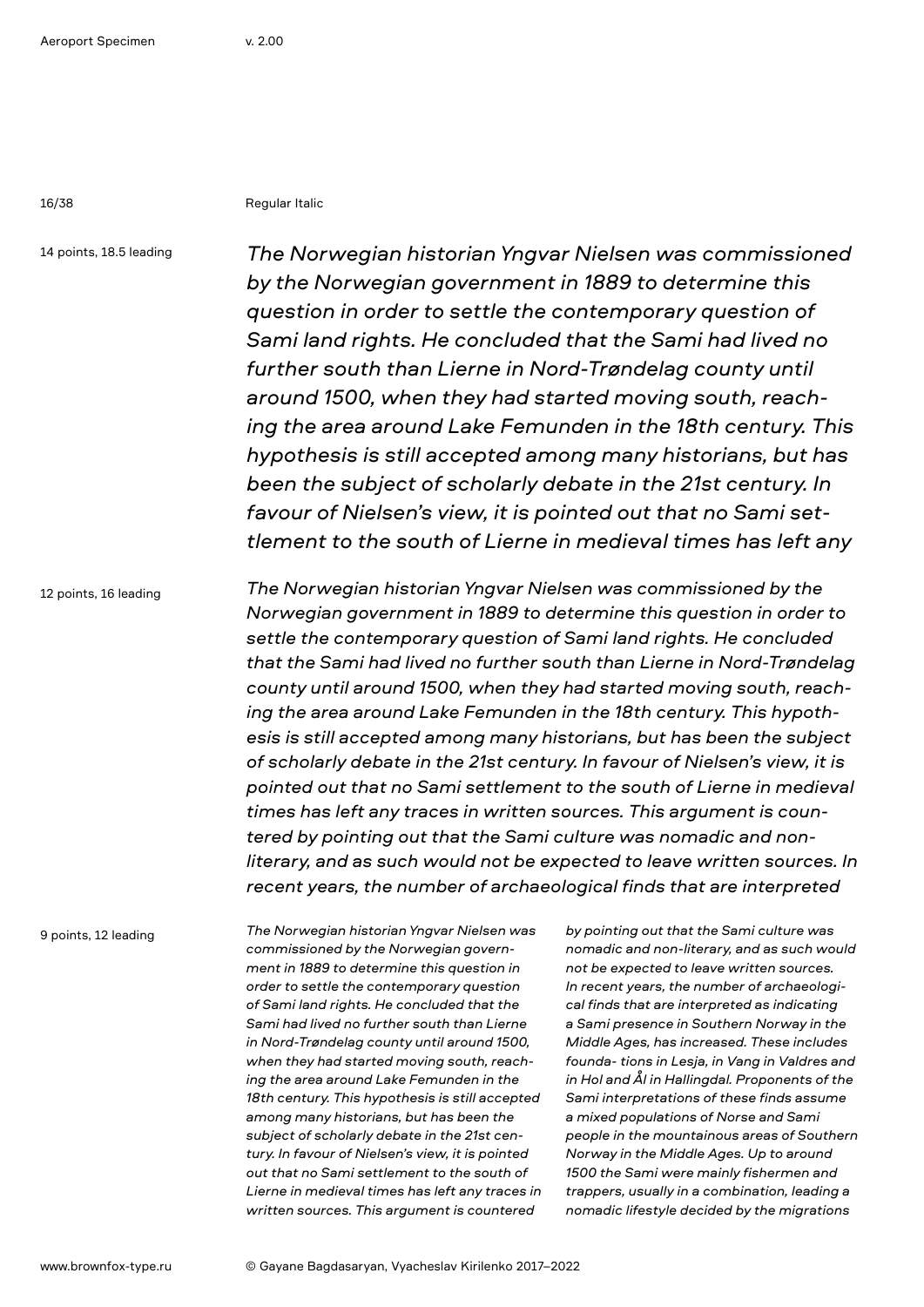17/38 Italic

German, French 9 points, 12 leading

Danish, Spanish 9 points, 12 leading

Czech, Russian 9 points, 12 leading *Er warf sich auf sein Bett und nahm vom Waschtisch einen schönen Apfel, den er sich gestern abend für das Frühstück vorbereitet hatte. Jetzt war er sein einziges Frühstück und jedenfalls, wie er sich beim ersten großen Bissen versicherte, viel besser, als das Frühstück aus dem schmutzigen Nachtcafé gewesen wäre, das er durch die Gnade der Wächter hätte bekommen können. Er fühlte sich wohl und zuversichtlich, in der Bank versäumte er zwar heute vormittag seinen Dienst, aber das war bei der verhältnismäßig hohen Stellung, die er dort einnahm, leicht entschuldigt. Sollte er die wirkliche Entschuldigung anführen? Er gedachte es zu tun. Würde man ihm nicht glauben, was in* 

*Dersom der ingen evig Bevidsthed var i et Menneske, dersom der til Grund for Alt kun laae en vildt gjærende Magt, der vridende sig i dunkle Lidenskaber frembragte Alt, hvad der var stort og hvad der var ubetydeligt, dersom en bundløs Tomhed, aldrig mættet, skjulte sig under Alt, hvad var da Livet Andet end Fortvivlelse? Dersom det forholdt sig saaledes, dersom der intet helligt Baand var, der sammenknyttede Menneskeheden, dersom den ene Slægt stod op efter den anden som Løvet i Skoven, dersom den ene Slægt afløste den anden som Fuglesangen i Skoven, dersom Slægten gik gjennem Verden, som Skibet gaaer gjennem Havet, som Veiret gjennem Ørkenen, en tankeløs og ufrugtbar Gjerning,* 

*Pocítil tehdy nevysvětlitelnou lásku k té téměř neznámé dívce; zdálo se mu, že je to dítě, které někdo položil do ošatky vytřené smolou a poslal po vodě řeky, aby je Tomáš vylovil na břeh své postele. Zůstala u něho týden, než se uzdravila, a pak zase odjela do svého města vzdáleného dvě stě kilometrů od Prahy. A tehdy přišla ta chvíle, o které jsem mluvil a která mi připadá jako klíč k jeho životu: stojí u okna, dívá se do dvora na zeď protějšího činžáku a přemýšlí: Má ji pozvat do Prahy natrvalo? Bál se té odpovědnosti. Kdyby ji teď k sobě pozval, přijela by za ním, aby mu nabídla celý svůj život. Anebo se jí už nemá hlásit? To by znamenalo, že Tereza zůstane servírkou v restauraci jednoho zapadlého města a on ji* 

*Ma mère, quand il fut question d'avoir pour la première fois M. de Norpois à dîner, ayant exprimé le regret que le Professeur Cottard fût en voyage et qu'elle-même eût entièrement cessé de fréquenter Swann, car l'un et l'autre eussent sans doute intéressé l'ancien ambassadeur, mon père répondit qu'un convive éminent, un savant illustre, comme Cottard, ne pouvait jamais mal faire dans un dîner, mais que Swann, avec son ostentation, avec sa manière de crier sur les toits ses moindres relations, était un vulgaire esbrouffeur que le marquis de Norpois eût sans doute trouvé selon son expression, «puant». Or cette réponse de mon père demande quelques mots d'explication, certaines personnes se souve-*

*Muchos años después, frente al pelotón de fusilamiento, el coronel Aureliano Buendía había de recordar aquella tarde remota en que su padre lo llevó a conocer el hielo. Macondo era entonces una aldea de veinte casas de barro y cañabrava construidas a la orilla de un río de aguas diáfanas que se precipitaban por un lecho de piedras pulidas, blancas y enormes como huevos prehistóricos. El mundo era tan reciente, que muchas cosas carecían de nombre, y para mencionarlas había que señalarlas con el dedo. Todos los años, por el mes de marzo, una familia de gitanos desarrapados plantaba su carpa cerca de la aldea, y con un grande alboroto de pitos y timbales daban a conocer los nuevos* 

*Сам Кречмар не только не был Магде противен — он даже нравился ей. У него была мягкая, благородная наружность, от него веяло душистым тальком и хорошим табаком. Разумеется, густое счастье её первой любви было неповторимо. Она запрещала себе вспоминать Мюллера, меловую бледность его щёк, горячий мясистый рот, длинные, всепонимающие руки. Когда она всё-таки вспоминала, как он покинул её, ей сразу опять хотелось выпрыгнуть из окна или открыть газовый кран. Кречмар мог до некоторой степени успокоить её, утолить жар, — как те прохладные листья подорожника, которые так приятно прикладывать к воспалённому месту. А кроме всего*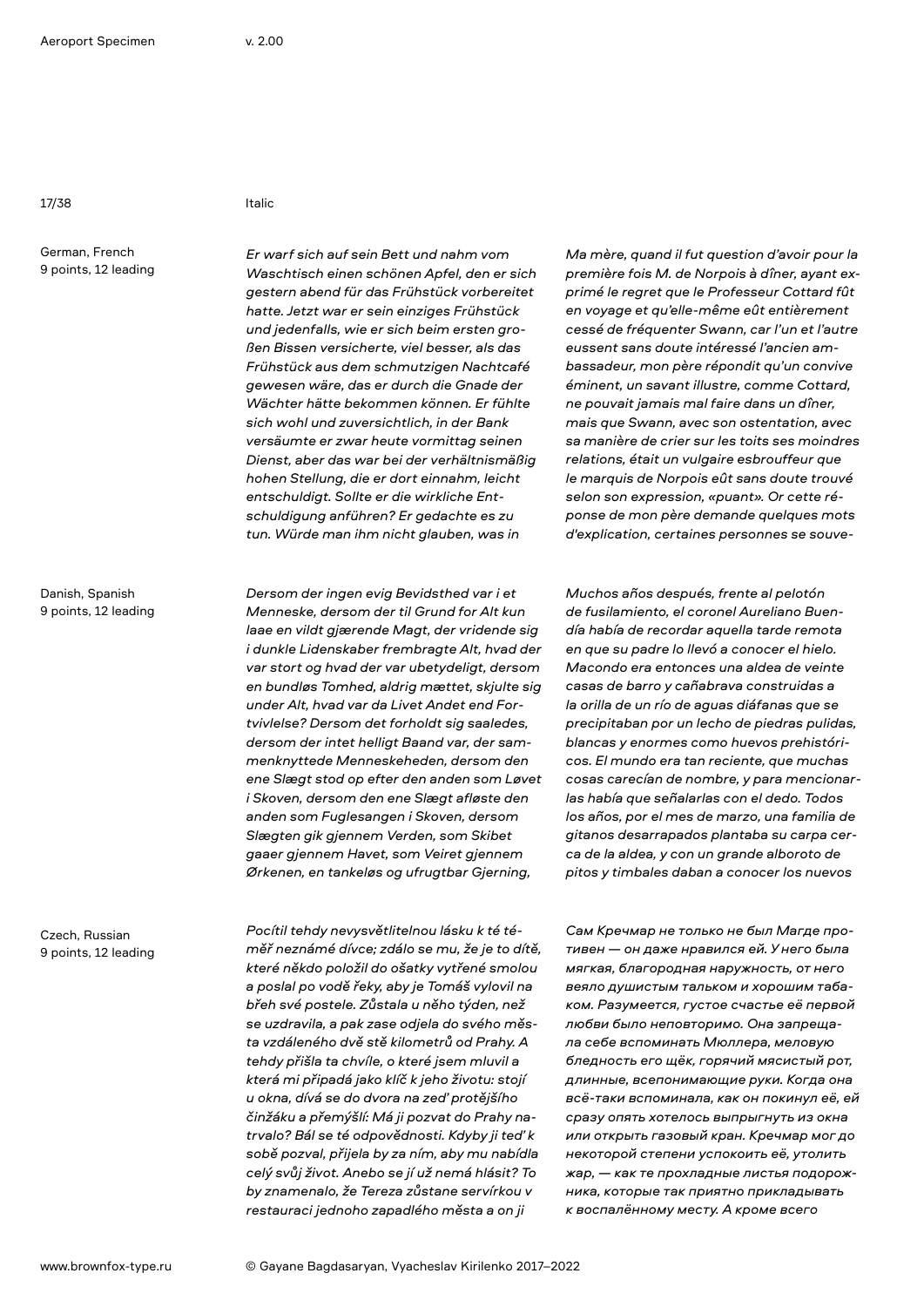18/38 Medium

### 48 points, 50 leading

36 points, 40 leading

24 points, 28 leading

# The Norwegian historian Yngvar Nielsen was commissioned by the

The Norwegian historian Yngvar Nielsen was commissioned by the Norwegian government in 1889 to

The Norwegian historian Yngvar Nielsen was commissioned by the Norwegian government in 1889 to determine this question in order to settle the contemporary question of Sami land rights. He concluded that the Sami had lived no further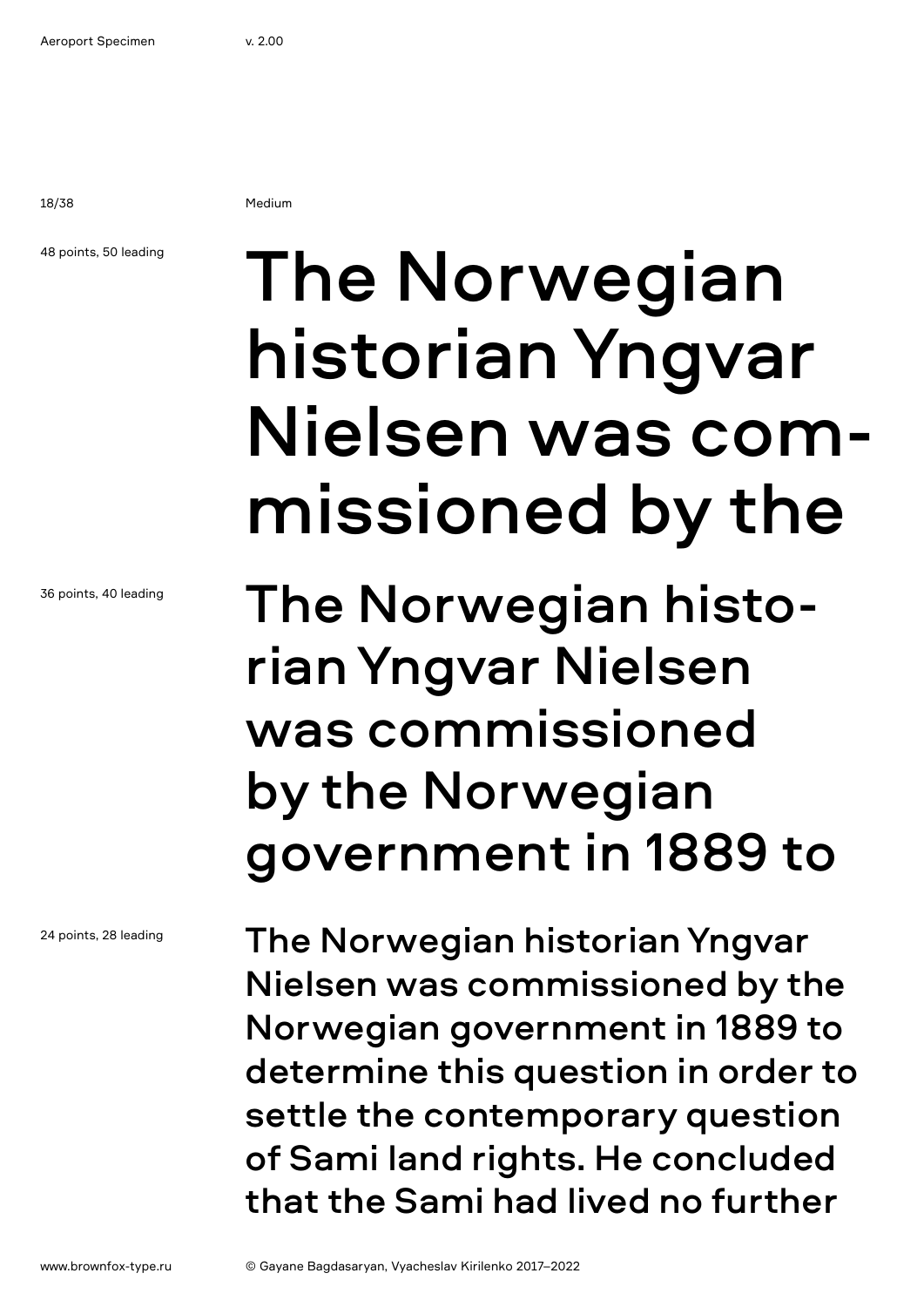19/38 Medium

14 points, 18.5 leading

The Norwegian historian Yngvar Nielsen was commissioned by the Norwegian government in 1889 to determine this question in order to settle the contemporary question of Sami land rights. He concluded that the Sami had lived no further south than Lierne in Nord-Trøndelag county until around 1500, when they had started moving south, reaching the area around Lake Femunden in the 18th century. This hypothesis is still accepted among many historians, but has been the subject of scholarly debate in the 21st century. In favour of Nielsen's view, it is pointed out that no Sami settlement to the south of Lierne in medieval times has left

12 points, 16 leading

The Norwegian historian Yngvar Nielsen was commissioned by the Norwegian government in 1889 to determine this question in order to settle the contemporary question of Sami land rights. He concluded that the Sami had lived no further south than Lierne in Nord-Trøndelag county until around 1500, when they had started moving south, reaching the area around Lake Femunden in the 18th century. This hypothesis is still accepted among many historians, but has been the subject of scholarly debate in the 21st century. In favour of Nielsen's view, it is pointed out that no Sami settlement to the south of Lierne in medieval times has left any traces in written sources. This argument is countered by pointing out that the Sami culture was nomadic and non-literary, and as such would not be expected to leave written sources. In recent years, the number of archaeological finds that are

9 points, 12 leading

The Norwegian historian Yngvar Nielsen was commissioned by the Norwegian government in 1889 to determine this question in order to settle the contemporary question of Sami land rights. He concluded that the Sami had lived no further south than Lierne in Nord-Trøndelag county until around 1500, when they had started moving south, reaching the area around Lake Femunden in the 18th century. This hypothesis is still accepted among many historians, but has been the subject of scholarly debate in the 21st century. In favour of Nielsen's view, it is pointed out that no Sami settlement to the south of Lierne in medieval times has left any traces in written sources. This argument is countered by pointing out that the Sami culture was nomadic and non-literary, and as such would not be expected to leave written sources. In recent years, the number of archaeological finds that are interpreted as indicating a Sami presence in Southern Norway in the Middle Ages, has increased. These includes founda- tions in Lesja, in Vang in Valdres and in Hol and Ål in Hallingdal. Proponents of the Sami interpretations of these finds assume a mixed populations of Norse and Sami people in the mountainous areas of Southern Norway in the Middle Ages. Up to around 1500 the Sami were mainly fishermen and trappers, usually in a combination, leading a nomadic lifestyle

www.brownfox-type.ru © Gayane Bagdasaryan, Vyacheslav Kirilenko 2017–2022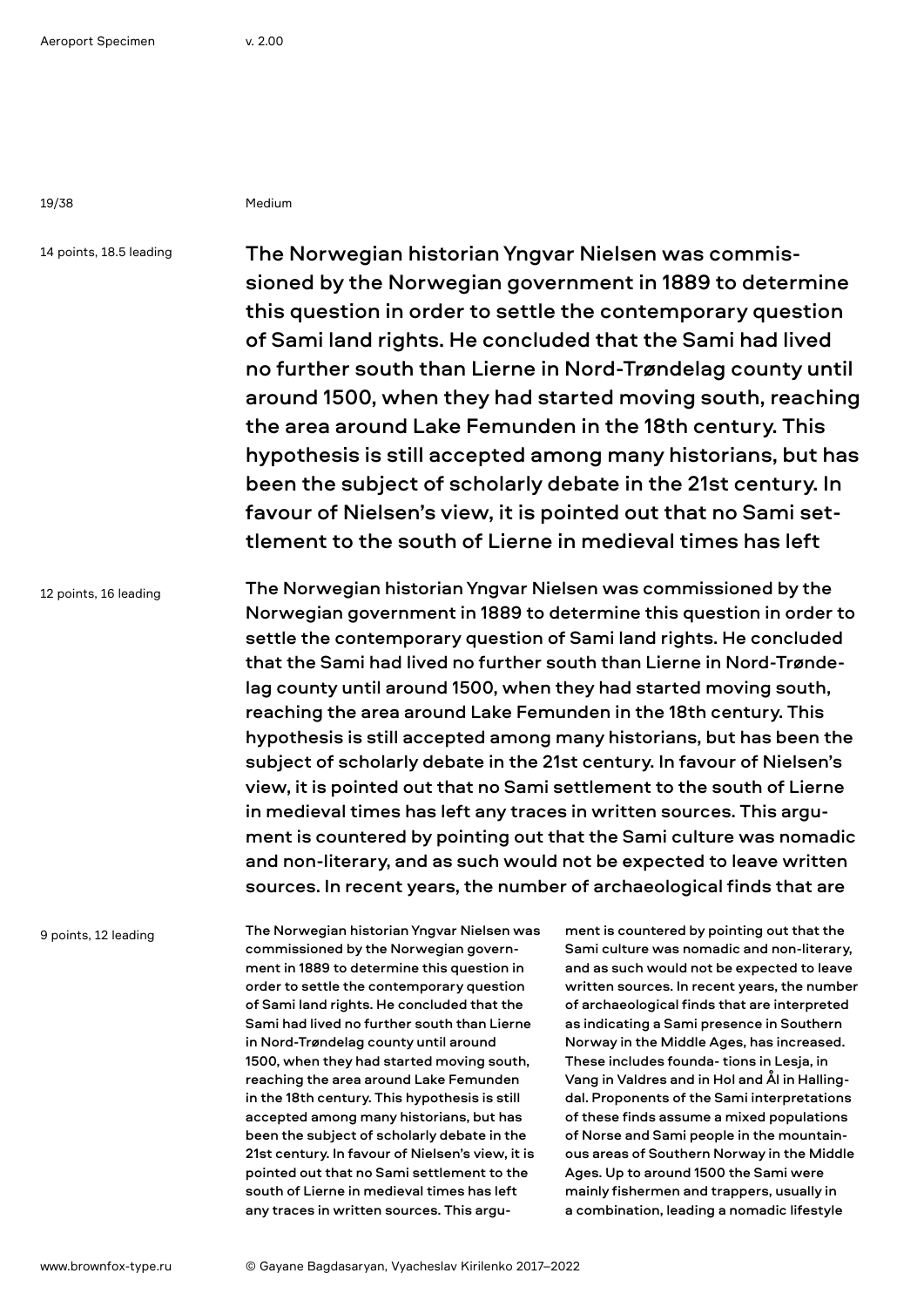20/38 Medium

German, French 9 points, 12 leading

Danish, Spanish 9 points, 12 leading

Czech, Russian 9 points, 12 leading Er warf sich auf sein Bett und nahm vom Waschtisch einen schönen Apfel, den er sich gestern abend für das Frühstück vorbereitet hatte. Jetzt war er sein einziges Frühstück und jedenfalls, wie er sich beim ersten großen Bissen versicherte, viel besser, als das Frühstück aus dem schmutzigen Nachtcafé gewesen wäre, das er durch die Gnade der Wächter hätte bekommen können. Er fühlte sich wohl und zuversichtlich, in der Bank versäumte er zwar heute vormittag seinen Dienst, aber das war bei der verhältnismäßig hohen Stellung, die er dort einnahm, leicht entschuldigt. Sollte er die wirkliche Entschuldigung anführen? Er gedachte es zu tun. Würde man ihm nicht glauben, was in

Dersom der ingen evig Bevidsthed var i et Menneske, dersom der til Grund for Alt kun laae en vildt gjærende Magt, der vridende sig i dunkle Lidenskaber frembragte Alt, hvad der var stort og hvad der var ubetydeligt, dersom en bundløs Tomhed, aldrig mættet, skjulte sig under Alt, hvad var da Livet Andet end Fortvivlelse? Dersom det forholdt sig saaledes, dersom der intet helligt Baand var, der sammenknyttede Menneskeheden, dersom den ene Slægt stod op efter den anden som Løvet i Skoven, dersom den ene Slægt afløste den anden som Fuglesangen i Skoven, dersom Slægten gik gjennem Verden, som Skibet gaaer gjennem Havet, som Veiret gjennem Ørkenen, en tan-

Pocítil tehdy nevysvětlitelnou lásku k té téměř neznámé dívce; zdálo se mu, že je to dítě, které někdo položil do ošatky vytřené smolou a poslal po vodě řeky, aby je Tomáš vylovil na břeh své postele. Zůstala u něho týden, než se uzdravila, a pak zase odjela do svého města vzdáleného dvě stě kilometrů od Prahy. A tehdy přišla ta chvíle, o které jsem mluvil a která mi připadá jako klíč k jeho životu: stojí u okna, dívá se do dvora na zeď protějšího činžáku a přemýšlí: Má ji pozvat do Prahy natrvalo? Bál se té odpovědnosti. Kdyby ji teď k sobě pozval, přijela by za ním, aby mu nabídla celý svůj život. Anebo se jí už nemá hlásit? To by znamenalo, že Tereza zůstane servírkou v restauraci jednoho

Ma mère, quand il fut question d'avoir pour la première fois M. de Norpois à dîner, ayant exprimé le regret que le Professeur Cottard fût en voyage et qu'elle-même eût entièrement cessé de fréquenter Swann, car l'un et l'autre eussent sans doute intéressé l'ancien ambassadeur, mon père répondit qu'un convive éminent, un savant illustre, comme Cottard, ne pouvait jamais mal faire dans un dîner, mais que Swann, avec son ostentation, avec sa manière de crier sur les toits ses moindres relations, était un vulgaire esbrouffeur que le marquis de Norpois eût sans doute trouvé selon son expression, «puant». Or cette réponse de mon père demande quelques mots d'explication,

Muchos años después, frente al pelotón de fusilamiento, el coronel Aureliano Buendía había de recordar aquella tarde remota en que su padre lo llevó a conocer el hielo. Macondo era entonces una aldea de veinte casas de barro y cañabrava construidas a la orilla de un río de aguas diáfanas que se precipitaban por un lecho de piedras pulidas, blancas y enormes como huevos prehistóricos. El mundo era tan reciente, que muchas cosas carecían de nombre, y para mencionarlas había que señalarlas con el dedo. Todos los años, por el mes de marzo, una familia de gitanos desarrapados plantaba su carpa cerca de la aldea, y con un grande alboroto de pitos y timbales daban a cono-

Сам Кречмар не только не был Магде противен — он даже нравился ей. У него была мягкая, благородная наружность, от него веяло душистым тальком и хорошим табаком. Разумеется, густое счастье её первой любви было неповторимо. Она запрещала себе вспоминать Мюллера, меловую бледность его щёк, горячий мясистый рот, длинные, всепонимающие руки. Когда она всё-таки вспоминала, как он покинул её, ей сразу опять хотелось выпрыгнуть из окна или открыть газовый кран. Кречмар мог до некоторой степени успокоить её, утолить жар, — как те прохладные листья подорож- ника, которые так приятно прикладывать к воспалённому месту. А кроме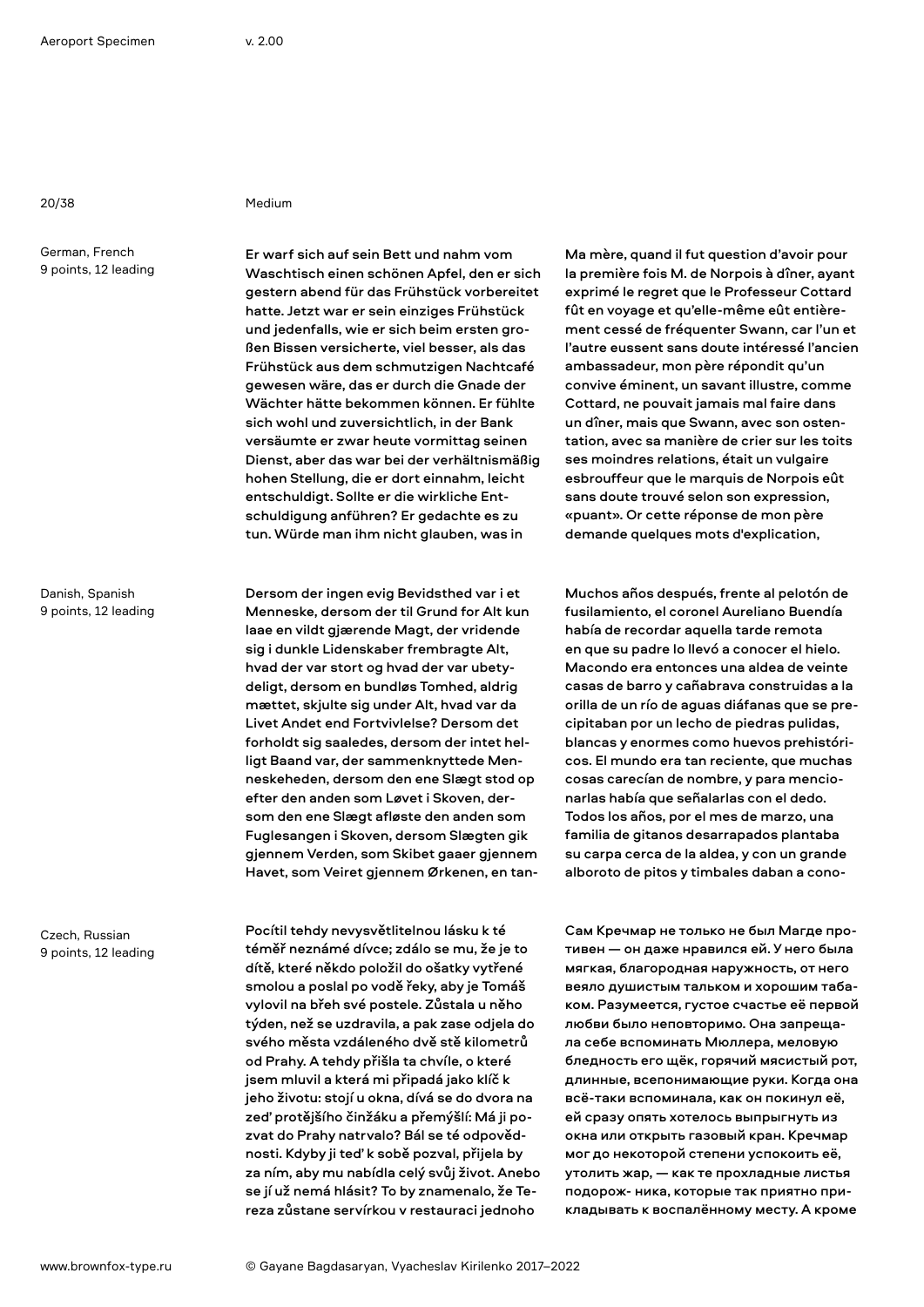21/38 Medium Italic

48 points, 50 leading

# *The Norwegian historian Yngvar Nielsen was commissioned by the*

*The Norwegian historian Yngvar Nielsen was commissioned by the Norwegian government in 1889 to* 

*The Norwegian historian Yngvar Nielsen was commissioned by the Norwegian government in 1889 to determine this question in order to settle the contemporary question of Sami land rights. He concluded that the Sami had lived no further*

36 points, 40 leading

24 points, 28 leading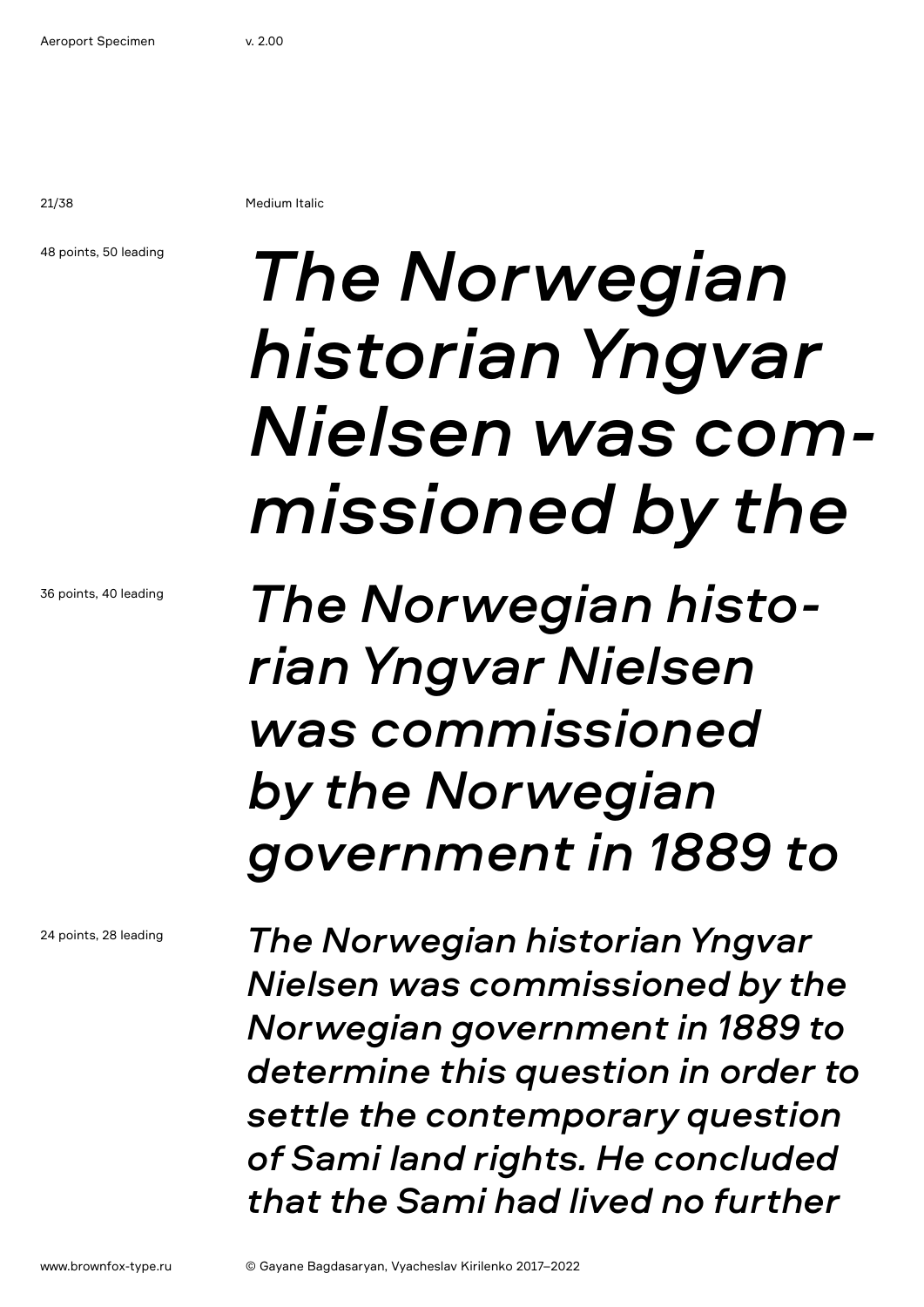22/38 Medium Italic

14 points, 18.5 leading

*The Norwegian historian Yngvar Nielsen was commissioned by the Norwegian government in 1889 to determine this question in order to settle the contemporary question of Sami land rights. He concluded that the Sami had lived no further south than Lierne in Nord-Trøndelag county until around 1500, when they had started moving south, reaching the area around Lake Femunden in the 18th century. This hypothesis is still accepted among many historians, but has been the subject of scholarly debate in the 21st century. In favour of Nielsen's view, it is pointed out that no Sami settlement to the south of Lierne in medieval times has left* 

12 points, 16 leading

*The Norwegian historian Yngvar Nielsen was commissioned by the Norwegian government in 1889 to determine this question in order to settle the contemporary question of Sami land rights. He concluded that the Sami had lived no further south than Lierne in Nord-Trøndelag county until around 1500, when they had started moving south, reaching the area around Lake Femunden in the 18th century. This hypothesis is still accepted among many historians, but has been the subject of scholarly debate in the 21st century. In favour of Nielsen's view, it is pointed out that no Sami settlement to the south of Lierne in medieval times has left any traces in written sources. This argument is countered by pointing out that the Sami culture was nomadic and non-literary, and as such would not be expected to leave written sources. In recent years, the number of archaeological finds that are* 

9 points, 12 leading

*The Norwegian historian Yngvar Nielsen was commissioned by the Norwegian government in 1889 to determine this question in order to settle the contemporary question of Sami land rights. He concluded that the Sami had lived no further south than Lierne in Nord-Trøndelag county until around 1500, when they had started moving south, reaching the area around Lake Femunden in the 18th century. This hypothesis is still accepted among many historians, but has been the subject of scholarly debate in the 21st century. In favour of Nielsen's view, it is pointed out that no Sami settlement to the south of Lierne in medieval times has left any traces in written sources. This argu-* *ment is countered by pointing out that the Sami culture was nomadic and non-literary, and as such would not be expected to leave written sources. In recent years, the number of archaeological finds that are interpreted as indicating a Sami presence in Southern Norway in the Middle Ages, has increased. These includes founda- tions in Lesja, in Vang in Valdres and in Hol and Ål in Hallingdal. Proponents of the Sami interpretations of these finds assume a mixed populations of Norse and Sami people in the mountainous areas of Southern Norway in the Middle Ages. Up to around 1500 the Sami were mainly fishermen and trappers, usually in a combination, leading a nomadic lifestyle*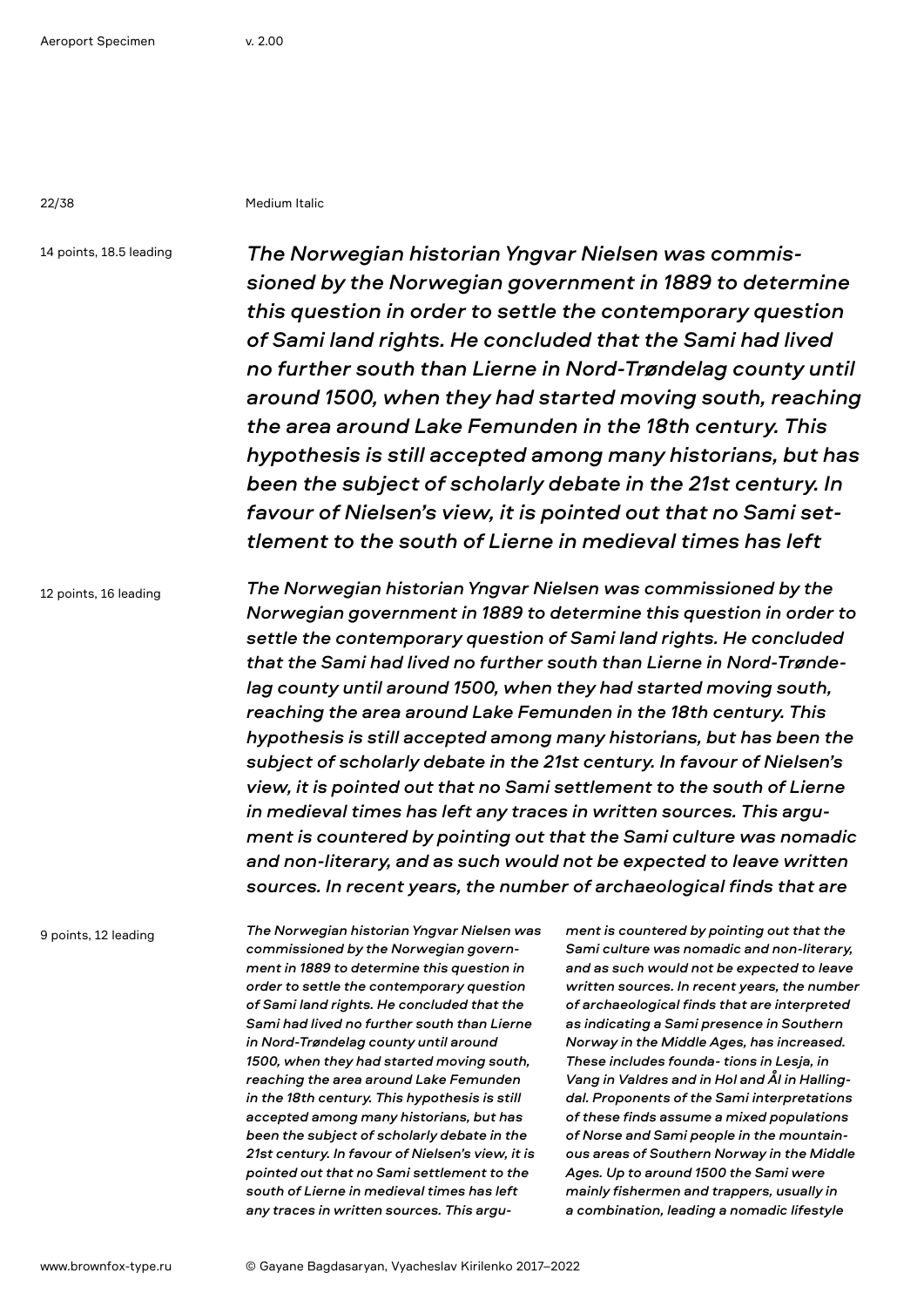### 23/38 Medium Italic

German, French 9 points, 12 leading

Danish, Spanish 9 points, 12 leading

Czech, Russian 9 points, 12 leading *Er warf sich auf sein Bett und nahm vom Waschtisch einen schönen Apfel, den er sich gestern abend für das Frühstück vorbereitet hatte. Jetzt war er sein einziges Frühstück und jedenfalls, wie er sich beim ersten großen Bissen versicherte, viel besser, als das Frühstück aus dem schmutzigen Nachtcafé gewesen wäre, das er durch die Gnade der Wächter hätte bekommen können. Er fühlte sich wohl und zuversichtlich, in der Bank versäumte er zwar heute vormittag seinen Dienst, aber das war bei der verhältnismäßig hohen Stellung, die er dort einnahm, leicht entschuldigt. Sollte er die wirkliche Entschuldigung anführen? Er gedachte es zu tun. Würde man ihm nicht glauben, was in* 

*Dersom der ingen evig Bevidsthed var i et Menneske, dersom der til Grund for Alt kun laae en vildt gjærende Magt, der vridende sig i dunkle Lidenskaber frembragte Alt, hvad der var stort og hvad der var ubetydeligt, dersom en bundløs Tomhed, aldrig mættet, skjulte sig under Alt, hvad var da Livet Andet end Fortvivlelse? Dersom det forholdt sig saaledes, dersom der intet helligt Baand var, der sammenknyttede Menneskeheden, dersom den ene Slægt stod op efter den anden som Løvet i Skoven, dersom den ene Slægt afløste den anden som Fuglesangen i Skoven, dersom Slægten gik gjennem Verden, som Skibet gaaer gjennem Havet, som Veiret gjennem Ørkenen, en tan-*

*Pocítil tehdy nevysvětlitelnou lásku k té téměř neznámé dívce; zdálo se mu, že je to dítě, které někdo položil do ošatky vytřené smolou a poslal po vodě řeky, aby je Tomáš vylovil na břeh své postele. Zůstala u něho týden, než se uzdravila, a pak zase odjela do svého města vzdáleného dvě stě kilometrů od Prahy. A tehdy přišla ta chvíle, o které jsem mluvil a která mi připadá jako klíč k jeho životu: stojí u okna, dívá se do dvora na zeď protějšího činžáku a přemýšlí: Má ji pozvat do Prahy natrvalo? Bál se té odpovědnosti. Kdyby ji teď k sobě pozval, přijela by za ním, aby mu nabídla celý svůj život. Anebo se jí už nemá hlásit? To by znamenalo, že Tereza zůstane servírkou v restauraci jednoho* 

*Ma mère, quand il fut question d'avoir pour la première fois M. de Norpois à dîner, ayant exprimé le regret que le Professeur Cottard fût en voyage et qu'elle-même eût entièrement cessé de fréquenter Swann, car l'un et l'autre eussent sans doute intéressé l'ancien ambassadeur, mon père répondit qu'un convive éminent, un savant illustre, comme Cottard, ne pouvait jamais mal faire dans un dîner, mais que Swann, avec son ostentation, avec sa manière de crier sur les toits ses moindres relations, était un vulgaire esbrouffeur que le marquis de Norpois eût sans doute trouvé selon son expression, «puant». Or cette réponse de mon père demande quelques mots d'expli-*

*Muchos años después, frente al pelotón de fusilamiento, el coronel Aureliano Buendía había de recordar aquella tarde remota en que su padre lo llevó a conocer el hielo. Macondo era entonces una aldea de veinte casas de barro y cañabrava construidas a la orilla de un río de aguas diáfanas que se precipitaban por un lecho de piedras pulidas, blancas y enormes como huevos prehistóricos. El mundo era tan reciente, que muchas cosas carecían de nombre, y para mencionarlas había que señalarlas con el dedo. Todos los años, por el mes de marzo, una familia de gitanos desarrapados plantaba su carpa cerca de la aldea, y con un grande alboroto de pitos y timbales daban a cono-*

*Сам Кречмар не только не был Магде противен — он даже нравился ей. У него была мягкая, благородная наружность, от него веяло душистым тальком и хорошим табаком. Разумеется, густое счастье её первой любви было неповторимо. Она запрещала себе вспоминать Мюллера, меловую бледность его щёк, горячий мясистый рот, длинные, всепонимающие руки. Когда она всё-таки вспоминала, как он покинул её, ей сразу опять хотелось выпрыгнуть из окна или открыть газовый кран. Кречмар мог до некоторой степени успокоить её, утолить жар, — как те прохладные листья подорож- ника, которые так приятно прикладывать к воспалённому месту. А кроме*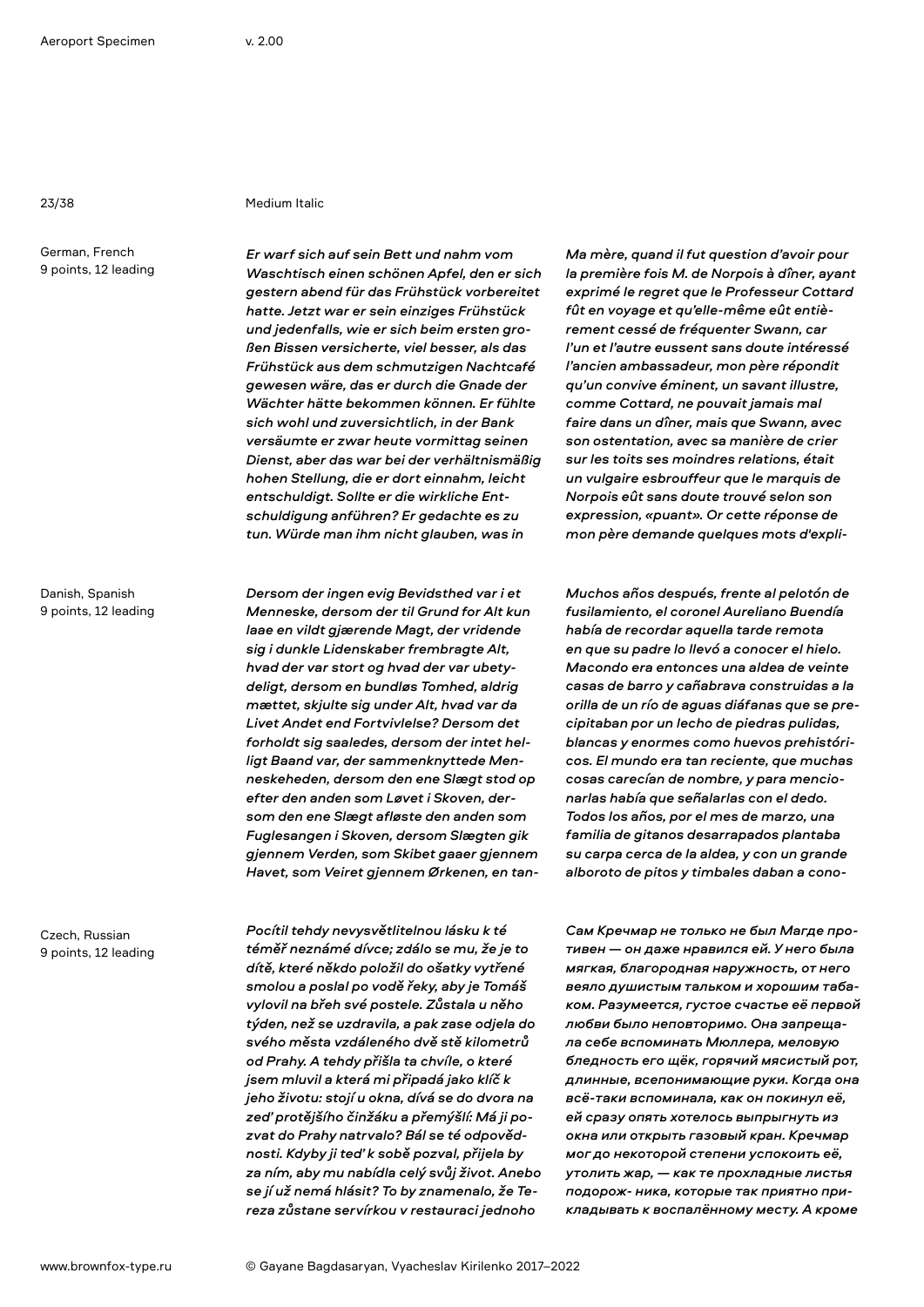24/38 Bold

### 48 points, 50 leading

36 points, 40 leading

24 points, 28 leading

# **The Norwegian historian Yngvar Nielsen was commissioned by**

## **The Norwegian historian Yngvar Nielsen was commissioned by the Norwegian government in 1889 to**

**The Norwegian historian Yngvar Nielsen was commissioned by the Norwegian government in 1889 to determine this question in order to settle the contemporary question of Sami land rights. He concluded that the Sami had lived no**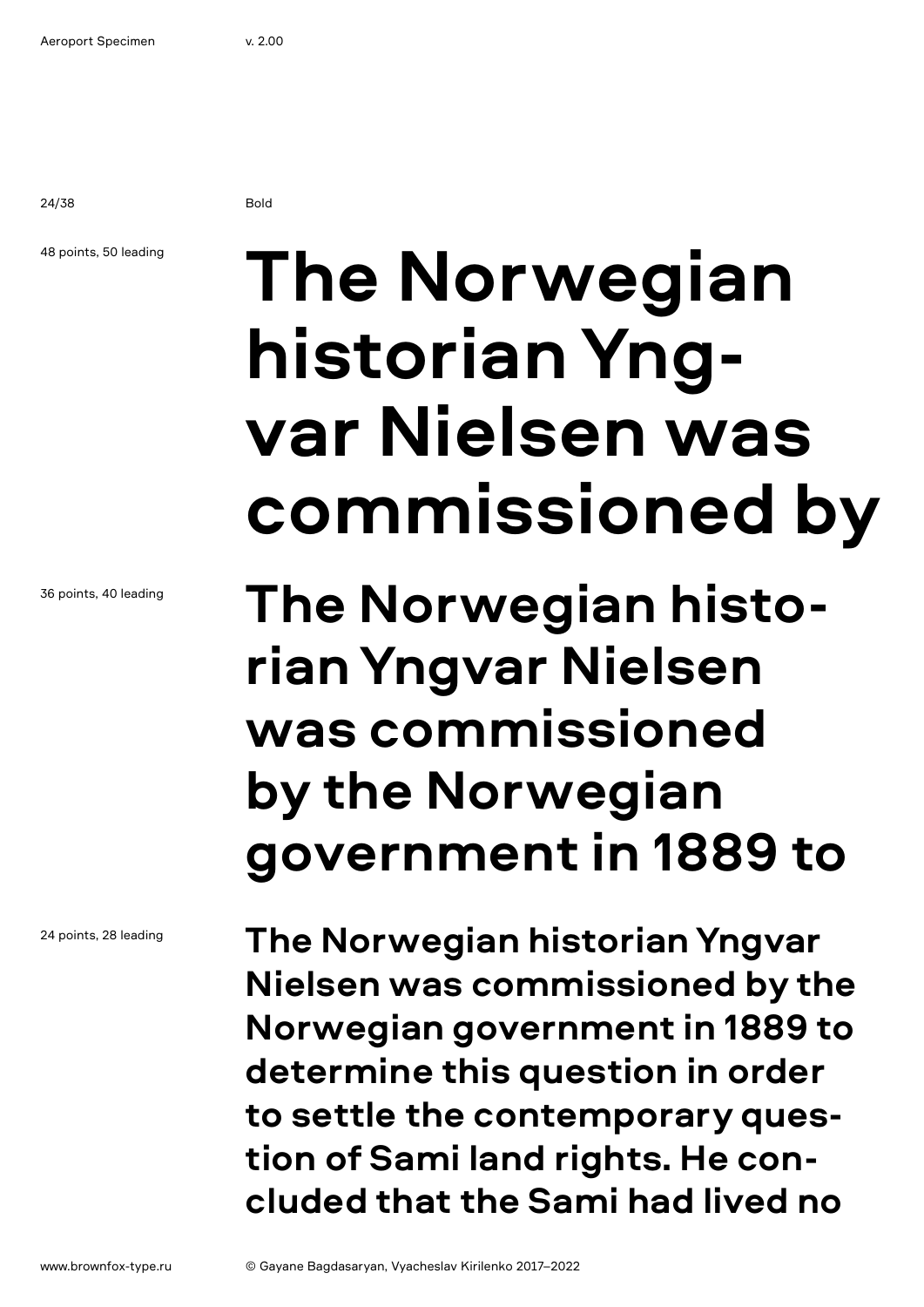25/38 Bold

14 points, 18.5 leading

**The Norwegian historian Yngvar Nielsen was commissioned by the Norwegian government in 1889 to determine this question in order to settle the contemporary question of Sami land rights. He concluded that the Sami had lived no further south than Lierne in Nord-Trøndelag county until around 1500, when they had started moving south, reaching the area around Lake Femunden in the 18th century. This hypothesis is still accepted among many historians, but has been the subject of scholarly debate in the 21st century. In favour of Nielsen's view, it is pointed out that no Sami settlement to the south of Lierne** 

12 points, 16 leading

**The Norwegian historian Yngvar Nielsen was commissioned by the Norwegian government in 1889 to determine this question in order to settle the contemporary question of Sami land rights. He concluded that the Sami had lived no further south than Lierne in Nord-Trøndelag county until around 1500, when they had started moving south, reaching the area around Lake Femunden in the 18th century. This hypothesis is still accepted among many historians, but has been the subject of scholarly debate in the 21st century. In favour of Nielsen's view, it is pointed out that no Sami settlement to the south of Lierne in medieval times has left any traces in written sources. This argument is countered by pointing out that the Sami culture was nomadic and non-literary, and as such would not be expected to leave written sources. In recent years, the number of archaeological** 

9 points, 12 leading

**The Norwegian historian Yngvar Nielsen was commissioned by the Norwegian government in 1889 to determine this question in order to settle the contemporary question of Sami land rights. He concluded that the Sami had lived no further south than Lierne in Nord-Trøndelag county until around 1500, when they had started moving south, reaching the area around Lake Femunden in the 18th century. This hypothesis is still accepted among many historians, but has been the subject of scholarly debate in the 21st century. In favour of Nielsen's view, it is pointed out that no Sami settlement to the south of Lierne in medieval times has left any traces in written sources. This** 

**argument is countered by pointing out that the Sami culture was nomadic and nonliterary, and as such would not be expected to leave written sources. In recent years, the number of archaeological finds that are interpreted as indicating a Sami presence in Southern Norway in the Middle Ages, has increased. These includes founda- tions in Lesja, in Vang in Valdres and in Hol and Ål in Hallingdal. Proponents of the Sami interpretations of these finds assume a mixed populations of Norse and Sami people in the mountainous areas of Southern Norway in the Middle Ages. Up to around 1500 the Sami were mainly fishermen and trappers, usually in a combination, leading a nomadic**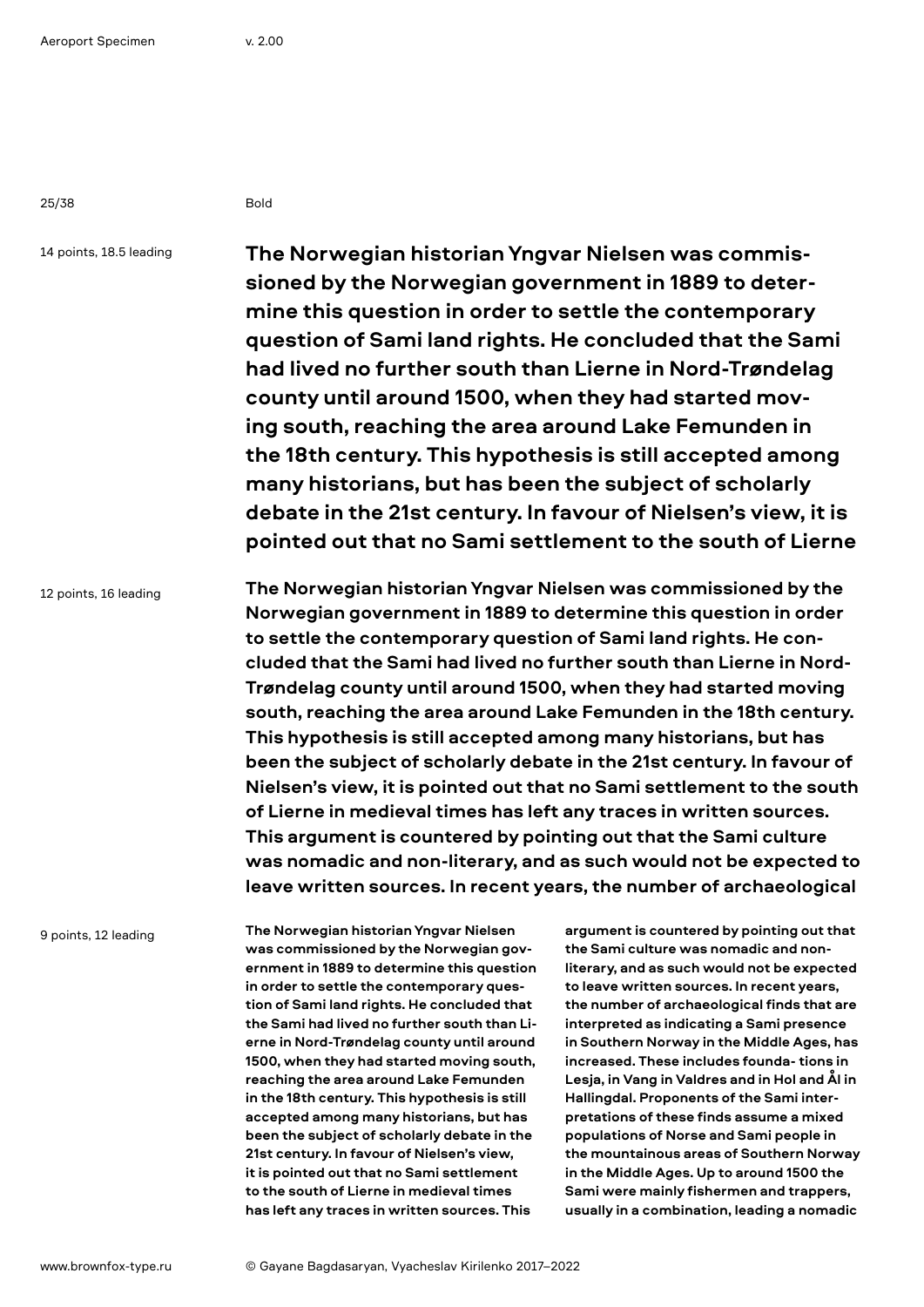26/38 Bold

German, French 9 points, 12 leading

Danish, Spanish 9 points, 12 leading

Czech, Russian 9 points, 12 leading

**Er warf sich auf sein Bett und nahm vom Waschtisch einen schönen Apfel, den er sich gestern abend für das Frühstück vorbereitet hatte. Jetzt war er sein einziges Frühstück und jedenfalls, wie er sich beim ersten großen Bissen versicherte, viel besser, als das Frühstück aus dem schmutzigen Nachtcafé gewesen wäre, das er durch die Gnade der Wächter hätte bekommen können. Er fühlte sich wohl und zuversichtlich, in der Bank versäumte er zwar heute vormittag seinen Dienst, aber das war bei der verhältnismäßig hohen Stellung, die er dort einnahm, leicht entschuldigt. Sollte er die wirkliche Entschuldigung anführen? Er gedachte es zu tun. Würde man ihm nicht** 

**Dersom der ingen evig Bevidsthed var i et Menneske, dersom der til Grund for Alt kun laae en vildt gjærende Magt, der vridende sig i dunkle Lidenskaber frembragte Alt, hvad der var stort og hvad der var ubetydeligt, dersom en bundløs Tomhed, aldrig mættet, skjulte sig under Alt, hvad var da Livet Andet end Fortvivlelse? Dersom det forholdt sig saaledes, dersom der intet helligt Baand var, der sammenknyttede Menneskeheden, dersom den ene Slægt stod op efter den anden som Løvet i Skoven, dersom den ene Slægt afløste den anden som Fuglesangen i Skoven, dersom Slægten gik gjennem Verden, som Skibet gaaer gjennem Havet, som Veiret gjennem Ørkenen,** 

**Pocítil tehdy nevysvětlitelnou lásku k té téměř neznámé dívce; zdálo se mu, že je to dítě, které někdo položil do ošatky vytřené smolou a poslal po vodě řeky, aby je Tomáš vylovil na břeh své postele. Zůstala u něho týden, než se uzdravila, a pak zase odjela do svého města vzdáleného dvě stě kilometrů od Prahy. A tehdy přišla ta chvíle, o které jsem mluvil a která mi připadá jako klíč k jeho životu: stojí u okna, dívá se do dvora na zeď protějšího činžáku a přemýšlí: Má ji pozvat do Prahy natrvalo? Bál se té odpovědnosti. Kdyby ji teď k sobě pozval, přijela by za ním, aby mu nabídla celý svůj život. Anebo se jí už nemá hlásit? To by znamenalo, že Tereza zůstane servírkou v restauraci** 

**Ma mère, quand il fut question d'avoir pour la première fois M. de Norpois à dîner, ayant exprimé le regret que le Professeur Cottard fût en voyage et qu'elle-même eût entièrement cessé de fréquenter Swann, car l'un et l'autre eussent sans doute intéressé l'ancien ambassadeur, mon père répondit qu'un convive éminent, un savant illustre, comme Cottard, ne pouvait jamais mal faire dans un dîner, mais que Swann, avec son ostentation, avec sa manière de crier sur les toits ses moindres relations, était un vulgaire esbrouffeur que le marquis de Norpois eût sans doute trouvé selon son expression, «puant». Or cette réponse de mon père demande quelques mots d'expli-**

**Muchos años después, frente al pelotón de fusilamiento, el coronel Aureliano Buendía había de recordar aquella tarde remota en que su padre lo llevó a conocer el hielo. Macondo era entonces una aldea de veinte casas de barro y cañabrava construidas a la orilla de un río de aguas diáfanas que se precipitaban por un lecho de piedras pulidas, blancas y enormes como huevos prehistóricos. El mundo era tan reciente, que muchas cosas carecían de nombre, y para mencionarlas había que señalarlas con el dedo. Todos los años, por el mes de marzo, una familia de gitanos desarrapados plantaba su carpa cerca de la aldea, y con un grande alboroto de pitos y timbales da-**

**Сам Кречмар не только не был Магде противен — он даже нравился ей. У него была мягкая, благородная наружность, от него веяло душистым тальком и хорошим табаком. Разумеется, густое счастье её первой любви было неповторимо. Она запрещала себе вспоминать Мюллера, меловую бледность его щёк, горячий мясистый рот, длинные, всепонимающие руки. Когда она всё-таки вспоминала, как он покинул её, ей сразу опять хотелось выпрыгнуть из окна или открыть газовый кран. Кречмар мог до некоторой степени успокоить её, утолить жар, — как те прохладные листья подорож- ника, которые так приятно прикладывать к воспалённо-**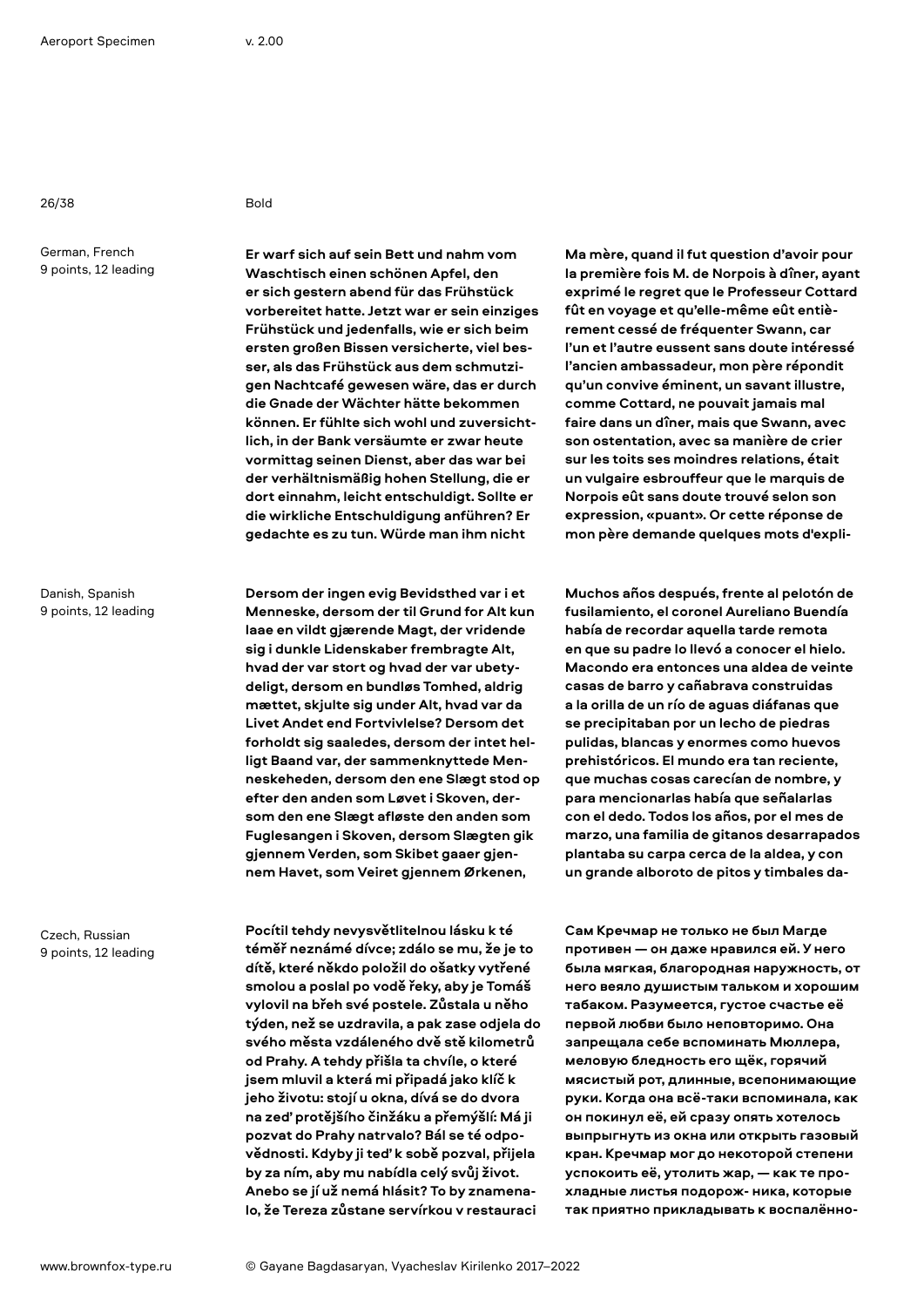27/38 Bold Italic

### 48 points, 50 leading

# *The Norwegian historian Yngvar Nielsen was commissioned by*

*The Norwegian historian Yngvar Nielsen was commissioned by the Norwegian government in 1889 to* 

*The Norwegian historian Yngvar Nielsen was commissioned by the Norwegian government in 1889 to determine this question in order to settle the contemporary question of Sami land rights. He concluded that the Sami had lived no* 

24 points, 28 leading

36 points, 40 leading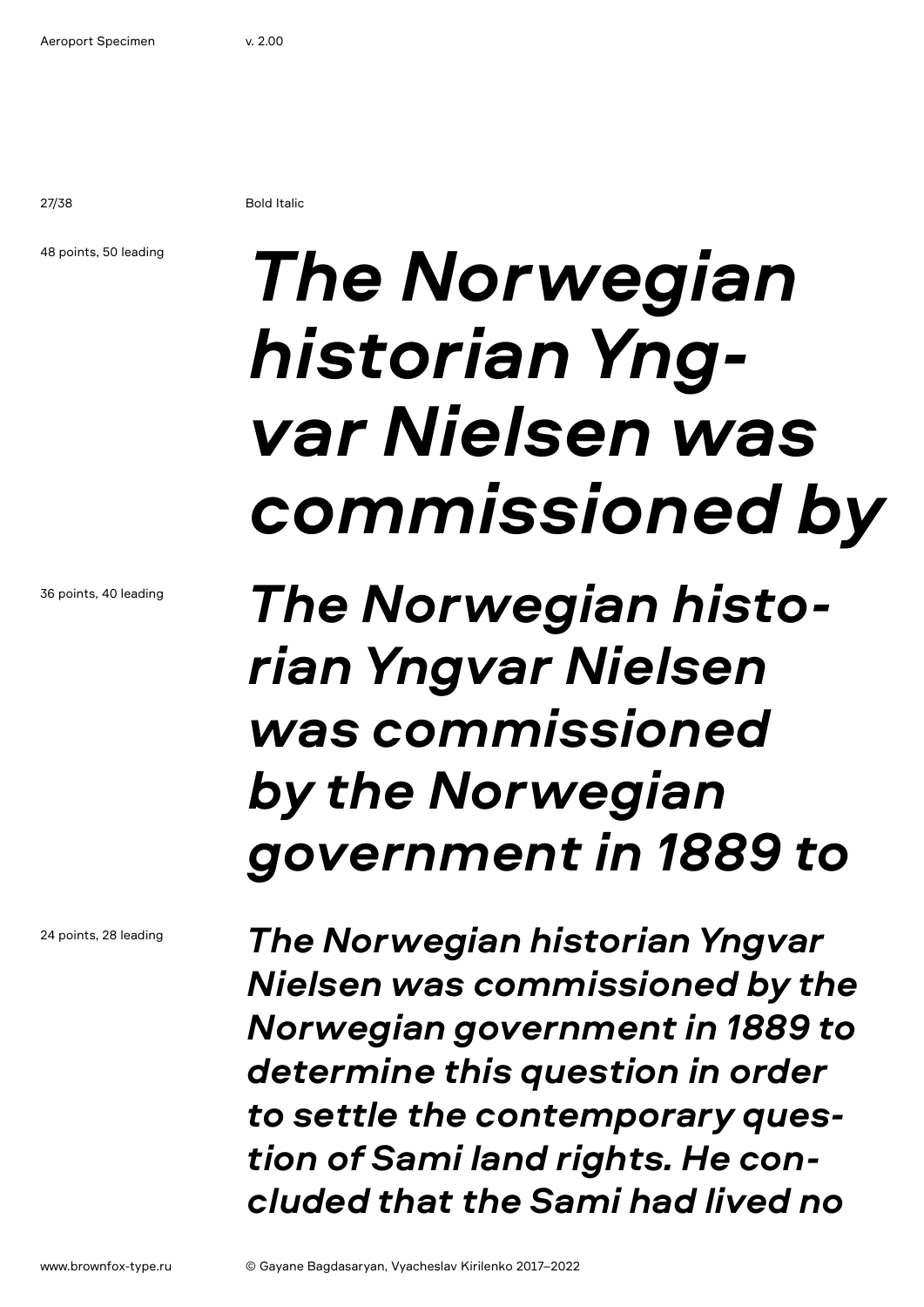28/38 Bold Italic

14 points, 18.5 leading

*The Norwegian historian Yngvar Nielsen was commissioned by the Norwegian government in 1889 to determine this question in order to settle the contemporary question of Sami land rights. He concluded that the Sami had lived no further south than Lierne in Nord-Trøndelag county until around 1500, when they had started moving south, reaching the area around Lake Femunden in the 18th century. This hypothesis is still accepted among many historians, but has been the subject of scholarly debate in the 21st century. In favour of Nielsen's view, it is pointed out that no Sami settlement to the south of Lierne* 

12 points, 16 leading

*The Norwegian historian Yngvar Nielsen was commissioned by the Norwegian government in 1889 to determine this question in order to settle the contemporary question of Sami land rights. He concluded that the Sami had lived no further south than Lierne in Nord-Trøndelag county until around 1500, when they had started moving south, reaching the area around Lake Femunden in the 18th century. This hypothesis is still accepted among many historians, but has been the subject of scholarly debate in the 21st century. In favour of Nielsen's view, it is pointed out that no Sami settlement to the south of Lierne in medieval times has left any traces in written sources. This argument is countered by pointing out that the Sami culture was nomadic and non-literary, and as such would not be expected to leave written sources. In recent years, the number of archaeological* 

9 points, 12 leading

*The Norwegian historian Yngvar Nielsen was commissioned by the Norwegian government in 1889 to determine this question in order to settle the contemporary question of Sami land rights. He concluded that the Sami had lived no further south than Lierne in Nord-Trøndelag county until around 1500, when they had started moving south, reaching the area around Lake Femunden in the 18th century. This hypothesis is still accepted among many historians, but has been the subject of scholarly debate in the 21st century. In favour of Nielsen's view, it is pointed out that no Sami settlement to the south of Lierne in medieval times has left any traces in written sources. This* 

*argument is countered by pointing out that the Sami culture was nomadic and nonliterary, and as such would not be expected to leave written sources. In recent years, the number of archaeological finds that are interpreted as indicating a Sami presence in Southern Norway in the Middle Ages, has increased. These includes founda- tions in Lesja, in Vang in Valdres and in Hol and Ål in Hallingdal. Proponents of the Sami interpretations of these finds assume a mixed populations of Norse and Sami people in the mountainous areas of Southern Norway in the Middle Ages. Up to around 1500 the Sami were mainly fishermen and trappers, usually in a combination, leading a nomadic*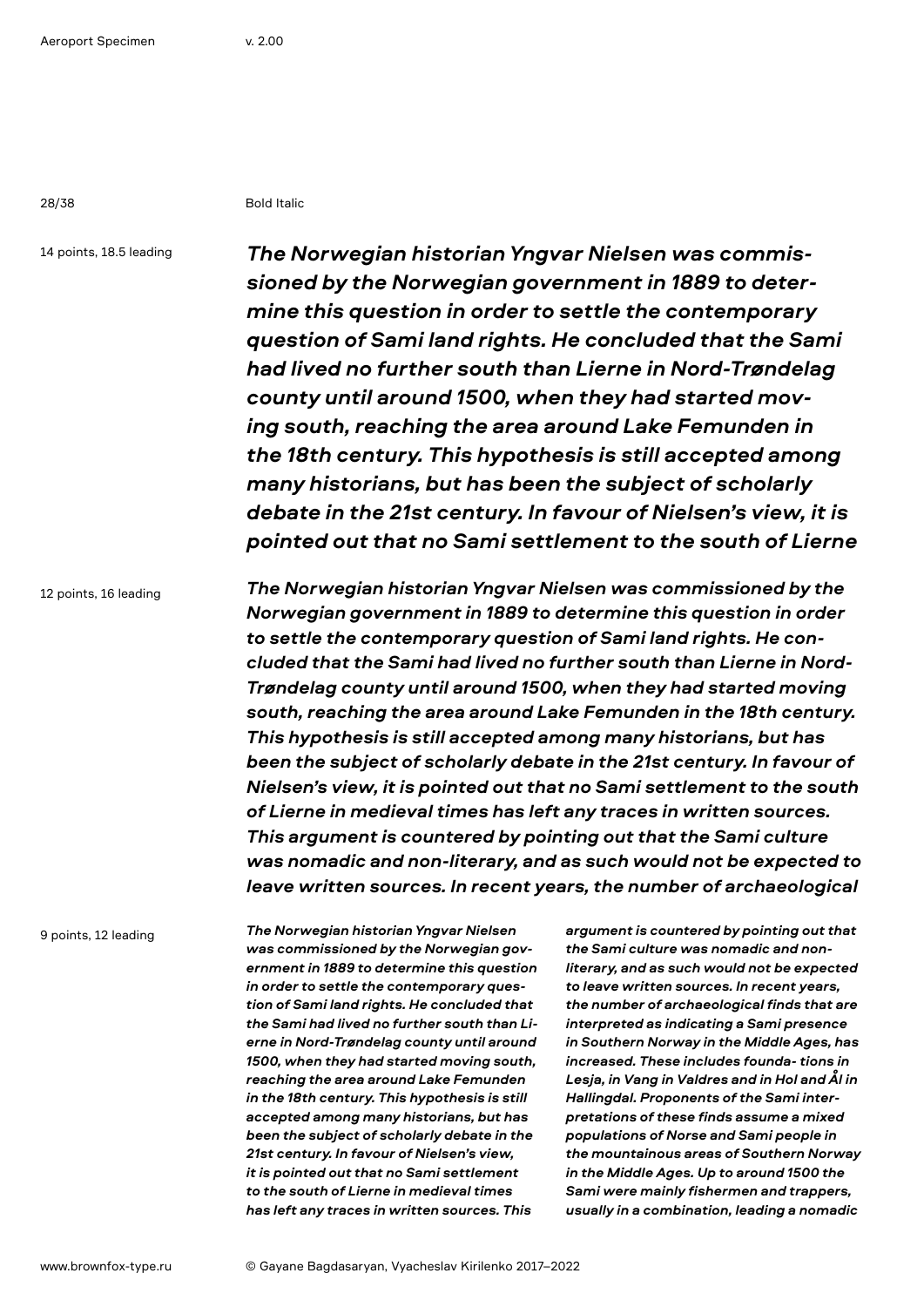29/38 Bold Italic

German, French 9 points, 12 leading

Danish, Spanish 9 points, 12 leading

Czech, Russian 9 points, 12 leading *Er warf sich auf sein Bett und nahm vom Waschtisch einen schönen Apfel, den er sich gestern abend für das Frühstück vorbereitet hatte. Jetzt war er sein einziges Frühstück und jedenfalls, wie er sich beim ersten großen Bissen versicherte, viel besser, als das Frühstück aus dem schmutzigen Nachtcafé gewesen wäre, das er durch die Gnade der Wächter hätte bekommen können. Er fühlte sich wohl und zuversichtlich, in der Bank versäumte er zwar heute vormittag seinen Dienst, aber das war bei der verhältnismäßig hohen Stellung, die er dort einnahm, leicht entschuldigt. Sollte er die wirkliche Entschuldigung anführen? Er gedachte es zu tun. Würde man ihm nicht* 

*Dersom der ingen evig Bevidsthed var i et Menneske, dersom der til Grund for Alt kun laae en vildt gjærende Magt, der vridende sig i dunkle Lidenskaber frembragte Alt, hvad der var stort og hvad der var ubetydeligt, dersom en bundløs Tomhed, aldrig mættet, skjulte sig under Alt, hvad var da Livet Andet end Fortvivlelse? Dersom det forholdt sig saaledes, dersom der intet helligt Baand var, der sammenknyttede Menneskeheden, dersom den ene Slægt stod op efter den anden som Løvet i Skoven, dersom den ene Slægt afløste den anden som Fuglesangen i Skoven, dersom Slægten gik gjennem Verden, som Skibet gaaer gjennem Havet, som Veiret gjennem Ørkenen,* 

*Pocítil tehdy nevysvětlitelnou lásku k té téměř neznámé dívce; zdálo se mu, že je to dítě, které někdo položil do ošatky vytřené smolou a poslal po vodě řeky, aby je Tomáš vylovil na břeh své postele. Zůstala u něho týden, než se uzdravila, a pak zase odjela do svého města vzdáleného dvě stě kilometrů od Prahy. A tehdy přišla ta chvíle, o které jsem mluvil a která mi připadá jako klíč k jeho životu: stojí u okna, dívá se do dvora na zeď protějšího činžáku a přemýšlí: Má ji pozvat do Prahy natrvalo? Bál se té odpovědnosti. Kdyby ji teď k sobě pozval, přijela by za ním, aby mu nabídla celý svůj život. Anebo se jí už nemá hlásit? To by znamenalo, že Tereza zůstane servírkou v restauraci* 

*Ma mère, quand il fut question d'avoir pour la première fois M. de Norpois à dîner, ayant exprimé le regret que le Professeur Cottard fût en voyage et qu'elle-même eût entièrement cessé de fréquenter Swann, car l'un et l'autre eussent sans doute intéressé l'ancien ambassadeur, mon père répondit qu'un convive éminent, un savant illustre, comme Cottard, ne pouvait jamais mal faire dans un dîner, mais que Swann, avec son ostentation, avec sa manière de crier sur les toits ses moindres relations, était un vulgaire esbrouffeur que le marquis de Norpois eût sans doute trouvé selon son expression, «puant». Or cette réponse de mon père demande quelques mots d'expli-*

*Muchos años después, frente al pelotón de fusilamiento, el coronel Aureliano Buendía había de recordar aquella tarde remota en que su padre lo llevó a conocer el hielo. Macondo era entonces una aldea de veinte casas de barro y cañabrava construidas a la orilla de un río de aguas diáfanas que se precipitaban por un lecho de piedras pulidas, blancas y enormes como huevos prehistóricos. El mundo era tan reciente, que muchas cosas carecían de nombre, y para mencionarlas había que señalarlas con el dedo. Todos los años, por el mes de marzo, una familia de gitanos desarrapados plantaba su carpa cerca de la aldea, y con un grande alboroto de pitos y timbales da-*

*Сам Кречмар не только не был Магде противен — он даже нравился ей. У него была мягкая, благородная наружность, от него веяло душистым тальком и хорошим табаком. Разумеется, густое счастье её первой любви было неповторимо. Она запрещала себе вспоминать Мюллера, меловую бледность его щёк, горячий мясистый рот, длинные, всепонимающие руки. Когда она всё-таки вспоминала, как он покинул её, ей сразу опять хотелось выпрыгнуть из окна или открыть газовый кран. Кречмар мог до некоторой степени успокоить её, утолить жар, — как те прохладные листья подорож- ника, которые так приятно прикладывать к воспалённо-*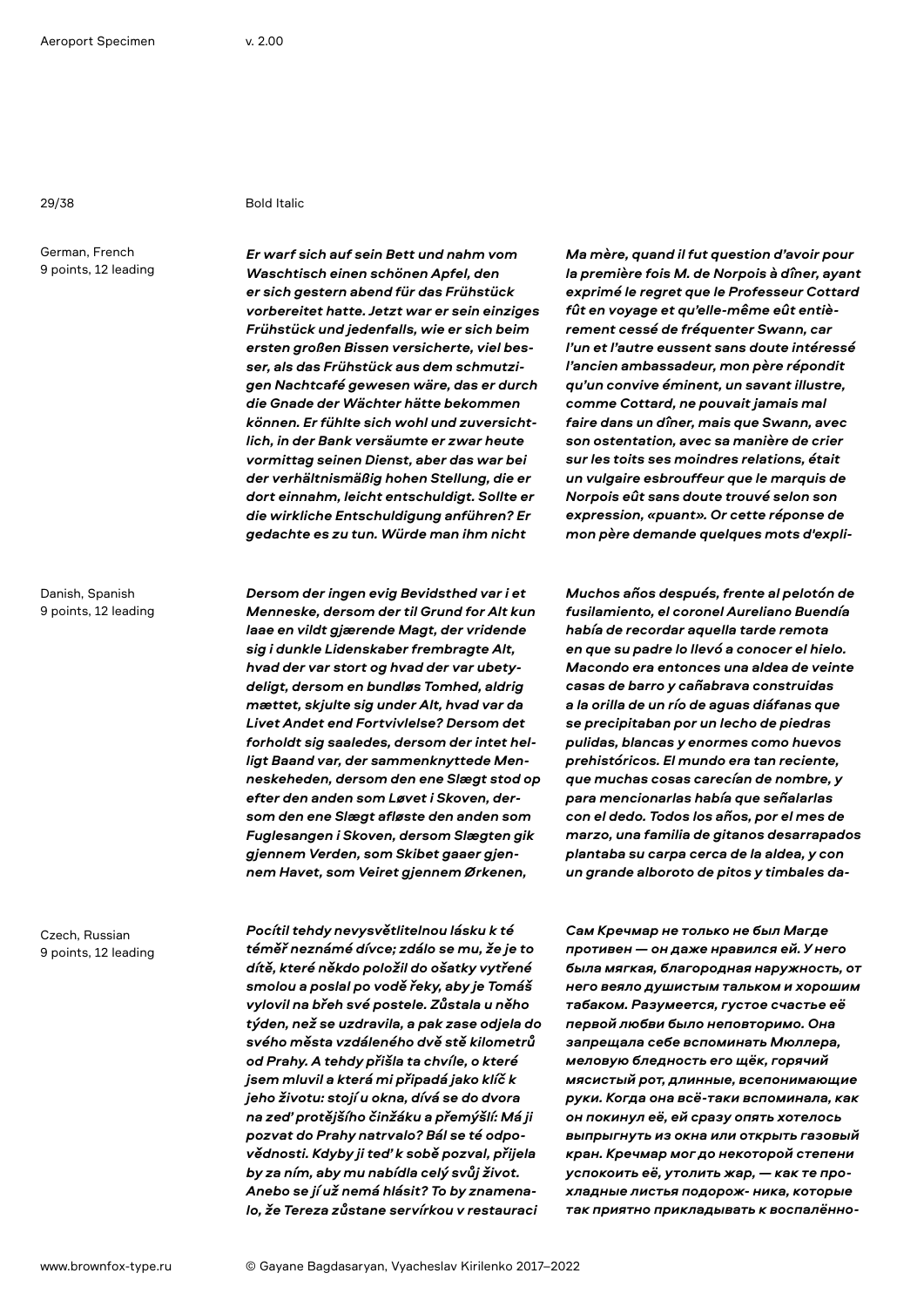30/38 Black

### 48 points, 50 leading

# The Norwegian historian Yngvar Nielsen was commissioned

## The Norwegian historian Yngvar Nielsen was commissioned by the Norwegian government in 1889 to

The Norwegian historian Yngvar Nielsen was commissioned by the Norwegian government in 1889 to determine this question in order to settle the contemporary question of Sami land rights. He concluded that the Sami had

36 points, 40 leading

24 points, 28 leading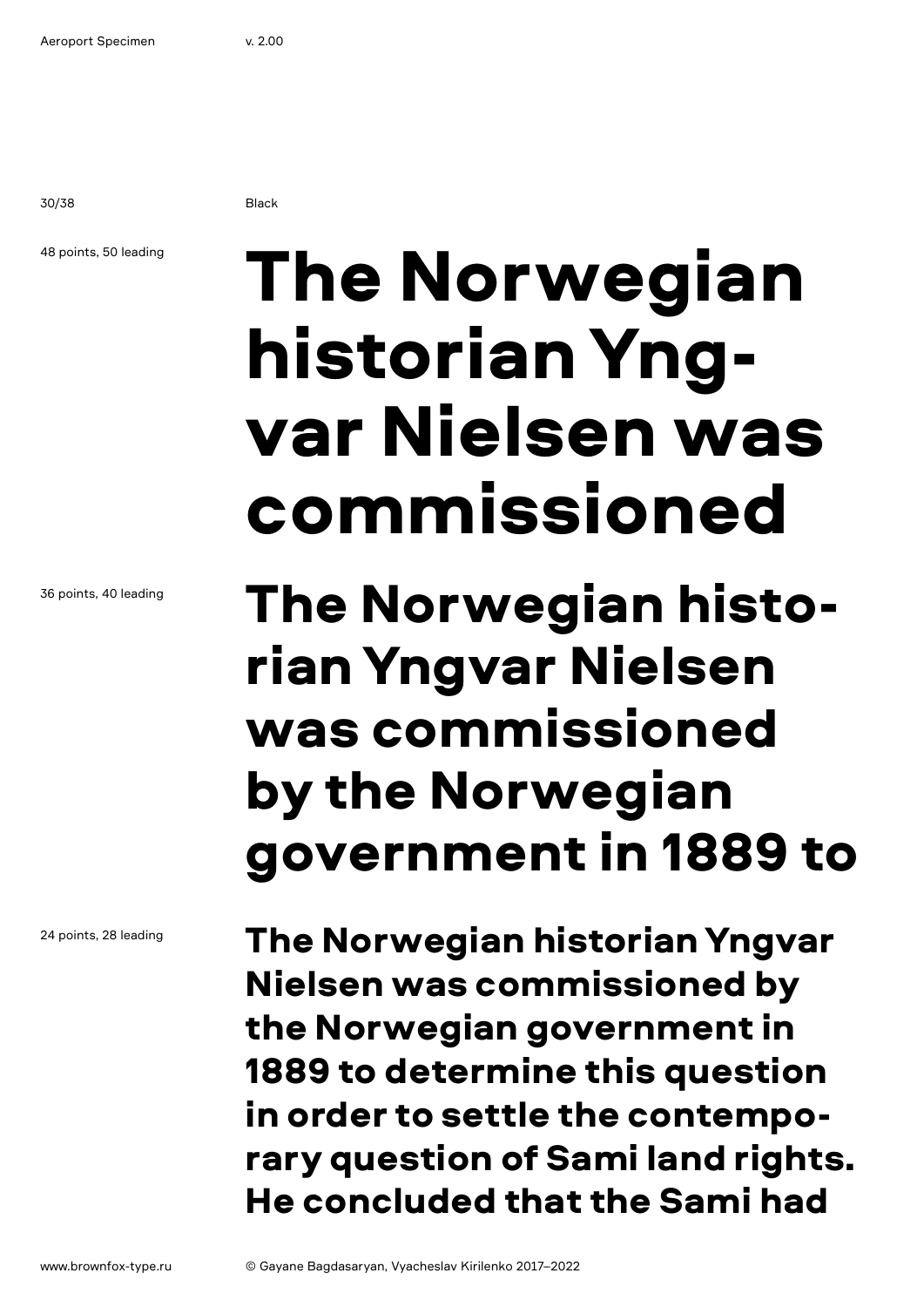31/38 Black

14 points, 18.5 leading

The Norwegian historian Yngvar Nielsen was commissioned by the Norwegian government in 1889 to determine this question in order to settle the contemporary question of Sami land rights. He concluded that the Sami had lived no further south than Lierne in Nord-Trøndelag county until around 1500, when they had started moving south, reaching the area around Lake Femunden in the 18th century. This hypothesis is still accepted among many historians, but has been the subject of scholarly debate in the 21st century. In favour of Nielsen's view, it is pointed out that no Sami settlement to the south of

12 points, 16 leading

The Norwegian historian Yngvar Nielsen was commissioned by the Norwegian government in 1889 to determine this question in order to settle the contemporary question of Sami land rights. He concluded that the Sami had lived no further south than Lierne in Nord-Trøndelag county until around 1500, when they had started moving south, reaching the area around Lake Femunden in the 18th century. This hypothesis is still accepted among many historians, but has been the subject of scholarly debate in the 21st century. In favour of Nielsen's view, it is pointed out that no Sami settlement to the south of Lierne in medieval times has left any traces in written sources. This argument is countered by pointing out that the Sami culture was nomadic and non-literary, and as such would not be expected to leave written sources. In recent years, the number

9 points, 12 leading

The Norwegian historian Yngvar Nielsen was commissioned by the Norwegian government in 1889 to determine this question in order to settle the contemporary question of Sami land rights. He concluded that the Sami had lived no further south than Lierne in Nord-Trøndelag county until around 1500, when they had started moving south, reaching the area around Lake Femunden in the 18th century. This hypothesis is still accepted among many historians, but has been the subject of scholarly debate in the 21st century. In favour of Nielsen's view, it is pointed out that no Sami settlement to the south of Lierne in medieval times has left any

traces in written sources. This argument is countered by pointing out that the Sami culture was nomadic and non-literary, and as such would not be expected to leave written sources. In recent years, the number of archaeological finds that are interpreted as indicating a Sami presence in Southern Norway in the Middle Ages, has increased. These includes founda- tions in Lesja, in Vang in Valdres and in Hol and Ål in Hallingdal. Proponents of the Sami interpretations of these finds assume a mixed populations of Norse and Sami people in the mountainous areas of Southern Norway in the Middle Ages. Up to around 1500 the Sami were mainly fishermen and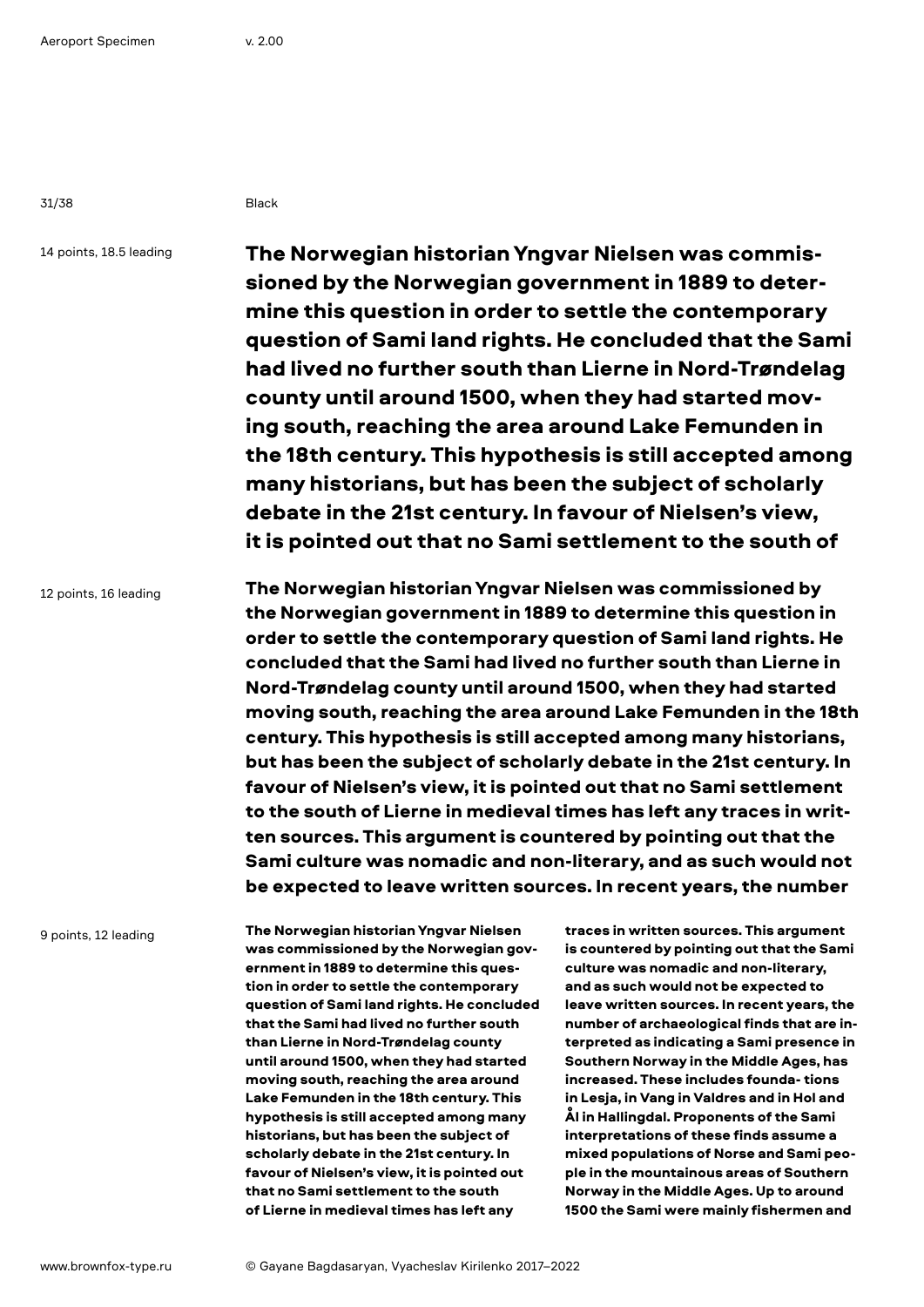32/38 Black

German, French 9 points, 12 leading

Danish, Spanish 9 points, 12 leading

Czech, Russian 9 points, 12 leading

Er warf sich auf sein Bett und nahm vom Waschtisch einen schönen Apfel, den er sich gestern abend für das Frühstück vorbereitet hatte. Jetzt war er sein einziges Frühstück und jedenfalls, wie er sich beim ersten großen Bissen versicherte, viel besser, als das Frühstück aus dem schmutzigen Nachtcafé gewesen wäre, das er durch die Gnade der Wächter hätte bekommen können. Er fühlte sich wohl und zuversichtlich, in der Bank versäumte er zwar heute vormittag seinen Dienst, aber das war bei der verhältnismäßig hohen Stellung, die er dort einnahm, leicht entschuldigt. Sollte er die wirkliche Entschuldigung anführen? Er gedachte es zu

Dersom der ingen evig Bevidsthed var i et Menneske, dersom der til Grund for Alt kun laae en vildt gjærende Magt, der vridende sig i dunkle Lidenskaber frembragte Alt, hvad der var stort og hvad der var ubetydeligt, dersom en bundløs Tomhed, aldrig mættet, skjulte sig under Alt, hvad var da Livet Andet end Fortvivlelse? Dersom det forholdt sig saaledes, dersom der intet helligt Baand var, der sammenknyttede Menneskeheden, dersom den ene Slægt stod op efter den anden som Løvet i Skoven, dersom den ene Slægt afløste den anden som Fuglesangen i Skoven, dersom Slægten gik gjennem Verden, som Skibet gaaer gjennem Havet, som Veiret gjennem

Pocítil tehdy nevysvětlitelnou lásku k té téměř neznámé dívce; zdálo se mu, že je to dítě, které někdo položil do ošatky vytřené smolou a poslal po vodě řeky, aby je Tomáš vylovil na břeh své postele. Zůstala u něho týden, než se uzdravila, a pak zase odjela do svého města vzdáleného dvě stě kilometrů od Prahy. A tehdy přišla ta chvíle, o které jsem mluvil a která mi připadá jako klíč k jeho životu: stojí u okna, dívá se do dvora na zeď protějšího činžáku a přemýšlí: Má ji pozvat do Prahy natrvalo? Bál se té odpovědnosti. Kdyby ji teď k sobě pozval, přijela by za ním, aby mu nabídla celý svůj život. Anebo se jí už nemá hlásit? To by znamenalo, že Tereza zůstane servírkou v

Ma mère, quand il fut question d'avoir pour la première fois M. de Norpois à dîner, ayant exprimé le regret que le Professeur Cottard fût en voyage et qu'elle-même eût entièrement cessé de fréquenter Swann, car l'un et l'autre eussent sans doute intéressé l'ancien ambassadeur, mon père répondit qu'un convive éminent, un savant illustre, comme Cottard, ne pouvait jamais mal faire dans un dîner, mais que Swann, avec son ostentation, avec sa manière de crier sur les toits ses moindres relations, était un vulgaire esbrouffeur que le marquis de Norpois eût sans doute trouvé selon son expression, «puant». Or cette réponse de mon père demande quelques

Muchos años después, frente al pelotón de fusilamiento, el coronel Aureliano Buendía había de recordar aquella tarde remota en que su padre lo llevó a conocer el hielo. Macondo era entonces una aldea de veinte casas de barro y cañabrava construidas a la orilla de un río de aguas diáfanas que se precipitaban por un lecho de piedras pulidas, blancas y enormes como huevos prehistóricos. El mundo era tan reciente, que muchas cosas carecían de nombre, y para mencionarlas había que señalarlas con el dedo. Todos los años, por el mes de marzo, una familia de gitanos desarrapados plantaba su carpa cerca de la aldea, y con un grande alboroto de pitos y timbales daban

Сам Кречмар не только не был Магде противен — он даже нравился ей. У него была мягкая, благородная наружность, от него веяло душистым тальком и хорошим табаком. Разумеется, густое счастье её первой любви было неповторимо. Она запрещала себе вспоминать Мюллера, меловую бледность его щёк, горячий мясистый рот, длинные, всепонимающие руки. Когда она всё-таки вспоминала, как он покинул её, ей сразу опять хотелось выпрыгнуть из окна или открыть газовый кран. Кречмар мог до некоторой степени успокоить её, утолить жар, — как те прохладные листья подорож- ника, которые так приятно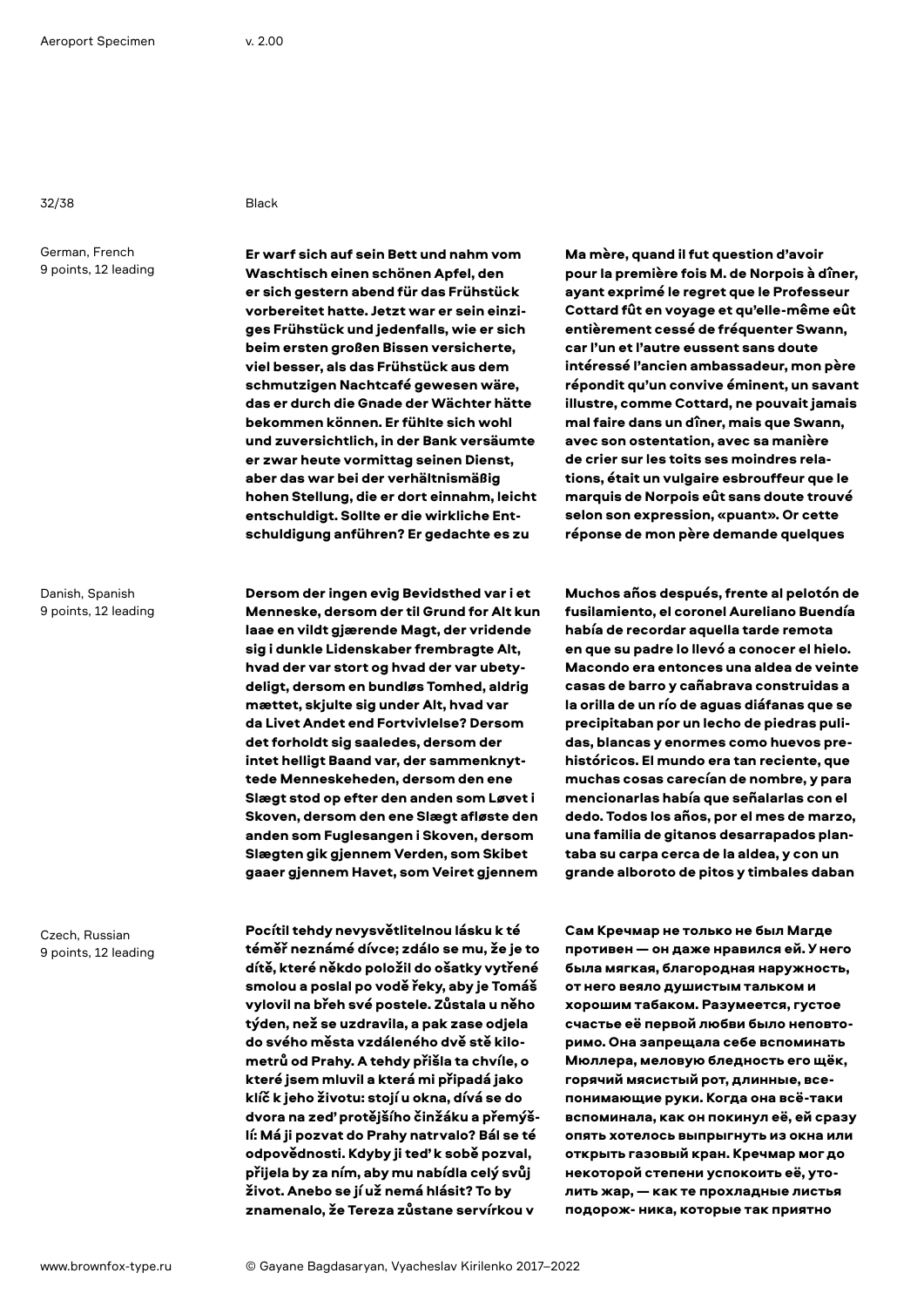33/38 Black Italic

### 48 points, 50 leading

36 points, 40 leading

# *The Norwegian historian Yngvar Nielsen was commissioned*

24 points, 28 leading

## *The Norwegian historian Yngvar Nielsen was commissioned by the Norwegian government in 1889 to*

*The Norwegian historian Yngvar Nielsen was commissioned by the Norwegian government in 1889 to determine this question in order to settle the contemporary question of Sami land rights. He concluded that the Sami had*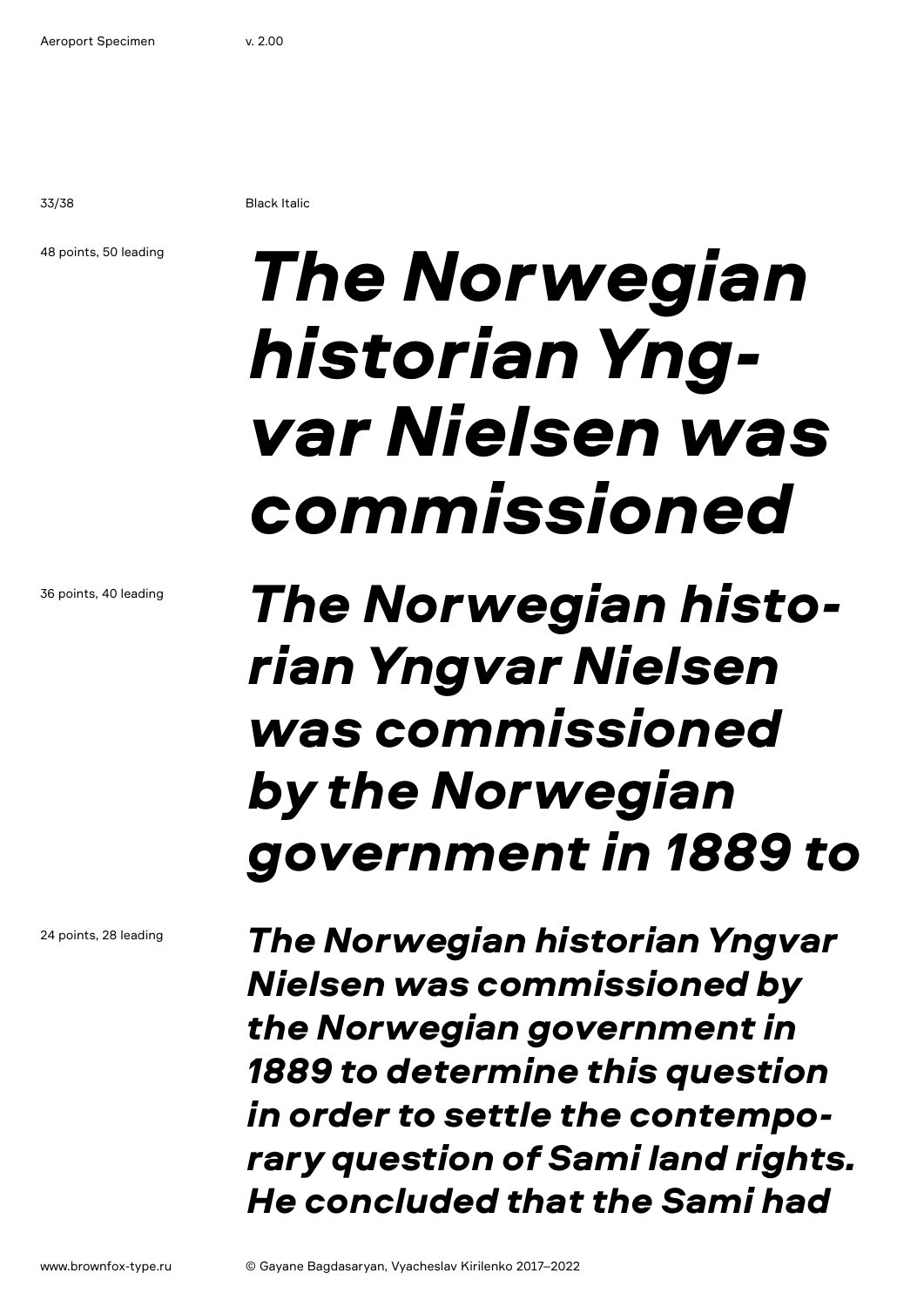34/38 Black Italic

14 points, 18.5 leading

*The Norwegian historian Yngvar Nielsen was commissioned by the Norwegian government in 1889 to determine this question in order to settle the contemporary question of Sami land rights. He concluded that the Sami had lived no further south than Lierne in Nord-Trøndelag county until around 1500, when they had started moving south, reaching the area around Lake Femunden in the 18th century. This hypothesis is still accepted among many historians, but has been the subject of scholarly debate in the 21st century. In favour of Nielsen's view, it is pointed out that no Sami settlement to the south of* 

12 points, 16 leading

*The Norwegian historian Yngvar Nielsen was commissioned by the Norwegian government in 1889 to determine this question in order to settle the contemporary question of Sami land rights. He concluded that the Sami had lived no further south than Lierne in Nord-Trøndelag county until around 1500, when they had started moving south, reaching the area around Lake Femunden in the 18th century. This hypothesis is still accepted among many historians, but has been the subject of scholarly debate in the 21st century. In favour of Nielsen's view, it is pointed out that no Sami settlement to the south of Lierne in medieval times has left any traces in written sources. This argument is countered by pointing out that the Sami culture was nomadic and non-literary, and as such would not be expected to leave written sources. In recent years, the number* 

9 points, 12 leading

*The Norwegian historian Yngvar Nielsen was commissioned by the Norwegian government in 1889 to determine this question in order to settle the contemporary question of Sami land rights. He concluded that the Sami had lived no further south than Lierne in Nord-Trøndelag county until around 1500, when they had started moving south, reaching the area around Lake Femunden in the 18th century. This hypothesis is still accepted among many historians, but has been the subject of scholarly debate in the 21st century. In favour of Nielsen's view, it is pointed out that no Sami settlement to the south of Lierne in medieval times has left any* 

*traces in written sources. This argument is countered by pointing out that the Sami culture was nomadic and non-literary, and as such would not be expected to leave written sources. In recent years, the number of archaeological finds that are interpreted as indicating a Sami presence in Southern Norway in the Middle Ages, has increased. These includes founda- tions in Lesja, in Vang in Valdres and in Hol and Ål in Hallingdal. Proponents of the Sami interpretations of these finds assume a mixed populations of Norse and Sami people in the mountainous areas of Southern Norway in the Middle Ages. Up to around 1500 the Sami were mainly fishermen and*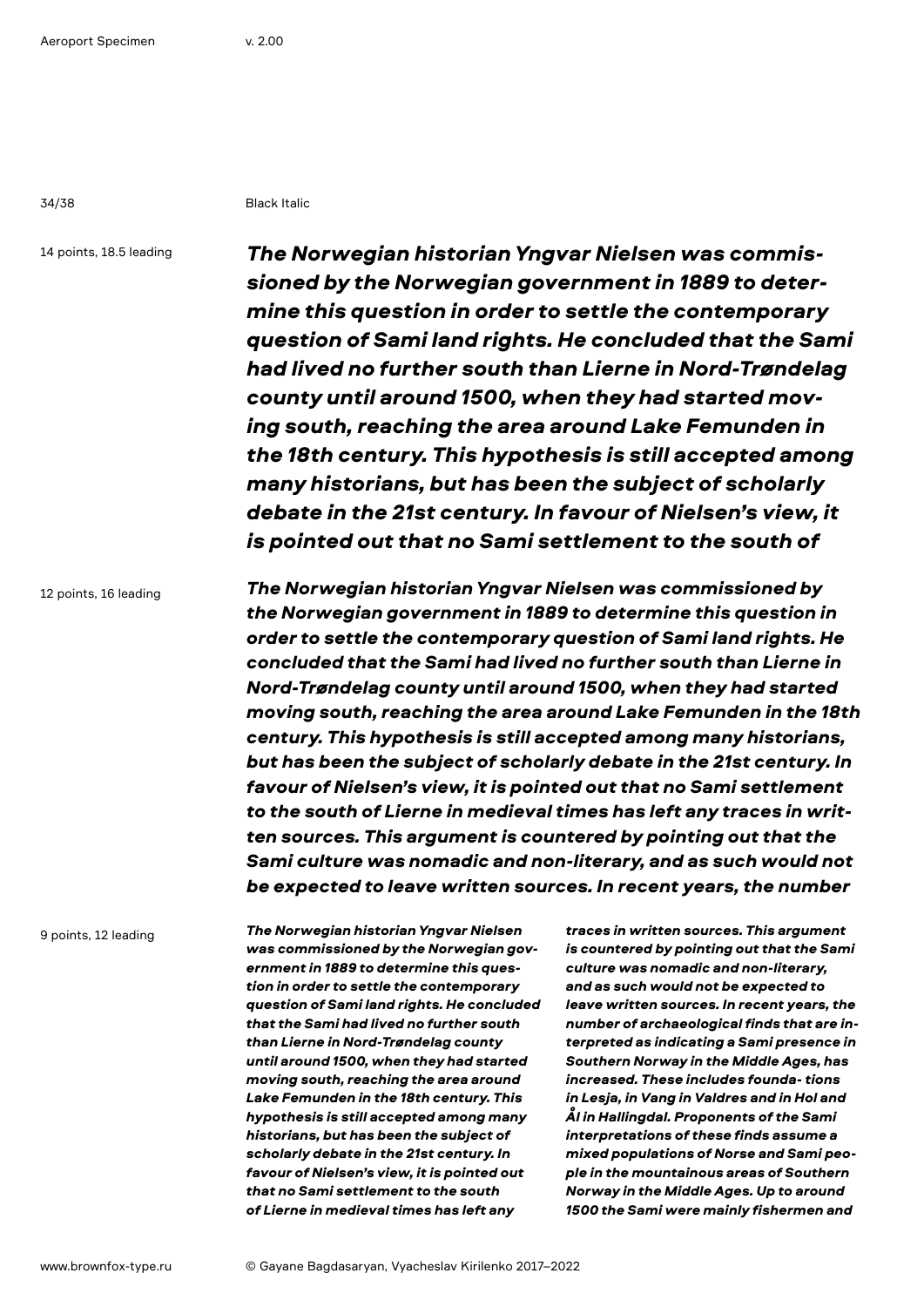### 35/38 Black Italic

German, French 9 points, 12 leading

Danish, Spanish

9 points, 12 leading

Czech, Russian 9 points, 12 leading *Er warf sich auf sein Bett und nahm vom Waschtisch einen schönen Apfel, den er sich gestern abend für das Frühstück vorbereitet hatte. Jetzt war er sein einziges Frühstück und jedenfalls, wie er sich beim ersten großen Bissen versicherte, viel besser, als das Frühstück aus dem schmutzigen Nachtcafé gewesen wäre, das er durch die Gnade der Wächter hätte bekommen können. Er fühlte sich wohl und zuversichtlich, in der Bank versäumte er zwar heute vormittag seinen Dienst, aber das war bei der verhältnismäßig hohen Stellung, die er dort einnahm, leicht entschuldigt. Sollte er die wirkliche Entschuldigung anführen? Er gedachte es zu* 

*Dersom der ingen evig Bevidsthed var i et Menneske, dersom der til Grund for Alt kun laae en vildt gjærende Magt, der vridende sig i dunkle Lidenskaber frembragte Alt, hvad der var stort og hvad der var ubetydeligt, dersom en bundløs Tomhed, aldrig mættet, skjulte sig under Alt, hvad var da Livet Andet end Fortvivlelse? Dersom det forholdt sig saaledes, dersom der intet helligt Baand var, der sammenknyttede Menneskeheden, dersom den ene Slægt stod op efter den anden som Løvet i Skoven, dersom den ene Slægt afløste den anden som Fuglesangen i Skoven, dersom Slægten gik gjennem Verden, som Skibet gaaer gjennem Havet, som Veiret gjennem* 

*Pocítil tehdy nevysvětlitelnou lásku k té téměř neznámé dívce; zdálo se mu, že je to dítě, které někdo položil do ošatky vytřené smolou a poslal po vodě řeky, aby je Tomáš vylovil na břeh své postele. Zůstala u něho týden, než se uzdravila, a pak zase odjela do svého města vzdáleného dvě stě kilometrů od Prahy. A tehdy přišla ta chvíle, o které jsem mluvil a která mi připadá jako klíč k jeho životu: stojí u okna, dívá se do dvora na zeď protějšího činžáku a přemýšlí: Má ji pozvat do Prahy natrvalo? Bál se té odpovědnosti. Kdyby ji teď k sobě pozval, přijela by za ním, aby mu nabídla celý svůj život. Anebo se jí už nemá hlásit? To by znamenalo, že Tereza zůstane servírkou v* 

*Ma mère, quand il fut question d'avoir pour la première fois M. de Norpois à dîner, ayant exprimé le regret que le Professeur Cottard fût en voyage et qu'elle-même eût entièrement cessé de fréquenter Swann, car l'un et l'autre eussent sans doute intéressé l'ancien ambassadeur, mon père répondit qu'un convive éminent, un savant illustre, comme Cottard, ne pouvait jamais mal faire dans un dîner, mais que Swann, avec son ostentation, avec sa manière de crier sur les toits ses moindres relations, était un vulgaire esbrouffeur que le marquis de Norpois eût sans doute trouvé selon son expression, «puant». Or cette réponse de mon père demande quelques* 

*Muchos años después, frente al pelotón de fusilamiento, el coronel Aureliano Buendía había de recordar aquella tarde remota en que su padre lo llevó a conocer el hielo. Macondo era entonces una aldea de veinte casas de barro y cañabrava construidas a la orilla de un río de aguas diáfanas que se precipitaban por un lecho de piedras pulidas, blancas y enormes como huevos prehistóricos. El mundo era tan reciente, que muchas cosas carecían de nombre, y para mencionarlas había que señalarlas con el dedo. Todos los años, por el mes de marzo, una familia de gitanos desarrapados plantaba su carpa cerca de la aldea, y con un grande alboroto de pitos y timbales daban* 

*Сам Кречмар не только не был Магде противен — он даже нравился ей. У него была мягкая, благородная наружность, от него веяло душистым тальком и хорошим табаком. Разумеется, густое счастье её первой любви было неповторимо. Она запрещала себе вспоминать Мюллера, меловую бледность его щёк, горячий мясистый рот, длинные, всепонимающие руки. Когда она всё-таки вспоминала, как он покинул её, ей сразу опять хотелось выпрыгнуть из окна или открыть газовый кран. Кречмар мог до некоторой степени успокоить её, утолить жар, — как те прохладные листья подорож- ника, которые так приятно*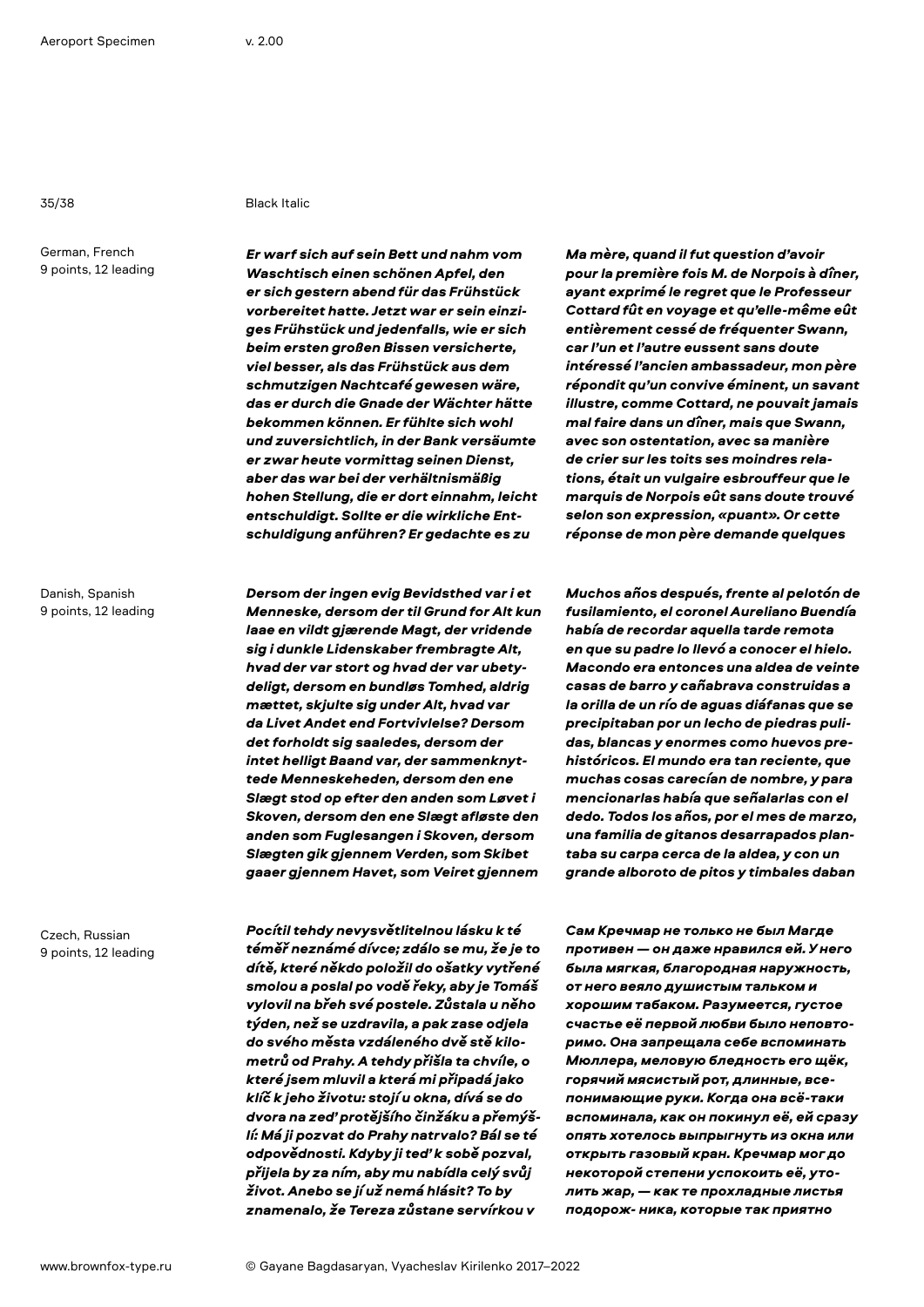36/38 Mono

### 48 points, 50 leading

# The Norwegian historian Yngvar Nielsen was commis-

The Norwegian historian Yngvar Nielsen was commissioned by the Norwegian govern-

The Norwegian historian Yngvar Nielsen was commissioned by the Norwegian government in 1889 to determine this question in order to settle the contemporary question of Sami

24 points, 28 leading

36 points, 40 leading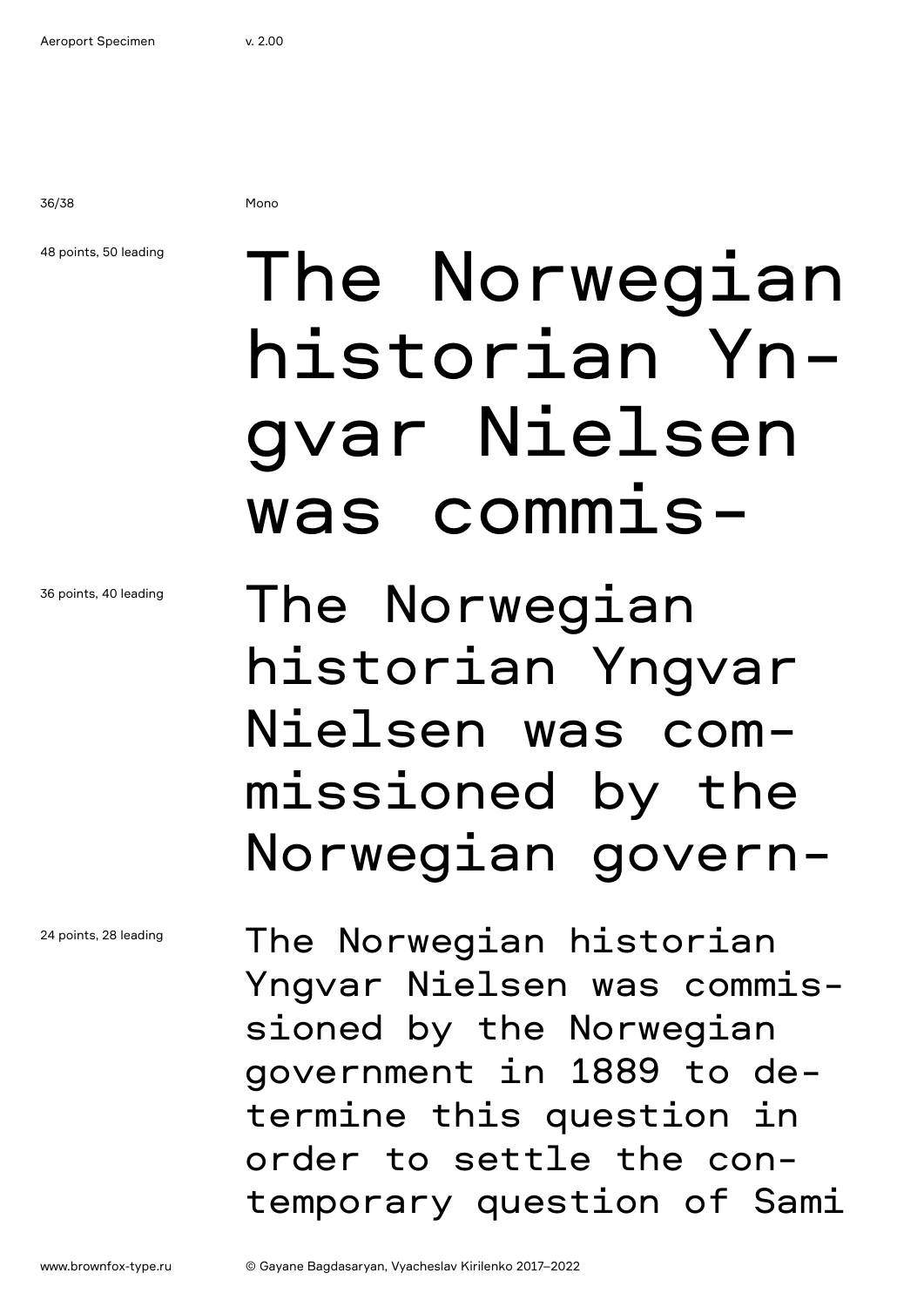37/38 Mono

14 points, 18.5 leading

The Norwegian historian Yngvar Nielsen was commissioned by the Norwegian government in 1889 to determine this question in order to settle the contemporary question of Sami land rights. He concluded that the Sami had lived no further south than Lierne in Nord-Trøndelag county until around 1500, when they had started moving south, reaching the area around Lake Femunden in the 18th century. This hypothesis is still accepted among many historians, but has been the subject of

12 points, 16 leading The Norwegian historian Yngvar Nielsen was commissioned by the Norwegian government in 1889 to determine this question in order to settle the contemporary question of Sami land rights. He concluded that the Sami had lived no further south than Lierne in Nord-Trøndelag county until around 1500, when they had started moving south, reaching the area around Lake Femunden in the 18th century. This hypothesis is still accepted among many historians, but has been the subject of scholarly debate in the 21st century. In favour of Nielsen's view, it is pointed out that no Sami settlement to the south of Lierne in medieval times has left any traces in written sources.

9 points, 12 leading

The Norwegian historian Yngvar Nielsen was commissioned by the Norwegian government in 1889 to determine this question in order to settle the contemporary question of Sami land rights. He concluded that the Sami had lived no further south than Lierne in Nord-Trøndelag county until around 1500, when they had started moving south, reaching the area around Lake Femunden in the 18th century. This hypothesis is still accepted among many historians, but has been the subject of scholarly debate in the 21st century.

In favour of Nielsen's view, it is pointed out that no Sami settlement to the south of Lierne in medieval times has left any traces in written sources. This argument is countered by pointing out that the Sami culture was nomadic and non-literary, and as such would not be expected to leave written sources. In recent years, the number of archaeological finds that are interpreted as indicating a Sami presence in Southern Norway in the Middle Ages, has increased. These includes founda- tions in Lesja, in Vang in Valdres and in